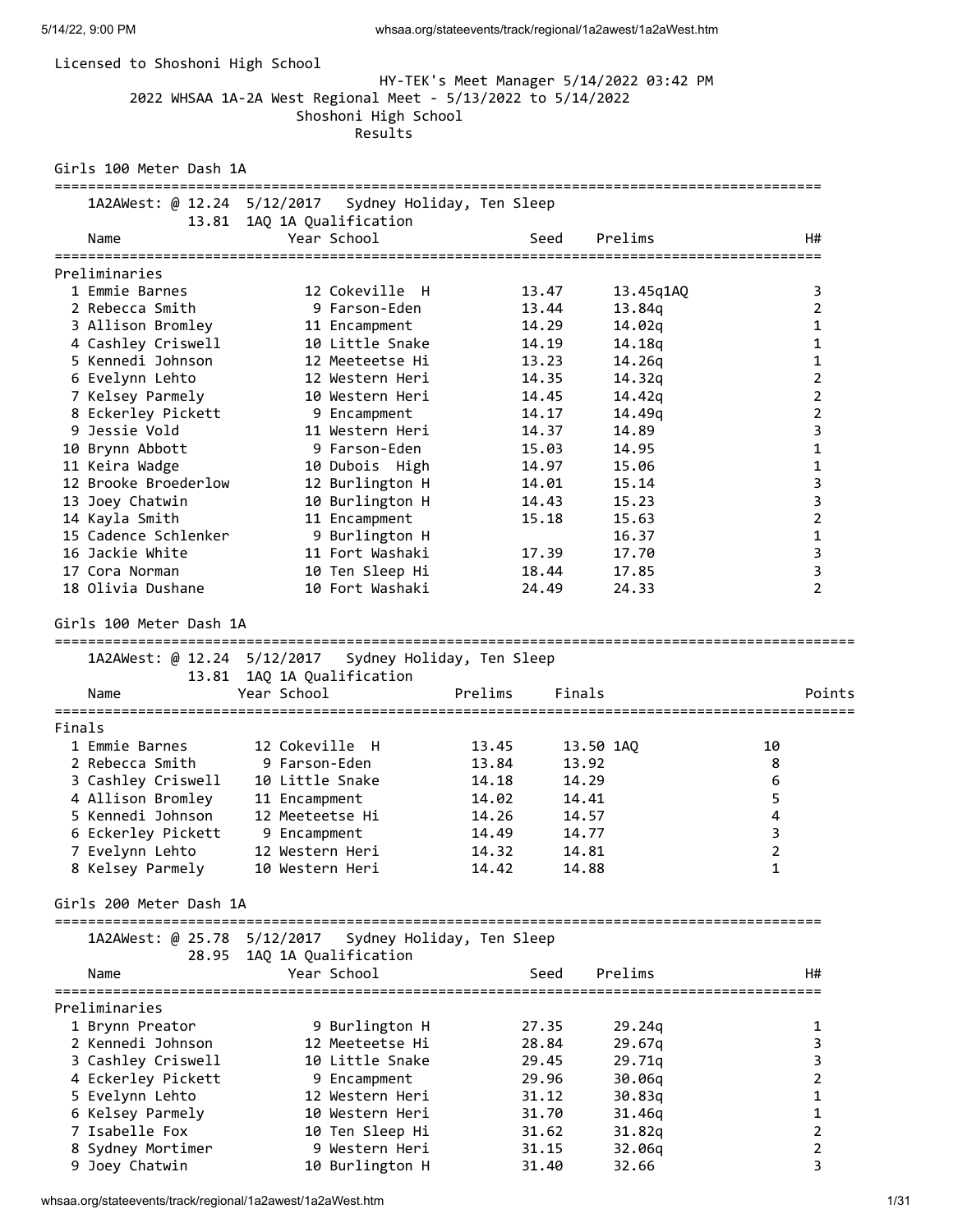| 10 Brynn Abbott    | 9 Farson-Eden   | 30.83 | 32.93 |  |
|--------------------|-----------------|-------|-------|--|
| 11 Katie Fiedor    | 10 Saratoga Hig | 32.42 | 33.27 |  |
| 12 Kayla Smith     | 11 Encampment   | 32.45 | 33.73 |  |
| 13 Keelie Thoren   | 9 Farson-Eden   |       | 34.47 |  |
| 14 Sophie Diaz     | 9 Saratoga Hig  | 35.39 | 35.87 |  |
| 15 Jackie White    | 11 Fort Washaki |       | 37.61 |  |
| 16 Cora Norman     | 10 Ten Sleep Hi | 37.06 | 39.95 |  |
| 17 Olivia Dushane  | 10 Fort Washaki | 52.75 | 54.91 |  |
| -- Brooklyn Weaver | 9 Cokeville H   | 31.83 | FS    |  |
| -- Jessie Vold     | 11 Western Heri | 31.45 | FS    |  |

### Girls 200 Meter Dash 1A

================================================================================================ 1A2AWest: @ 25.78 5/12/2017 Sydney Holiday, Ten Sleep 28.95 1AQ 1A Qualification Name Year School Prelims Finals Points ================================================================================================ Finals 1 Brynn Preator 9 Burlington H 29.24 29.22 10 2 Kennedi Johnson 12 Meeteetse Hi 29.67 29.38 8 3 Cashley Criswell 10 Little Snake 29.71 29.85 6 4 Eckerley Pickett 9 Encampment 30.06 30.28 5 5 Evelynn Lehto 12 Western Heri 30.83 31.29 4 6 Isabelle Fox 10 Ten Sleep Hi 31.82 31.82 3 7 Kelsey Parmely 10 Western Heri 31.46 32.55 2 8 Sydney Mortimer 9 Western Heri 32.06 33.74 1

#### Girls 400 Meter Dash 1A

#### ============================================================================================

|  |  | 1A2AWest: @ 59.09 5/14/2016 Savannah Phillips, Cokeville |  |
|--|--|----------------------------------------------------------|--|
|--|--|----------------------------------------------------------|--|

| Name               | 1:05.58 1AQ 1A Qualification | Year School     | Seed    | Prelims     | H# |
|--------------------|------------------------------|-----------------|---------|-------------|----|
|                    |                              |                 |         |             |    |
| Preliminaries      |                              |                 |         |             |    |
| 1 Whitney Bennett  |                              | 11 Saratoga Hig | 1:01.90 | 1:03.10q1AQ |    |
| 2 Brynn Preator    |                              | 9 Burlington H  | 1:02.76 | 1:03.59q1AQ |    |
| 3 Bryli Groll      |                              | 10 Cokeville H  | 1:01.82 | 1:04.15q1A0 |    |
| 4 Summer Halmay    |                              | 12 Dubois High  | 1:06.22 | 1:07.11q    |    |
| 5 Skylynn Ready    |                              | 12 Little Snake | 1:06.63 | 1:07.72g    |    |
| 6 Julia Nelson     |                              | 10 Burlington H | 1:07.84 | 1:09.91q    |    |
| 7 Cashley Criswell |                              | 10 Little Snake |         | 1:10.05q    |    |
| 8 Sydney Mortimer  |                              | 9 Western Heri  | 1:11.34 | 1:12.34q    |    |
| 9 Kylee Lehto      |                              | 9 Western Heri  |         | 1:22.42     |    |

Girls 400 Meter Dash 1A

|                        | 1A2AWest: @ 59.09 5/14/2016 Savannah Phillips, Cokeville<br>1:05.58 1AQ 1A Qualification |         |             |        |
|------------------------|------------------------------------------------------------------------------------------|---------|-------------|--------|
| Name                   | Year School <b>Prelims</b> Finals                                                        |         |             | Points |
| Finals                 |                                                                                          |         |             |        |
|                        | 1 Bryli Groll 10 Cokeville H                                                             | 1:04.15 | 1:01.65 1AQ | 10     |
| 2 Whitney Bennett      | 11 Saratoga Hig                                                                          | 1:03.10 | 1:02.01 1AO | 8      |
| 3 Brynn Preator        | 9 Burlington H                                                                           | 1:03.59 | 1:06.61     | 6      |
|                        | 4 Summer Halmay 12 Dubois High                                                           | 1:07.11 | 1:06.71     | 5      |
| 5 Cashley Criswell     | 10 Little Snake                                                                          | 1:10.05 | 1:07.59     | 4      |
| 6 Julia Nelson         | 10 Burlington H                                                                          | 1:09.91 | 1:08.09     | 3      |
|                        | 7 Skylynn Ready 12 Little Snake                                                          | 1:07.72 | 1:10.50     | 2      |
| 8 Sydney Mortimer      | 9 Western Heri                                                                           | 1:12.34 | 1:13.06     |        |
| Girls 800 Meter Run 1A |                                                                                          |         |             |        |
|                        | 1A2AWest: @ 2:21.82 5/15/2016 Kelli Holiday, Ten Sleep                                   |         |             |        |
|                        | 2:35.65 1AQ 1A Qualification                                                             |         |             |        |
| Name                   | Year School                                                                              | Seed    | Finals      | Points |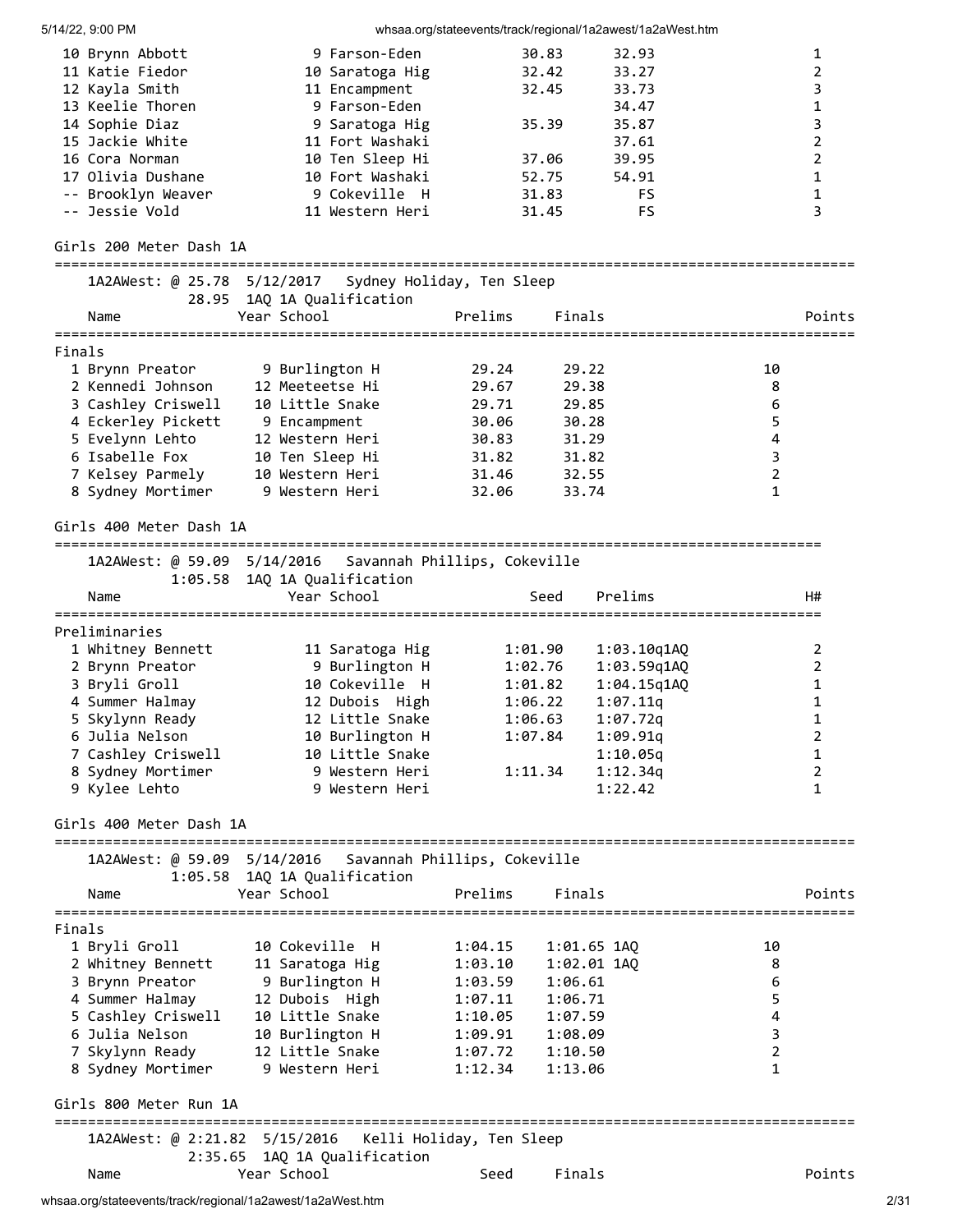| 1 Bryli Groll      | 10 Cokeville H  | 2:27.27 | 2:30.24 1AO | 10 |
|--------------------|-----------------|---------|-------------|----|
| 2 Madison Teichman | 11 Saratoga Hig | 2:32.46 | 2:33.25 1AO | 8  |
| 3 Rhiwan Williams  | 9 Saratoga Hig  | 2:31.75 | 2:35.71     | 6  |
| 4 Jessie Michaels  | 10 Burlington H | 2:37.74 | 2:36.46     |    |
| 5 Julia Nelson     | 10 Burlington H | 2:37.18 | 2:36.54     | 4  |
| 6 Milan Scott      | 9 Saratoga Hig  | 2:40.47 | 2:41.54     |    |
| 7 Aden Scheer      | 12 Farson-Eden  | 2:45.78 | 2:43.97     |    |
| 8 Skylynn Ready    | 12 Little Snake | 2:49.57 | 2:44.98     |    |
| 9 Maren Baker      | 11 Dubois High  | 2:57.87 | 2:55.35     |    |
| 10 Catrina Habel   | 10 Little Snake | 2:56.53 | 2:58.29     |    |
|                    |                 |         |             |    |

## Girls 1600 Meter Run 1A

| 1A2AWest: @ 5:23.16 5/14/2016          |                                                                                                               | Kelli Holiday, Ten Sleep |                            |           |                |        |
|----------------------------------------|---------------------------------------------------------------------------------------------------------------|--------------------------|----------------------------|-----------|----------------|--------|
| Name                                   | 6:02.23 1AQ 1A Qualification<br>Year School                                                                   | Seed                     | Finals                     |           |                | Points |
|                                        |                                                                                                               |                          |                            |           |                |        |
| 1 Bryli Groll                          | 10 Cokeville H                                                                                                | 5:53.68                  | 5:36.93 1AO                |           | 10             |        |
| 2 Madison Teichman                     | 11 Saratoga Hig                                                                                               | 5:47.25                  | 5:40.20 1AQ                |           | 8              |        |
| 3 Jessie Michaels<br>4 Rhiwan Williams | 10 Burlington H<br>9 Saratoga Hig                                                                             | 5:44.44<br>5:55.30       | 5:43.45 1AQ<br>5:55.31 1AQ |           | 6<br>5         |        |
| 5 Allie Condict                        | 9 Saratoga Hig                                                                                                | 6:02.86                  | 5:58.48 1AQ                |           | 4              |        |
| 6 Marilee Williams                     | 10 Saratoga Hig                                                                                               | 6:06.10                  | 6:03.20                    |           | 3              |        |
| 7 Allison Bromley                      | 11 Encampment                                                                                                 | 6:38.09                  | 6:03.88                    |           | $\overline{2}$ |        |
| 8 Julia Nelson                         | 10 Burlington H                                                                                               | 5:56.94                  | 6:03.98                    |           | $\mathbf{1}$   |        |
| 9 Aden Scheer                          | 12 Farson-Eden                                                                                                | 6:23.69                  | 6:04.25                    |           |                |        |
| 10 Skylynn Ready                       | 12 Little Snake                                                                                               | 6:53.64                  | 6:36.36                    |           |                |        |
| 11 Catrina Habel                       | 10 Little Snake                                                                                               | 6:55.22                  | 6:49.38                    |           |                |        |
| 12 Maylee Potas                        | 11 Meeteetse Hi                                                                                               | 7:02.67                  | 7:01.99                    |           |                |        |
| 13 Grace Gertsch                       | 9 Ten Sleep Hi                                                                                                | 7:36.83                  | 7:34.33                    |           |                |        |
| 14 Kinley Anderson                     | 11 Ten Sleep Hi                                                                                               | 8:11.51                  | 8:04.79                    |           |                |        |
| Girls 3200 Meter Run 1A                |                                                                                                               |                          |                            |           |                |        |
|                                        | 1A2AWest: @ 12:22.54                5/11/2007                                  Brooke Lee, Little Snake River |                          |                            |           |                |        |
|                                        | 13:34.27 1AQ 1A Qualification                                                                                 |                          |                            |           |                |        |
| Name                                   | Year School<br>--------                                                                                       | Seed                     | Finals                     |           |                | Points |
| 1 Madison Teichman                     | 11 Saratoga Hig                                                                                               | 12:54.21                 | 12:56.13 1AQ               |           | 10             |        |
| 2 Jessie Michaels                      | 10 Burlington H                                                                                               | 12:36.97                 | 13:10.30 1AQ               |           | 8              |        |
| 3 Allie Condict                        | 9 Saratoga Hig                                                                                                |                          | 13:18.90 1AQ               |           | 6              |        |
| 4 Marilee Williams                     | 10 Saratoga Hig                                                                                               | 13:08.58                 | 13:22.50 1AQ               |           | 5              |        |
| 5 Allison Bromley                      | 11 Encampment                                                                                                 | 14:19.53                 | 13:24.54 1AQ               |           | 4              |        |
| 6 Catrina Habel                        | 10 Little Snake                                                                                               |                          | 15:19.31                   |           | 3              |        |
| 7 Grace Gertsch                        | 9 Ten Sleep Hi                                                                                                |                          | 16:01.99                   |           | $\overline{2}$ |        |
| 8 Brynn Lyman                          | 12 Cokeville H                                                                                                |                          | 16:14.63                   |           | $\mathbf{1}$   |        |
| 9 Kayli Ferris                         | 10 Fort Washaki                                                                                               | 16:38.01                 | 16:54.28                   |           |                |        |
| 10 Kinley Anderson                     | 11 Ten Sleep Hi                                                                                               |                          | 18:08.93                   |           |                |        |
| Girls 100 Meter Hurdles 1A             |                                                                                                               |                          |                            |           |                |        |
| 1A2AWest: @ 15.64 5/14/2021            |                                                                                                               | Emmie Barnes, Cokeville  |                            |           |                |        |
| 18.12                                  | 1AQ 1A Qualification                                                                                          |                          |                            |           |                |        |
| Name                                   | Year School                                                                                                   |                          | Seed                       | Prelims   |                | H#     |
| Preliminaries                          |                                                                                                               |                          |                            |           |                |        |
| 1 Emmie Barnes                         | 12 Cokeville H                                                                                                |                          | 15.95                      | 15.83q1AQ |                | 1      |
| 2 Kylee Dayton                         | 12 Cokeville                                                                                                  | - H                      | 16.87                      | 16.75q1AQ |                | 2      |
| 3 Whitney Bennett                      | 11 Saratoga Hig                                                                                               |                          | 16.68                      | 16.99q1AQ |                | 2      |
| 4 Kristie Jordan                       | 9 Encampment                                                                                                  |                          | 17.77                      | 17.54q1AQ |                | 1      |
| 5 Eckerley Pickett                     | 9 Encampment                                                                                                  |                          | 18.60                      | 18.76q    |                | 1      |
| 6 Brooklyn Weaver                      | 9 Cokeville H                                                                                                 |                          | 19.04                      | 19.37q    |                | 2      |
| 7 Jessie Vold                          | 11 Western Heri                                                                                               |                          | 20.91                      | 19.61q    |                | 1      |
| 8 Jaden Campbell                       | 12 Saratoga Hig                                                                                               |                          | 20.95                      | 20.89q    |                | 1      |

whsaa.org/stateevents/track/regional/1a2awest/1a2aWest.htm 3/31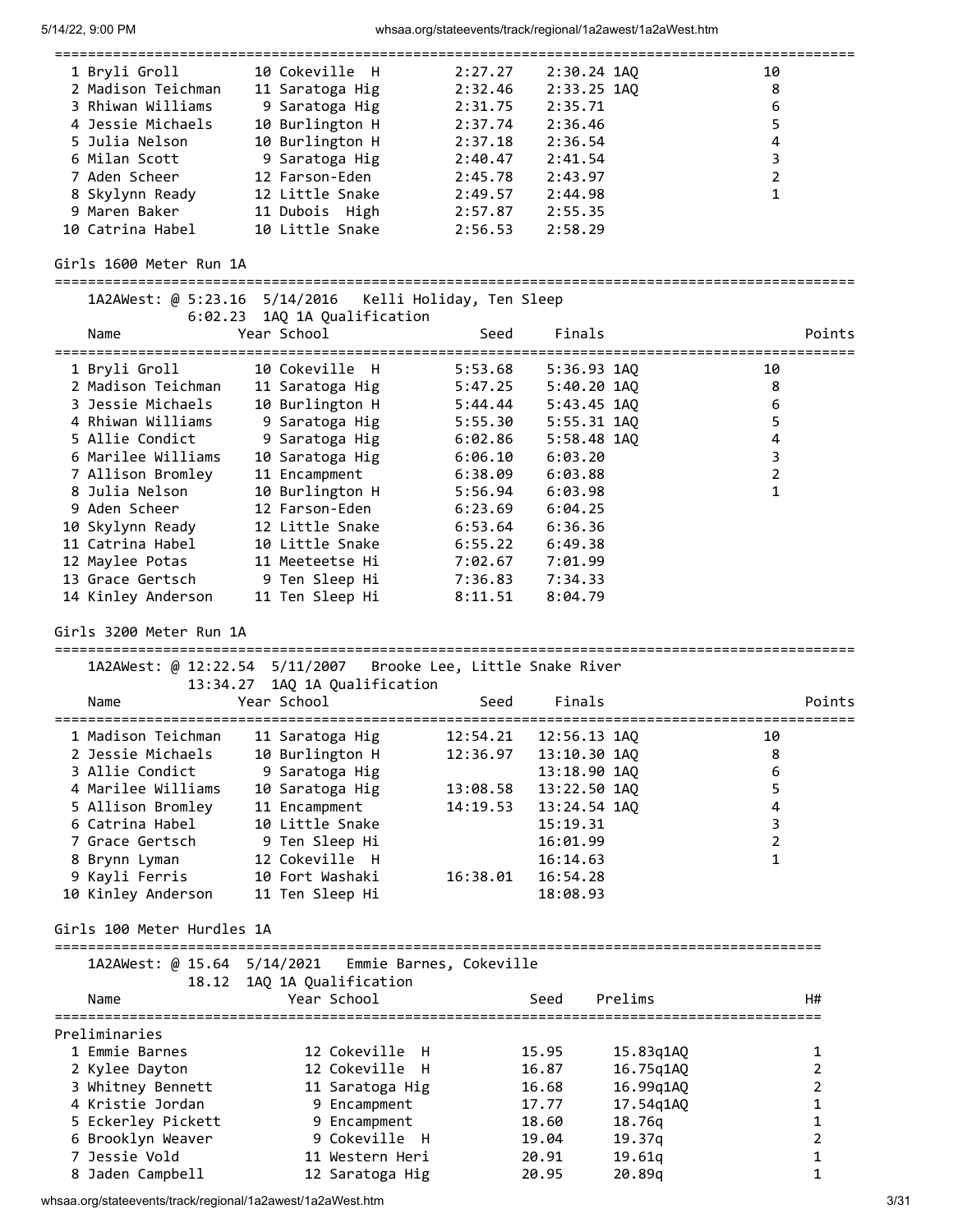| 5/14/22, 9:00 PM |  |
|------------------|--|
|                  |  |

| /14/22, 9:00 PM                                                                                   |                                                                                       | whsaa.org/stateevents/track/regional/1a2awest/1a2aWest.htm                             |                                                                         |
|---------------------------------------------------------------------------------------------------|---------------------------------------------------------------------------------------|----------------------------------------------------------------------------------------|-------------------------------------------------------------------------|
| 9 Whitney Wright<br>10 Joey Chatwin<br>11 Cadence Schlenker<br>12 Sophie Diaz<br>13 Molly Sanchez | 9 Dubois High<br>10 Burlington H<br>9 Burlington H<br>9 Saratoga Hig<br>9 Dubois High | 21.01<br>21.55<br>21.05<br>21.89<br>21.96<br>22.25<br>23.98<br>23.46<br>18.92<br>26.30 | $\overline{2}$<br>$\overline{2}$<br>$\mathbf{1}$<br>1<br>$\overline{2}$ |
| Girls 100 Meter Hurdles 1A                                                                        |                                                                                       |                                                                                        |                                                                         |
| 1A2AWest: @ 15.64 5/14/2021                                                                       |                                                                                       | Emmie Barnes, Cokeville                                                                |                                                                         |
|                                                                                                   | 18.12 1AQ 1A Qualification                                                            |                                                                                        |                                                                         |
| Name                                                                                              | Year School                                                                           | Prelims<br>Finals                                                                      | Points                                                                  |
| Finals                                                                                            |                                                                                       |                                                                                        |                                                                         |
| 1 Emmie Barnes                                                                                    | 12 Cokeville<br>H                                                                     | 15.83<br>15.91 1AQ                                                                     | 10                                                                      |
| 2 Whitney Bennett                                                                                 | 11 Saratoga Hig                                                                       | 16.99<br>16.33 1AQ                                                                     | 8                                                                       |
| 3 Kylee Dayton                                                                                    | 12 Cokeville H                                                                        | 16.75<br>16.70 1AQ                                                                     | 6                                                                       |
| 4 Kristie Jordan                                                                                  | 9 Encampment                                                                          | 17.54<br>17.86 1AQ                                                                     | 5                                                                       |
| 5 Eckerley Pickett                                                                                | 9 Encampment                                                                          | 18.76<br>18.85                                                                         | 4                                                                       |
| 6 Brooklyn Weaver                                                                                 | 9 Cokeville H                                                                         | 19.37<br>19.23                                                                         | 3                                                                       |
| 7 Jessie Vold                                                                                     | 11 Western Heri                                                                       | 19.61<br>19.77                                                                         | $\overline{2}$                                                          |
| 8 Jaden Campbell                                                                                  | 12 Saratoga Hig                                                                       | 20.89<br>21.79                                                                         | 1                                                                       |
| Girls 300 Meter Hurdles 1A<br>=================================                                   |                                                                                       |                                                                                        |                                                                         |
|                                                                                                   |                                                                                       |                                                                                        |                                                                         |
| 52.31                                                                                             | 1AQ 1A Qualification                                                                  |                                                                                        |                                                                         |
| Name                                                                                              | Year School                                                                           | Prelims<br>Seed                                                                        | H#                                                                      |
|                                                                                                   |                                                                                       |                                                                                        |                                                                         |
| Preliminaries                                                                                     | 12 Cokeville H                                                                        | 47.43                                                                                  |                                                                         |
| 1 Kylee Dayton<br>2 Whitney Bennett                                                               | 11 Saratoga Hig                                                                       | 49.72q1AQ<br>46.67<br>50.82q1AQ                                                        | 2<br>$\mathbf{1}$                                                       |
| 3 Kristie Jordan                                                                                  | 9 Encampment                                                                          | 53.02<br>53.61q                                                                        | $\mathbf{1}$                                                            |
| 4 Reagan Teichert                                                                                 | 10 Cokeville H                                                                        | 52.90<br>53.63q                                                                        | $\mathbf{1}$                                                            |
| 5 Cambry Harmon                                                                                   | 9 Cokeville H                                                                         | 55.12<br>54.48q                                                                        | 2                                                                       |
| 6 Molly Sanchez                                                                                   | 9 Dubois High                                                                         | 50.73<br>54.83q                                                                        | $\overline{2}$                                                          |
| 7 Banessa Saenz                                                                                   | 11 Little Snake                                                                       | 56.63<br>55.04q                                                                        | $\overline{2}$                                                          |
| 8 Sydney Mortimer                                                                                 | 9 Western Heri                                                                        | 57.62<br>57.88q                                                                        | 1                                                                       |
| 9 Whitney Wright                                                                                  | 9 Dubois High                                                                         | 1:01.77<br>1:03.26                                                                     | $\overline{2}$                                                          |
| 10 Kylee Lehto                                                                                    | 9 Western Heri                                                                        | 1:03.72<br>1:00.01                                                                     | $\mathbf{1}$                                                            |
| 11 Jaden Campbell                                                                                 | 12 Saratoga Hig                                                                       | 1:02.38<br>1:04.23                                                                     | 1                                                                       |
| 12 Cadence Schlenker                                                                              | 9 Burlington H<br>12 Burlington H                                                     | 1:01.89<br>1:04.85                                                                     | $\overline{2}$<br>$\mathbf{1}$                                          |
| 13 Abby Casey<br>-- Brynn Abbott                                                                  | 9 Farson-Eden                                                                         | 1:15.09<br>1:16.94<br>DQ.                                                              | 2                                                                       |
|                                                                                                   |                                                                                       |                                                                                        |                                                                         |
| Girls 300 Meter Hurdles 1A                                                                        |                                                                                       |                                                                                        |                                                                         |
|                                                                                                   | 1A2AWest: @ 46.73 5/11/2019 Emma Teichert, Cokeville                                  |                                                                                        |                                                                         |
|                                                                                                   | 52.31 1AQ 1A Qualification                                                            |                                                                                        |                                                                         |
| Name                                                                                              | Year School                                                                           | Finals<br>Prelims                                                                      | Points                                                                  |
| Finals                                                                                            |                                                                                       |                                                                                        |                                                                         |
| 1 Whitney Bennett                                                                                 | 11 Saratoga Hig                                                                       | 50.82<br>47.26 1AQ                                                                     | 10                                                                      |
| 2 Kylee Dayton                                                                                    | 12 Cokeville H                                                                        | 49.72<br>47.68 1AQ                                                                     | 8                                                                       |
| 3 Molly Sanchez                                                                                   | 9 Dubois High                                                                         | 54.83<br>52.14 1AQ                                                                     | 6                                                                       |
| 4 Kristie Jordan                                                                                  | 9 Encampment                                                                          | 53.61<br>52.16 1AQ                                                                     | 5                                                                       |
| 5 Reagan Teichert                                                                                 | 10 Cokeville H                                                                        | 53.63<br>53.89                                                                         | $\pmb{4}$                                                               |
| 6 Cambry Harmon                                                                                   | 9 Cokeville  H                                                                        | 55.74<br>54.48                                                                         | 3                                                                       |
| 7 Banessa Saenz                                                                                   | 11 Little Snake                                                                       | 56.60<br>55.04                                                                         | $\overline{2}$                                                          |
| 8 Sydney Mortimer                                                                                 | 9 Western Heri                                                                        | 57.88<br>1:00.02                                                                       | $\mathbf 1$                                                             |
| Girls 4x100 Meter Relay 1A<br>=================================                                   |                                                                                       |                                                                                        |                                                                         |
| 1A2AWest: @ 53.16 2003                                                                            | Cokeville, Cokeville                                                                  |                                                                                        |                                                                         |
|                                                                                                   | J. Mackey, S. Cox, B. Peterson, L. Henderson<br>57.64 1AQ 1A Qualification            |                                                                                        |                                                                         |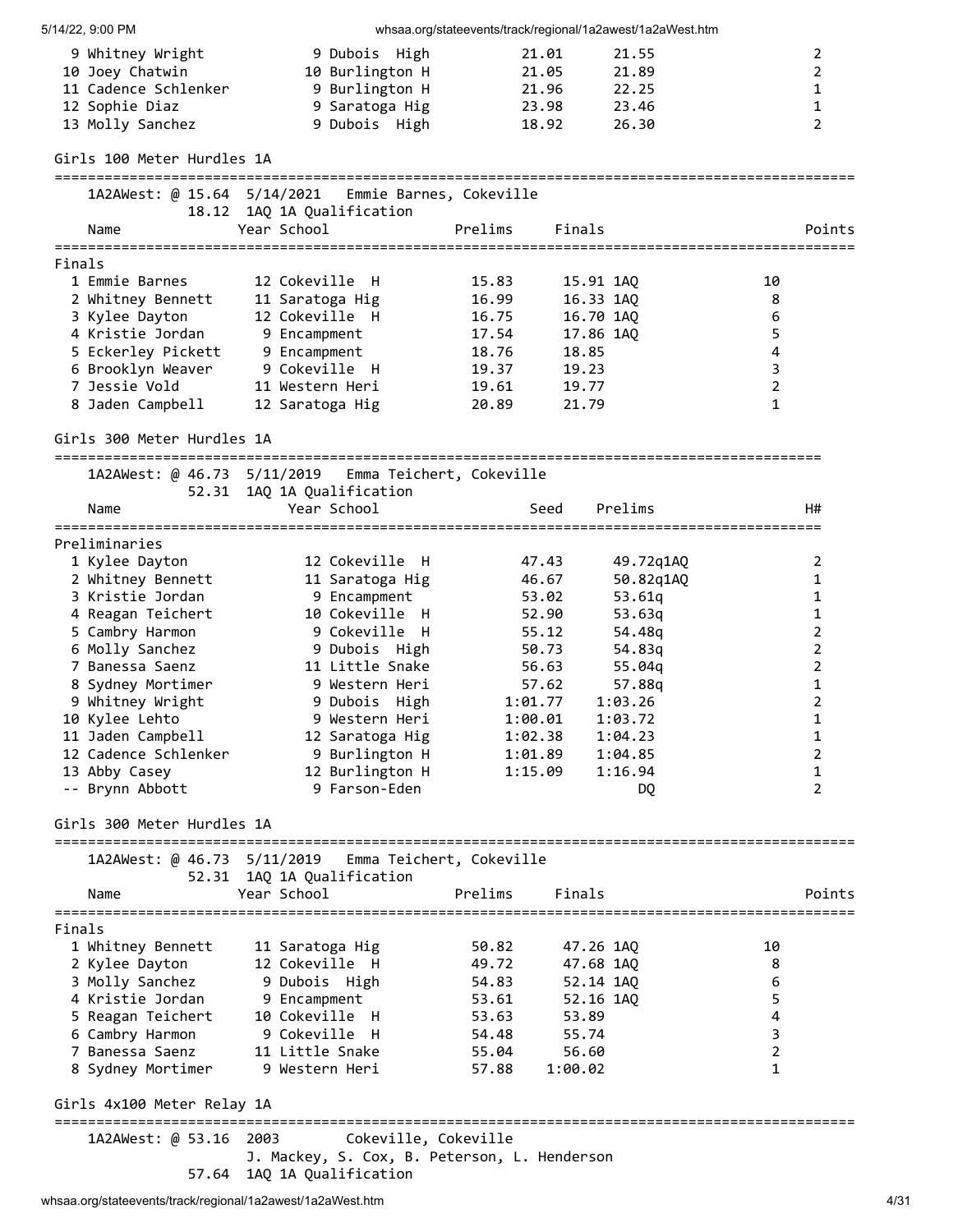| School                                                           | Seed<br>Finals                                                   | Points                                     |
|------------------------------------------------------------------|------------------------------------------------------------------|--------------------------------------------|
| 1 Cokeville High School                                          | 57.99                                                            | ==========================<br>10           |
| 1) Kylee King 10                                                 | 2) Reagan Teichert 10                                            |                                            |
| 3) Brooklyn Weaver 9                                             | 4) Cambry Harmon 9                                               |                                            |
| 2 Saratoga High School                                           | 58.99                                                            | 8                                          |
| 1) Olivia Everett 10                                             | 2) Josie Little 9                                                |                                            |
| 3) Milan Scott 9                                                 | 4) Aspen Sewell 9                                                |                                            |
| 3 Encampment High School                                         | 56.92<br>59.16                                                   | 6                                          |
| 1) Kayla Smith 11<br>3) Allison Bromley 11                       | 2) Cora Schroeder 11<br>4) Eckerley Pickett 9                    |                                            |
| 4 Farson-Eden High School                                        | 57.43<br>59.24                                                   | 5                                          |
| 1) Tyra Thoren 12                                                | 2) Aden Scheer 12                                                |                                            |
| 3) Keelie Thoren 9                                               | 4) Rebecca Smith 9                                               |                                            |
| 5 Dubois High School                                             | 57.50<br>59.96                                                   | 4                                          |
| 1) Sienna Seabolt 11                                             | 2) Keira Wadge 10                                                |                                            |
| 3) Molly Sanchez 9                                               | 4) Mia Jory 10                                                   |                                            |
| 6 Meeteetse High School                                          | 58.76<br>1:00.09                                                 | 3                                          |
| 1) Maylee Potas 11                                               | 2) Ashlee Allen 11                                               |                                            |
| 3) Jaycee Erving 11                                              | 4) Kennedi Johnson 12                                            |                                            |
| 7 Western Heritage Luthern Acade                                 | 56.77<br>1:00.36                                                 | 2                                          |
| 1) Sydney Mortimer 9                                             | 2) Kylee Lehto 9                                                 |                                            |
| 3) Kelsey Parmely 10                                             | 4) Evelynn Lehto 12                                              |                                            |
| Girls 4x400 Meter Relay 1A<br>================================== |                                                                  |                                            |
|                                                                  |                                                                  |                                            |
|                                                                  | C Halls, E Teichert, K Toomer, K Dayton                          |                                            |
| 4:56.69 1AQ 1A Qualification                                     |                                                                  |                                            |
| School                                                           | Finals<br>Seed                                                   | Points<br>================================ |
| 1 Cokeville High School                                          | 4:23.76<br>4:28.88 1AQ                                           | 10                                         |
| 1) Kylee Dayton 12                                               | 2) Bryli Groll 10                                                |                                            |
| 3) Reagan Teichert 10                                            | 4) Cambry Harmon 9                                               |                                            |
| 2 Saratoga High School                                           | 4:16.24<br>4:36.80 1AQ                                           | 8                                          |
| 1) Olivia Everett 10                                             | 2) Makenna King 10                                               |                                            |
| 3) Josie Little 9                                                | 4) Rhiwan Williams 9                                             |                                            |
| 3 Dubois High School                                             | 4:49.30<br>4:55.31 1AQ                                           | 6                                          |
| 1) Emma Beazley 11                                               | 2) Summer Halmay 12                                              |                                            |
| 3) Mia Jory 10                                                   | 4) Molly Sanchez 9                                               |                                            |
| Girls 4x800 Meter Relay 1A                                       |                                                                  |                                            |
| 1A2AWest: @ 10:32.47 5/12/2007                                   | Burlington, Burlington                                           |                                            |
|                                                                  | C Bullinger, B Bullinger, S Bullinger, A Henderson               |                                            |
| 12:29.32 1AQ 1A Qualification                                    |                                                                  |                                            |
| School                                                           | Finals<br>Seed                                                   | Points                                     |
|                                                                  |                                                                  |                                            |
| 1 Saratoga High School                                           | 11:09.68<br>12:34.58                                             | 10                                         |
| 1) Allie Condict 9<br>3) Milan Scott 9                           | 2) Makenna King 10<br>4) Aspen Sewell 9                          |                                            |
| 2 Burlington High School                                         | 14:21.65                                                         | 8                                          |
| 1) Abby Casey 12                                                 | 2) Cadence Schlenker 9                                           |                                            |
| 3) Brinly Casey 11                                               | 4) Brooke Broederlow 12                                          |                                            |
| 3 Dubois High School                                             | 14:42.97                                                         | 6                                          |
| 1) Bell Norris 9                                                 | 2) Emma Beazley 11                                               |                                            |
| 3) Whitney Wright 9                                              | 4) Mia Jory 10                                                   |                                            |
| Girls 1600 Sprint Medley 1A                                      |                                                                  |                                            |
|                                                                  |                                                                  |                                            |
|                                                                  | 1A2AWest: @ 4:38.44  5/11/2019  Ten Sleep High School, Ten Sleep |                                            |
|                                                                  | E Lungren, M Charney, K Holiday, L Holiday                       |                                            |
| 5:13.02 1AQ 1A Qualification                                     |                                                                  |                                            |
| School                                                           | Finals<br>Seed                                                   | Points                                     |
|                                                                  |                                                                  |                                            |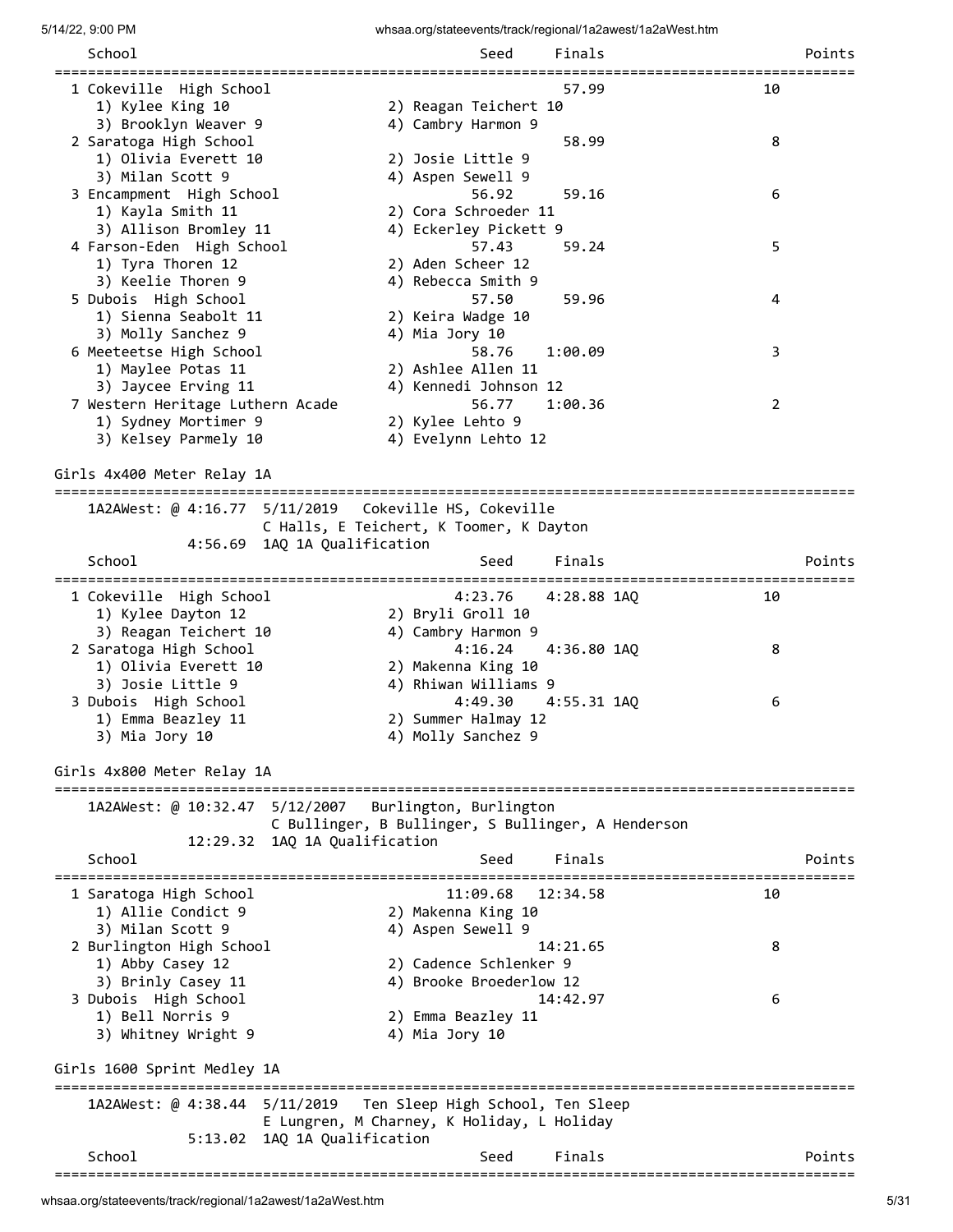| 1 Saratoga High School                    |                                 |                                                                                                                                                                                                  |                           | 4:38.24 4:43.46 1AQ        | 10                                    |
|-------------------------------------------|---------------------------------|--------------------------------------------------------------------------------------------------------------------------------------------------------------------------------------------------|---------------------------|----------------------------|---------------------------------------|
|                                           | 1) Madison Teichman 11          |                                                                                                                                                                                                  | 2) Olivia Everett 10      |                            |                                       |
| 3) Josie Little 9                         | 2 Burlington High School        |                                                                                                                                                                                                  | 4) Makenna King 10        | 4:58.24 5:01.16 1AQ        | 8                                     |
| 1) Joey Chatwin 10                        |                                 |                                                                                                                                                                                                  | 2) Jessie Michaels 10     |                            |                                       |
| 3) Julia Nelson 10                        |                                 |                                                                                                                                                                                                  | 4) Brooke Broederlow 12   |                            |                                       |
|                                           | 3 Little Snake River High Schoo |                                                                                                                                                                                                  |                           | 5:09.80 5:07.57 1AQ        | 6                                     |
|                                           | 1) Banessa Saenz 11             |                                                                                                                                                                                                  | 2) Skylynn Ready 12       |                            |                                       |
|                                           | 3) Cashley Criswell 10          |                                                                                                                                                                                                  | 4) Catrina Habel 10       |                            |                                       |
| 4 Dubois High School<br>1) Keira Wadge 10 |                                 |                                                                                                                                                                                                  | 2) Sienna Seabolt 11      | 5:19.38 5:12.42 1AQ        | 5                                     |
|                                           | 3) Summer Halmay 12             |                                                                                                                                                                                                  | 4) Whitney Wright 9       |                            |                                       |
|                                           | 5 Cokeville High School         |                                                                                                                                                                                                  |                           | 5:31.83                    | 4                                     |
| 1) Brynn Lyman 12                         |                                 |                                                                                                                                                                                                  | 2) Reagan Teichert 10     |                            |                                       |
|                                           | 3) Cambry Harmon 9              |                                                                                                                                                                                                  | 4) Kylee King 10          |                            |                                       |
| Girls High Jump 1A                        |                                 |                                                                                                                                                                                                  |                           |                            |                                       |
|                                           |                                 | 1A2AWest: @ 5-02 5/12/2012 Harrington/Foster/Filip/Leseberg, LSR/LSR/LS                                                                                                                          |                           |                            |                                       |
|                                           |                                 | 4-07.00 1AQ 1A Qualification                                                                                                                                                                     |                           |                            |                                       |
| Name                                      | Year School                     |                                                                                                                                                                                                  |                           | Seed Finals                | Points                                |
|                                           |                                 | 1 Breanne Walker 9 Burlington H 5-00.00 4-10.00 1AQ                                                                                                                                              |                           |                            | 10                                    |
|                                           |                                 | 2 Kylee Dayton 12 Cokeville H 4-08.00                                                                                                                                                            |                           | 4-08.00 1AQ                | $_{\rm 8}$                            |
| 3 Isabelle Fox                            |                                 | 3 Isabelle Fox 10 Ten Sleep Hi 4-07.00 4-06.00<br>4 Kylee King 10 Cokeville H 4-06.00 4-06.00<br>5 Cora Schroeder 11 Encampment 4-07.00 4-04.00<br>6 Emma Beazley 11 Dubois High 4-04.00 4-04.00 |                           |                            | 6                                     |
|                                           |                                 |                                                                                                                                                                                                  |                           |                            | 5                                     |
|                                           |                                 |                                                                                                                                                                                                  |                           |                            | $\overline{4}$                        |
|                                           |                                 | 6 Summer Halmay 12 Dubois High 4-07.00 4-04.00                                                                                                                                                   |                           |                            | 2.50<br>2.50                          |
| 8 Banessa Saenz                           |                                 |                                                                                                                                                                                                  |                           |                            | 1                                     |
|                                           |                                 | 9 Keira Wadge 10 Dubois High 4-03.00 4-02.00                                                                                                                                                     |                           |                            |                                       |
| 10 Olivia Everett                         |                                 | 10 Saratoga Hig                                                                                                                                                                                  | 4-07.00 4-00.00           |                            |                                       |
| Girls Pole Vault 1A                       |                                 |                                                                                                                                                                                                  |                           |                            |                                       |
|                                           |                                 | 1A2AWest: @ 10-06 5/15/2015  Zariah Tolman, Burlington                                                                                                                                           |                           |                            |                                       |
|                                           |                                 | 7-06.00 1AQ 1A Qualification                                                                                                                                                                     |                           |                            |                                       |
| Name                                      | Year School                     |                                                                                                                                                                                                  | Seed Finals               |                            | Points                                |
|                                           |                                 |                                                                                                                                                                                                  |                           |                            |                                       |
| 1 Maren Baker<br>2 Breanne Walker         |                                 | 11 Dubois High                                                                                                                                                                                   |                           | 7-06.00 8-06.00 1AQ        | 10                                    |
| 3 Maylee Potas                            |                                 | 9 Burlington H<br>11 Meeteetse Hi                                                                                                                                                                | $7 - 01.00$<br>7-06.00    | 7-06.00 1AQ<br>7-06.00 1AQ | 8<br>6                                |
| -- Brinly Casey                           |                                 | 11 Burlington H                                                                                                                                                                                  |                           | NН                         |                                       |
| Girls Long Jump 1A                        |                                 |                                                                                                                                                                                                  |                           |                            |                                       |
|                                           |                                 |                                                                                                                                                                                                  |                           |                            |                                       |
|                                           | 1A2AWest: @ 16-09 2012          |                                                                                                                                                                                                  | Rachelle Leseberg, Dubois |                            |                                       |
| Name                                      | Year School                     | 15-01.00 1AQ 1A Qualification                                                                                                                                                                    | Seed                      | Finals                     | H# Points                             |
| 1 Emmie Barnes                            |                                 | 12 Cokeville H                                                                                                                                                                                   | 15-10.00                  | 15-06.25 1AQ               | 10<br>2                               |
| 2 Kelsey Parmely                          |                                 | 10 Western Heri                                                                                                                                                                                  | 15-04.00                  | 14-08.00                   | $2^{\circ}$<br>8                      |
| 3 Brynn Preator                           |                                 | 9 Burlington H                                                                                                                                                                                   | 14-09.50                  | 14-02.75                   | $\overline{2}$<br>6                   |
| 4 Milan Scott                             |                                 | 9 Saratoga Hig                                                                                                                                                                                   | 15-04.50                  | 14-02.00                   | $\overline{2}$<br>5<br>4              |
| 5 Evelynn Lehto<br>6 Breanne Walker       |                                 | 12 Western Heri<br>9 Burlington H                                                                                                                                                                | 14-08.00<br>14-00.50      | 14-01.50<br>14-01.50       | $\overline{2}$<br>$\overline{2}$<br>3 |
| 7 Aden Scheer                             |                                 | 12 Farson-Eden                                                                                                                                                                                   |                           | 13-05.00                   | $\overline{2}$<br>1                   |
| 8 Kennedi Johnson                         |                                 | 12 Meeteetse Hi                                                                                                                                                                                  | 14-00.00                  | 13-03.00                   | $\overline{2}$<br>$\mathbf 1$         |
| 9 Brooklyn Weaver                         |                                 | 9 Cokeville H                                                                                                                                                                                    | 13-05.00                  | 13-00.50                   | 1                                     |
| 10 Kylee King                             |                                 | 10 Cokeville H                                                                                                                                                                                   | $11 - 10.50$              | 12-03.00                   | 1                                     |
| 11 Aspen Sewell                           |                                 | 9 Saratoga Hig                                                                                                                                                                                   | 14-05.25                  | 12-00.00                   | 2                                     |
| 12 Maylee Potas                           |                                 | 11 Meeteetse Hi                                                                                                                                                                                  | 11-11.75                  | 11-06.00                   | 1                                     |
| 13 Tyra Thoren<br>14 Sophie Diaz          |                                 | 12 Farson-Eden<br>9 Saratoga Hig                                                                                                                                                                 | $11 - 04.25$              | 11-03.00<br>10-10.75       | 1<br>1                                |
| 15 Brynn Abbott                           |                                 | 9 Farson-Eden                                                                                                                                                                                    |                           | 10-00.50                   | 1                                     |
|                                           |                                 |                                                                                                                                                                                                  |                           |                            |                                       |

whsaa.org/stateevents/track/regional/1a2awest/1a2aWest.htm 6/31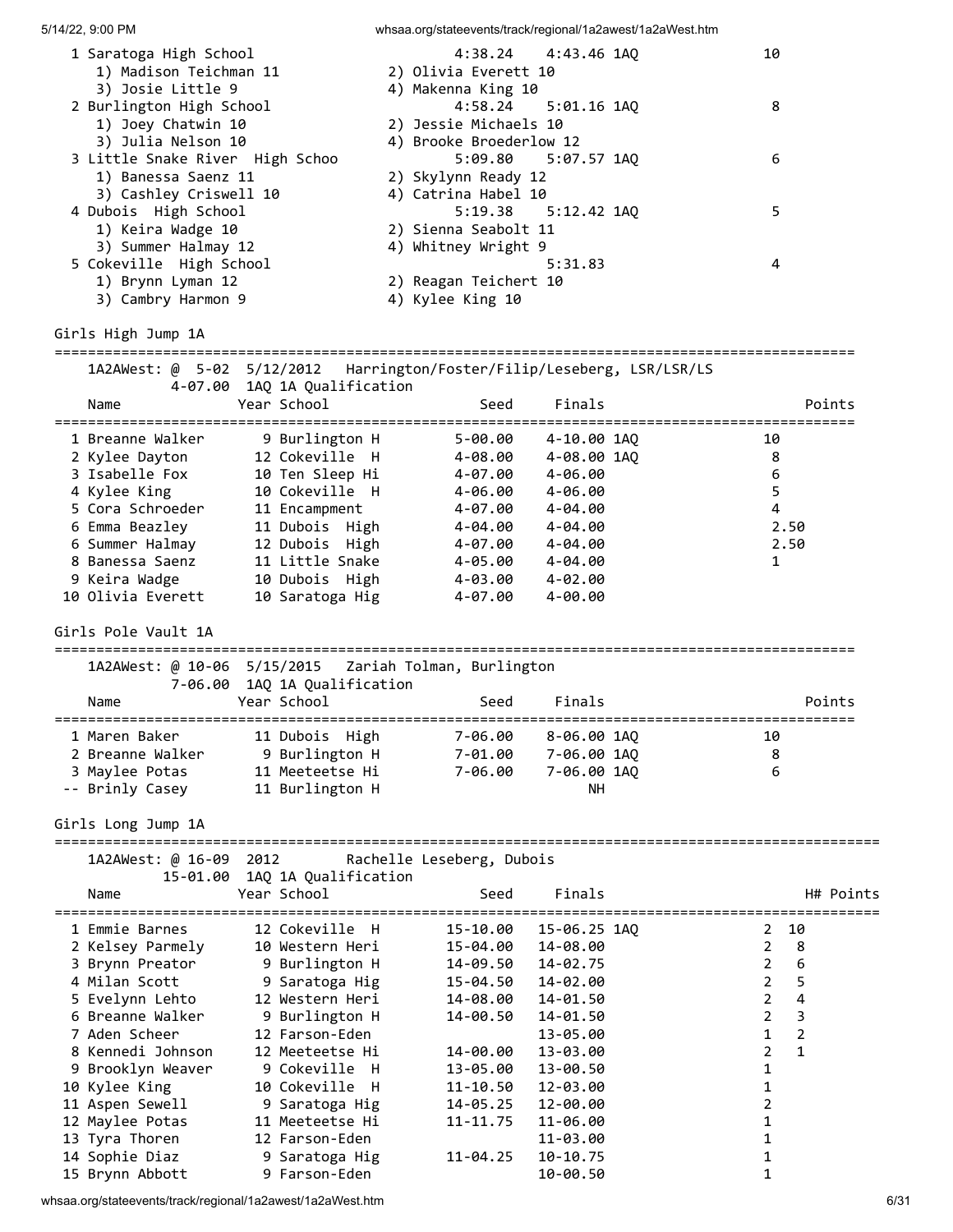| 5/14/22, 9:00 PM |  |
|------------------|--|
|                  |  |

| 5/14/22. 9:00 PM | whsaa.org/stateevents/track/regional/1a2awest/1a2aWest.htm |
|------------------|------------------------------------------------------------|
|                  |                                                            |

| -- Kezia Washakie | 12 Fort Washaki | 11-11.00 | ND. |  |
|-------------------|-----------------|----------|-----|--|
|                   |                 |          |     |  |

Girls Triple Jump 1A

| 1A2AWest: @ 35-10.75  5/10/2013  Rachelle Leseberg, Dubois |                               |              |              |                       |                |
|------------------------------------------------------------|-------------------------------|--------------|--------------|-----------------------|----------------|
|                                                            | 31-06.00 1AO 1A Oualification |              |              |                       |                |
| Name                                                       | Year School                   | Seed         | Finals       |                       | H# Points      |
| 1 Whitney Bennett                                          | 11 Saratoga Hig               | 34-06.00     | 33-06.00 1AQ |                       | 2 10           |
| 2 Emmie Barnes                                             | 12 Cokeville H                | 33-00.50     | 33-02.50 1AO | $\mathbf{2}$          | 8              |
| 3 Brynn Preator                                            | 9 Burlington H                | 31-08.50     | $31 - 03.50$ | $\overline{2}$        | 6              |
| 4 Rhiwan Williams                                          | 9 Saratoga Hig                | 32-08.50     | $31 - 03.25$ | $\overline{2}$        | 5              |
| 5 Rebecca Smith                                            | 9 Farson-Eden                 | 31-03.00     | $30 - 04.25$ | $\mathbf{2}^{\prime}$ | 4              |
| 6 Josie Little                                             | 9 Saratoga Hig                | 30-11.00     | 30-03.75     |                       | 3              |
| 7 Maren Baker                                              | 11 Dubois High                | $31 - 01.50$ | 29-09.75     | $\overline{2}$        | $\overline{2}$ |
| 8 Breanne Walker                                           | 9 Burlington H                | 29-10.25     | 29-07.75     |                       | $\mathbf{1}$   |
| 9 Isabelle Fox                                             | 10 Ten Sleep Hi               | 28-04.50     | 29-03.75     |                       |                |
| 10 Sophie Diaz                                             | 9 Saratoga Hig                | 25-10.00     | 26-02.50     |                       |                |
| 11 Kinley Anderson                                         | 11 Ten Sleep Hi               | 22-06.75     | 24-02.00     |                       |                |
| 12 Abby Casey                                              | 12 Burlington H               | 21-07.25     | 22-07.50     |                       |                |

Girls Shot Put 1A

===================================================================================================

1A2AWest: @ 37-10.75 5/11/2007 Alaina Yaracz, Ten Sleep

| Name                          | 31-07.00 1AQ 1A Qualification<br>Year School | Seed     | Finals       | H# Points              |
|-------------------------------|----------------------------------------------|----------|--------------|------------------------|
|                               | ==================================           |          |              | ====================== |
| 1 Kristie Jordan              | 9 Encampment                                 | 35-09.00 | 35-04.00 1AQ | 10<br>3                |
| 2 Tyra Thoren                 | 12 Farson-Eden                               | 32-00.00 | $31 - 05.50$ | 3<br>8                 |
| 3 Cora Schroeder              | 11 Encampment                                | 30-00.00 | 29-09.00     | 3<br>6                 |
| 4 Regina Herrera              | 10 Little Snake                              | 30-05.25 | 29-09.00     | 3<br>5                 |
| 5 Kyenna Jackson 9 Encampment |                                              | 29-06.25 | 29-01.75     | 3<br>4                 |
| 6 Sienna Seabolt              | 11 Dubois High                               | 29-08.50 | 28-08.00     | 3<br>3                 |
| 7 Mia Jory                    | 10 Dubois  High                              | 26-06.75 | 28-02.00     | 2<br>$\overline{2}$    |
| 8 Jorie Hess                  | 12 Dubois High                               | 29-01.25 | 27-11.50     | $\mathbf{1}$<br>3      |
| 9 Ashlee Allen                | 11 Meeteetse Hi                              | 29-00.00 | 27-01.00     | 3                      |
| 10 Jaycee Erving              | 11 Meeteetse Hi                              | 27-02.00 | 26-06.00     | 2                      |
|                               | 11 Calli Pingatore 9 Western Heri            | 27-07.75 | 25-04.50     | 2                      |
| 12 Brandy Thoren              | 11 Farson-Eden                               | 25-06.00 | 23-10.00     | 2                      |
| 13 Emma Davis                 | 9 Little Snake                               | 23-05.75 | 23-04.50     | 2                      |
| 14 Bell Norris                | 9 Dubois  High                               | 20-08.00 | $22 - 05.50$ | 1                      |
| 15 Katie Fiedor               | 10 Saratoga Hig                              | 22-02.00 | $21 - 07.00$ | 1                      |
| 16 Boston Adamson             | 9 Western Heri                               | 21-03.25 | $21 - 06.75$ | 1                      |
| 16 Jackie White               | 11 Fort Washaki                              | 22-04.00 | $21 - 06.75$ | 2                      |
| 18 Amelia Richardson          | 10 Cokeville H                               | 26-03.25 | 19-04.50     | 2                      |
| 19 Jasmine Barnett            | 11 Meeteetse Hi                              | 20-10.00 | 19-02.75     | 1                      |
| 20 Brinly Casey               | 11 Burlington H                              | 19-04.25 | 17-01.50     |                        |
| 21 Olivia Dushane             | 10 Fort Washaki                              | 16-00.00 | 15-08.00     | 1                      |

### Girls Discus Throw 1A

=================================================================================================== 1A2AWest: @ 129-10 5/12/2018 Paige Powell, Encampment

|                  | IRZAWEST. W IZJ-IO J/IZ/ZOIO TAIKE TOWEII, LIICAMPMENT |           |              |                                  |
|------------------|--------------------------------------------------------|-----------|--------------|----------------------------------|
|                  | 93-09 1AQ 1A Qualification                             |           |              |                                  |
| Name             | Year School                                            | Seed      | Finals       | H# Points                        |
|                  |                                                        |           |              |                                  |
| 1 Jaycee Erving  | 11 Meeteetse Hi                                        | 96-01     | 98-11.00 1AO | 3 10                             |
| 2 Regina Herrera | 10 Little Snake                                        | 00-00.50  | 98-03.00 1AO | 3<br>-8                          |
| 3 Kristie Jordan | 9 Encampment                                           | 89-02     | 94-08.00 1AO | 3<br>6                           |
| 4 Jorie Hess     | 12 Dubois High                                         | $90 - 11$ | 90-11.00     | 3<br>5                           |
| 5 Tyra Thoren    | 12 Farson-Eden                                         | 80-03     | 87-04.00     | 3.<br>4                          |
| 6 Sienna Seabolt | 11 Dubois High                                         | 76-03     | 81-04.00     | $\mathbf{2}^{\prime}$<br>3       |
| 7 Emma Beazley   | 11 Dubois High                                         | 76-02     | 72-05.00     | $\overline{2}$<br>$\overline{2}$ |
| 8 Katie Fiedor   | 10 Saratoga Hig                                        | 73-04     | 68-06.00     | 2<br>$\mathbf{1}$                |
| 9 Maren Baker    | 11 Dubois High                                         | 81-01     | 65-00.00     | 3                                |
| 10 Emma Davis    | 9 Little Snake                                         | 63-04     | 62-05.00     |                                  |
|                  |                                                        |           |              |                                  |

whsaa.org/stateevents/track/regional/1a2awest/1a2aWest.htm 7/31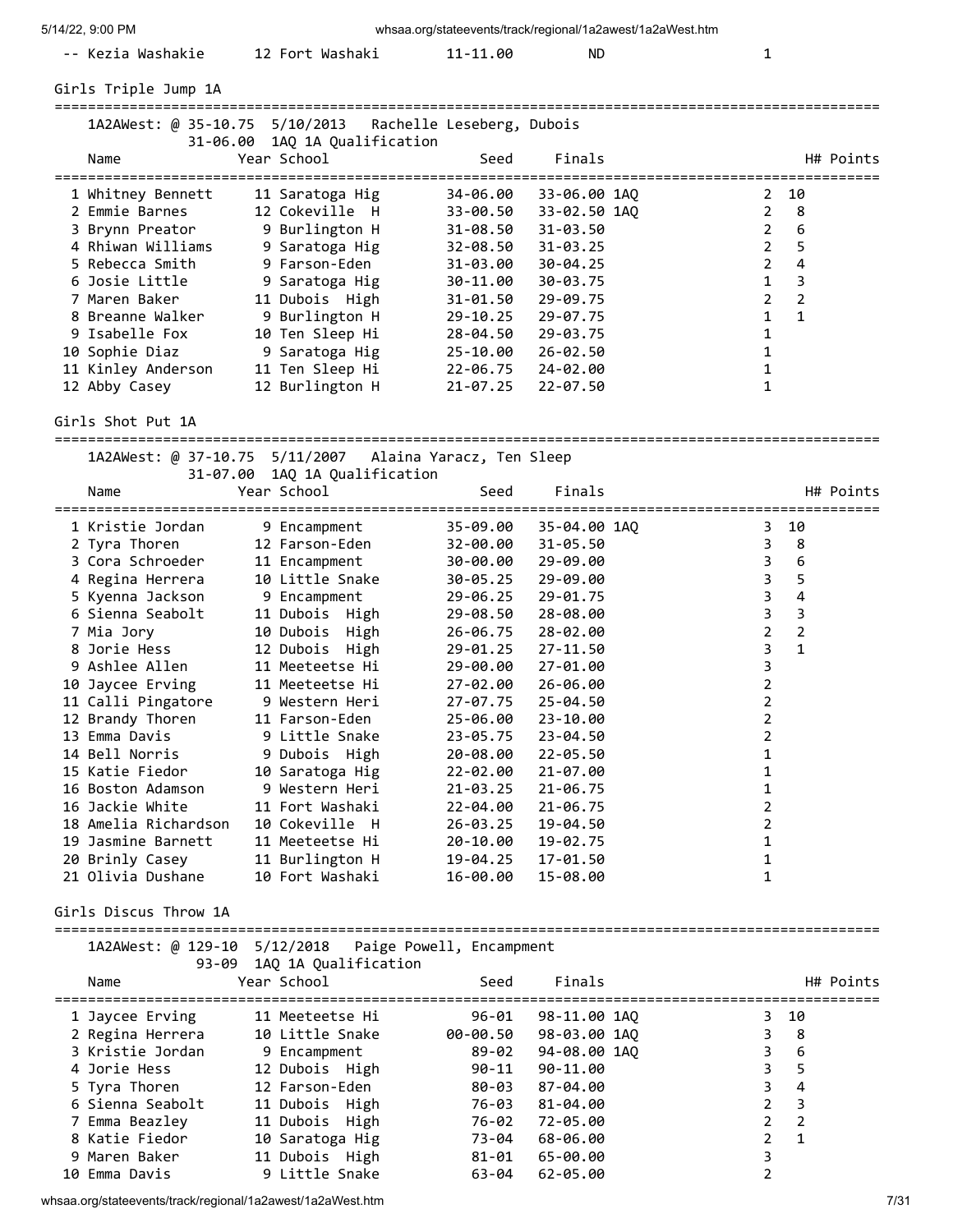| 11 Kyenna Jackson    | 9 Encampment    | 70-01        | 62-00.00     |   |
|----------------------|-----------------|--------------|--------------|---|
| 12 Cora Schroeder    | 11 Encampment   | 75-10.50     | 60-05.00     |   |
| 13 Brandy Thoren     | 11 Farson-Eden  | $62 - 09$    | 59-05.00     |   |
| 14 Jackie White      | 11 Fort Washaki | 67-06        | $55 - 10.00$ |   |
| 15 Brinly Casey      | 11 Burlington H | $61 - 04.50$ | 55-04.00     |   |
| 16 Keelie Thoren     | 9 Farson-Eden   | 52-06        | $52 - 10.00$ |   |
| 17 Amelia Richardson | 10 Cokeville H  | 59-06        | 48-08.00     |   |
| 18 Jasmine Barnett   | 11 Meeteetse Hi | 50-08        | 43-00.00     |   |
| 19 Abby Casey        | 12 Burlington H | 48-06        | 39-05.00     |   |
| -- Ashlee Allen      | 11 Meeteetse Hi | 89-06        | ND.          |   |
| -- Calli Pingatore   | 9 Western Heri  | $84 - 07$    | ND.          | 3 |

### Girls 100 Meter Dash 2A

|                                      | 1A2AWest: @ 12.61  5/11/2019  Mindy Russell, Wind River H |                             |                 |
|--------------------------------------|-----------------------------------------------------------|-----------------------------|-----------------|
| Name                                 | 13.71 2AQ 2A Qualification<br>Year School                 | Seed<br>Prelims             | H#              |
|                                      |                                                           |                             |                 |
| Preliminaries                        |                                                           |                             |                 |
| 1 Vaidyn Vanderploeg                 | 11 Riverside Hi                                           | 12.55<br>13.15q2AQ          | 1               |
| 2 Anna Arnold                        | 11 Rocky Mounta                                           | 13.94<br>13.78q             | 2               |
| 3 Brittly Boettcher                  | 9 Rocky Mounta                                            | 14.08<br>13.90q             | 1               |
| 4 Micah Strong                       | 9 Big Piney Hi                                            | 14.24q<br>13.64             | $\overline{2}$  |
| 5 Chyauna Dodge                      | 10 Wind River H                                           | 14.55q<br>15.01             | $\overline{2}$  |
| 6 Caroline Boyer                     | 10 Greybull Hi                                            | 14.18<br>14.62q             | 1               |
| 7 Echo Armajo                        | 10 Wyoming Indi                                           | 15.02<br>14.74q             | 1               |
| 8 Emma Miller                        | 9 Wind River H                                            | 15.07q<br>14.94             | $\mathbf 2$     |
| 9 Laila Sunrhodes                    | 12 Wyoming Indi                                           | 15.13<br>15.48              | $\overline{2}$  |
| 10 Amya Hermanyhorses                | 12 Wyoming Indi                                           | 15.06<br>15.44              | 1               |
| 11 Michaela Hiwalker                 | 10 Wyoming Indi                                           | 15.86<br>16.04              | $\overline{2}$  |
| 12 Zoe Long                          | 12 Big Piney Hi                                           | 16.05                       | 1               |
| 13 Charleigh Smith                   | 9 Big Piney Hi                                            | 16.03<br>16.28              | 1               |
| Girls 100 Meter Dash 2A              |                                                           |                             |                 |
|                                      | 1A2AWest: @ 12.61 5/11/2019  Mindy Russell, Wind River H  |                             |                 |
|                                      | 13.71 2AQ 2A Qualification                                |                             |                 |
| Name                                 | Year School                                               | Prelims<br>Finals           | Points          |
| -------                              | ------------                                              |                             |                 |
| Finals                               |                                                           |                             |                 |
| 1 Vaidyn Vanderploeg 11 Riverside Hi |                                                           | 13.15<br>13.22 2AQ          | 10              |
| 2 Anna Arnold                        | 11 Rocky Mounta                                           | 13.78<br>14.09              | 8               |
| 3 Brittly Boettcher 9 Rocky Mounta   |                                                           | 13.90<br>14.13              | 6               |
| 4 Micah Strong                       | 9 Big Piney Hi                                            | 14.24<br>14.38              | 5               |
| 5 Caroline Boyer                     | 10 Greybull Hi                                            | 14.62<br>14.68              | 4               |
| 6 Echo Armajo                        | 10 Wyoming Indi                                           | 14.74<br>14.81              | 3               |
| 7 Chyauna Dodge                      | 10 Wind River H                                           | 14.55<br>15.01              | $\overline{2}$  |
| 8 Emma Miller                        | 9 Wind River H                                            | 15.07<br>15.14              | $\mathbf{1}$    |
|                                      |                                                           |                             |                 |
| Girls 200 Meter Dash 2A              |                                                           |                             |                 |
| 1A2AWest: @ 25.65 5/11/2019          |                                                           | Mindy Russell, Wind River H |                 |
|                                      | 28.26 2AQ 2A Qualification                                |                             |                 |
| Name                                 | Year School                                               | Prelims<br>Seed             | H#              |
| Preliminaries                        |                                                           |                             | =============== |
| 1 Vaidyn Vanderploeg                 | 11 Riverside Hi                                           | 25.78<br>27.90q2AQ          | 1               |
| 2 Mina King                          | 10 Wind River H                                           | 27.69<br>28.14q2AQ          | 2               |
| 3 Kelsie Mccolloch                   | 10 Greybull Hi                                            | 28.77<br>29.47q             | 3               |
| 4 Anna Arnold                        | 11 Rocky Mounta                                           | 29.54q<br>28.68             | 3               |
| 5 Mackelle Moss                      | 10 Rocky Mounta                                           |                             | 2               |
| 6 Laila Sunrhodes                    | 12 Wyoming Indi                                           | 29.04<br>30.51q             | 1               |
| 7 Elliahna Scheeler                  | 9 Rocky Mounta                                            | 31.25<br>31.25q             | 1               |
|                                      |                                                           | 32.09q<br>31.75             |                 |

 7 Elliahna Scheeler 9 Rocky Mounta 31.75 32.09q 1 8 Abrianna Kiser 10 Shoshoni Hig 32.01 32.23q 2

9 Josselyn Jara 10 Greybull Hi 32.03 32.82 3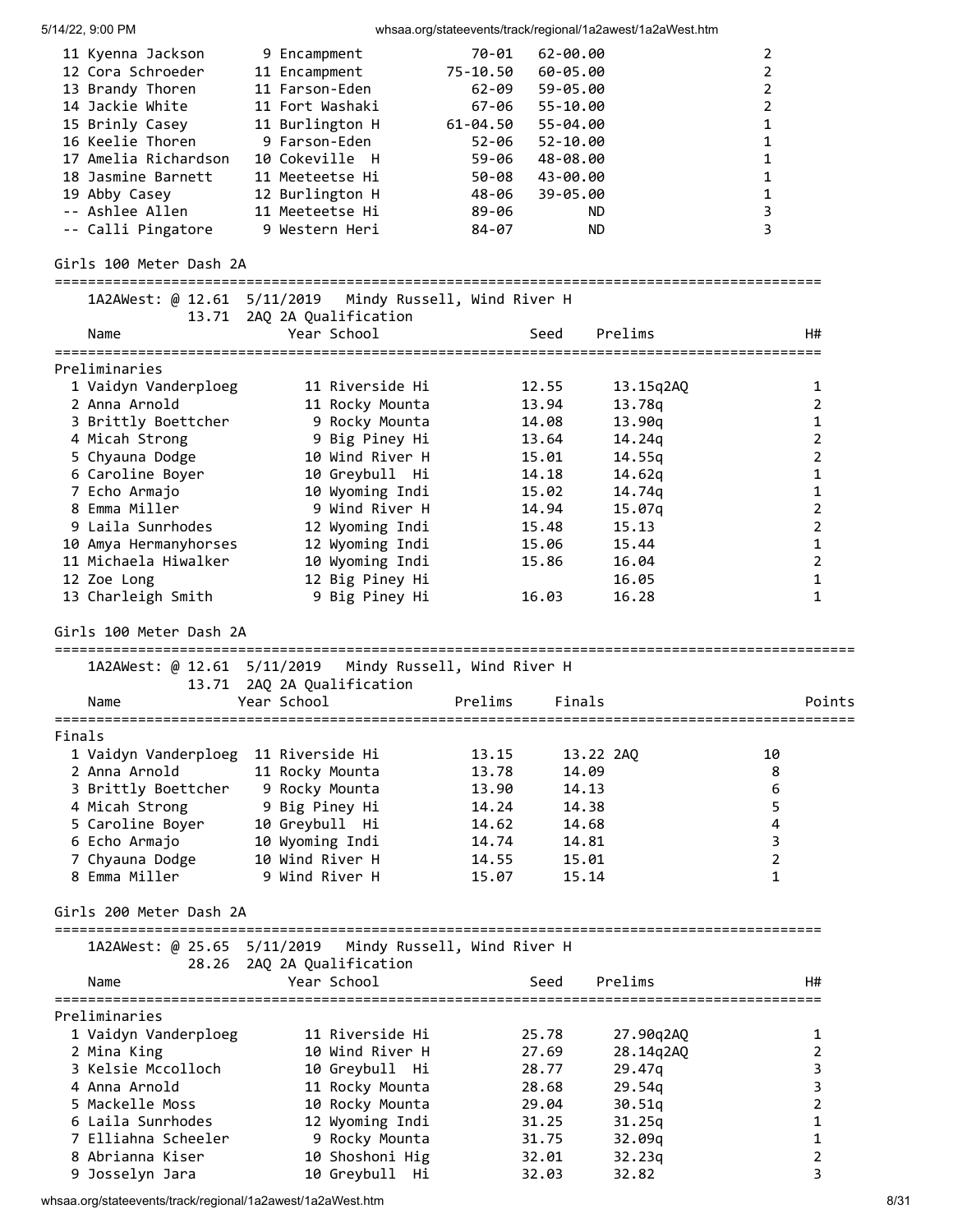|        | 5/14/22, 9:00 PM                     |             |                                                         | whsaa.org/stateevents/track/regional/1a2awest/1a2aWest.htm |             |          |                         |                |
|--------|--------------------------------------|-------------|---------------------------------------------------------|------------------------------------------------------------|-------------|----------|-------------------------|----------------|
|        | 10 Ceci Sambrano                     |             | 12 Big Piney Hi                                         |                                                            | 32.76       | 33.40    |                         | 3              |
|        | 11 Michaela Hiwalker                 |             | 10 Wyoming Indi                                         |                                                            |             | 33.41    |                         | 2              |
|        | 12 Tommie Standing Elk               |             | 9 Wyoming Indi                                          |                                                            | 33.29       | 33.53    |                         | 1              |
|        | 13 Kylene Fighting Bear              |             | 12 Wyoming Indi                                         |                                                            | 33.19       | 33.64    |                         | 1              |
|        | 14 Addison Statham                   |             | 9 Big Piney Hi                                          |                                                            | 33.17       | 34.00    |                         | $\overline{2}$ |
|        | 15 Lena Hatch                        |             | 12 Big Piney Hi                                         |                                                            | 34.01       | 34.02    |                         | $\overline{2}$ |
|        | 16 Larissa C'Hair                    |             | 9 St. Stephens                                          |                                                            | 36.10       | 35.70    |                         | 3              |
|        | 17 Brooklynn May                     |             | 11 Riverside Hi                                         |                                                            | 36.76       | 36.49    |                         | 3              |
|        |                                      |             |                                                         |                                                            |             |          |                         |                |
|        | Girls 200 Meter Dash 2A              |             |                                                         |                                                            |             |          |                         |                |
|        |                                      |             | 1A2AWest: @ 25.65 5/11/2019 Mindy Russell, Wind River H |                                                            |             |          |                         |                |
|        |                                      |             | 28.26 2AQ 2A Qualification                              |                                                            |             |          |                         |                |
|        | Name                                 | Year School |                                                         | Prelims                                                    | Finals      |          |                         | Points         |
|        |                                      |             |                                                         |                                                            |             |          |                         |                |
| Finals |                                      |             |                                                         |                                                            |             |          |                         |                |
|        | 1 Vaidyn Vanderploeg 11 Riverside Hi |             |                                                         | 27.90                                                      | 27.39 2AQ   |          | 10                      |                |
|        | 2 Mina King                          |             | 10 Wind River H                                         | 28.14                                                      | 28.24 2AQ   |          | 8                       |                |
|        | 3 Anna Arnold                        |             | 11 Rocky Mounta                                         | 29.54                                                      | 29.46       |          | 6                       |                |
|        | 4 Kelsie Mccolloch                   |             | 10 Greybull Hi                                          | 29.47                                                      | 29.62       |          | 5                       |                |
|        | 5 Mackelle Moss                      |             | 10 Rocky Mounta                                         | 30.51                                                      | 30.01       |          | $\overline{\mathbf{4}}$ |                |
|        | 6 Laila Sunrhodes                    |             | 12 Wyoming Indi                                         | 31.25                                                      | 31.54       |          | 3                       |                |
|        | 7 Abrianna Kiser                     |             | 10 Shoshoni Hig                                         | 32.23                                                      | 32.44       |          | $\overline{2}$          |                |
|        | 8 Elliahna Scheeler                  |             | 9 Rocky Mounta                                          | 32.09                                                      | 32.60       |          | $\mathbf 1$             |                |
|        |                                      |             |                                                         |                                                            |             |          |                         |                |
|        | Girls 400 Meter Dash 2A              |             |                                                         |                                                            |             |          |                         |                |
|        |                                      |             | 1A2AWest: @ 56.86 5/17/2014 Kim Shumway, Lovell         |                                                            |             |          |                         |                |
|        |                                      |             | 1:03.49 2AQ 2A Qualification                            |                                                            |             |          |                         |                |
|        | Name                                 |             | Year School                                             |                                                            | Seed        | Prelims  |                         | H#             |
|        |                                      |             |                                                         |                                                            |             |          |                         |                |
|        | Preliminaries                        |             |                                                         |                                                            |             |          |                         |                |
|        | 1 Mina King                          |             | 10 Wind River H                                         |                                                            | 1:03.24     | 1:03.86q |                         | 1              |
|        | 2 Shelby Guest                       |             | 11 Big Piney Hi                                         |                                                            | 1:10.72     | 1:07.41q |                         | 1              |
|        | 3 Kelsie Mccolloch                   |             | 10 Greybull Hi                                          |                                                            | 1:07.34     | 1:07.56q |                         | $\overline{2}$ |
|        | 4 Riana Tidwell                      |             | 12 Shoshoni Hig                                         |                                                            | 1:08.78     | 1:07.58q |                         | $\overline{2}$ |
|        | 5 Addison Losik                      |             | 9 Big Piney Hi                                          |                                                            | 1:10.33     | 1:12.31q |                         | $\mathbf{1}$   |
|        | 6 Maggie Jensen                      |             | 10 Wind River H                                         |                                                            | 1:11.92     | 1:12.74q |                         | $\overline{2}$ |
|        | 7 Georgeanne Moss                    |             | 9 St. Stephens                                          |                                                            | 1:17.55     | 1:13.47q |                         | $\overline{2}$ |
|        | 8 Michaela Hiwalker                  |             |                                                         |                                                            | 1:14.65     |          |                         |                |
|        | 9 Amanda Jenkins                     |             | 10 Wyoming Indi                                         |                                                            |             | 1:14.15q |                         | 1              |
|        | 10 Abrianna Kiser                    |             | 10 St. Stephens                                         |                                                            | 1:12.39     | 1:14.54  |                         | 2              |
|        |                                      |             | 10 Shoshoni Hig                                         |                                                            | 1:15.72     | 1:16.63  |                         | 1              |
|        | 11 Lena Hatch                        |             | 12 Big Piney Hi                                         |                                                            | 1:20.33     | 1:18.57  |                         | 1              |
|        | 12 Chyauna Dodge                     |             | 10 Wind River H                                         |                                                            | 1:16.46     | 1:18.82  |                         | $\overline{2}$ |
|        | 13 Tommie Standing Elk               |             | 9 Wyoming Indi                                          |                                                            | 1:18.33     | 1:20.40  |                         | $\mathbf{1}$   |
|        | 14 Dodie Harris                      |             | 9 Wyoming Indi                                          |                                                            | 1:22.46     | 1:21.13  |                         | $\overline{2}$ |
|        | 15 Sophia Timbana                    |             | 9 Wyoming Indi                                          |                                                            | 1:21.06     | 1:22.99  |                         | $\overline{2}$ |
|        | 16 Cadance Robison                   |             | 9 Wind River H                                          |                                                            | 1:26.78     | 1:25.96  |                         | $\mathbf{1}$   |
|        | Girls 400 Meter Dash 2A              |             |                                                         |                                                            |             |          |                         |                |
|        | 1A2AWest: @ 56.86 5/17/2014          |             | Kim Shumway, Lovell                                     |                                                            |             |          |                         |                |
|        |                                      |             | 1:03.49 2AQ 2A Qualification                            |                                                            |             |          |                         |                |
|        | Name                                 | Year School |                                                         | Prelims                                                    | Finals      |          |                         | Points         |
|        |                                      |             |                                                         |                                                            |             |          |                         |                |
| Finals |                                      |             |                                                         |                                                            |             |          |                         |                |
|        | 1 Mina King                          |             | 10 Wind River H                                         | 1:03.86                                                    | 1:02.27 2AQ |          | 10                      |                |
|        | 2 Shelby Guest                       |             | 11 Big Piney Hi                                         | 1:07.41                                                    | 1:06.57     |          | 8                       |                |
|        | 3 Kelsie Mccolloch                   |             | 10 Greybull Hi                                          | 1:07.56                                                    | 1:07.48     |          | 6                       |                |
|        | 4 Riana Tidwell                      |             | 12 Shoshoni Hig                                         | 1:07.58                                                    | 1:09.25     |          | 5                       |                |
|        | 5 Addison Losik                      |             | 9 Big Piney Hi                                          | 1:12.31                                                    | 1:11.98     |          | $\overline{\mathbf{4}}$ |                |
|        | 6 Maggie Jensen                      |             | 10 Wind River H                                         | 1:12.74                                                    | 1:12.30     |          | 3                       |                |
|        | 7 Michaela Hiwalker                  |             | 10 Wyoming Indi                                         | 1:14.15                                                    | 1:14.07     |          | $\overline{2}$          |                |
|        | 8 Georgeanne Moss                    |             | 9 St. Stephens                                          | 1:13.47                                                    | 1:19.81     |          | 1                       |                |

whsaa.org/stateevents/track/regional/1a2awest/1a2aWest.htm 9/31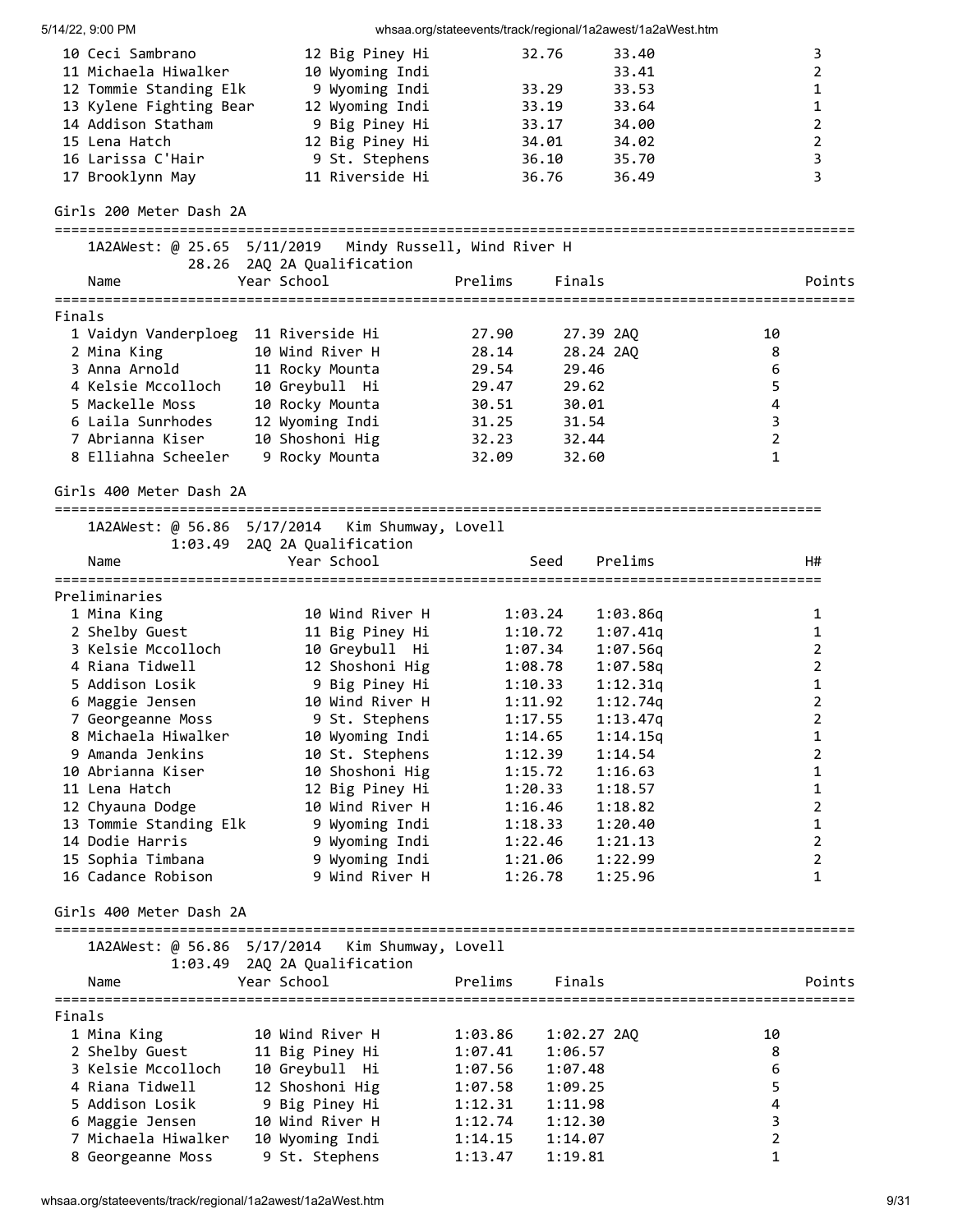Girls 800 Meter Run 2A

|                                       | 1A2AWest: @ 2:16.30 5/10/2014 Kim Shumway, Lovell                                           |                 |             |                |
|---------------------------------------|---------------------------------------------------------------------------------------------|-----------------|-------------|----------------|
| Name                                  | 2:32.85 2AQ 2A Qualification<br>Year School                                                 | Seed            | Finals      | Points         |
| 1 Micah Strong                        | 9 Big Piney Hi                                                                              | 2:42.53         | 2:36.81     | 10             |
| 2 Jolynn Jones                        | 9 Big Piney Hi                                                                              | 2:38.03         | 2:38.54     | 8              |
| 3 Emma York                           | 9 Big Piney Hi                                                                              | 2:56.62         | 2:43.91     | 6              |
| 4 Grace Sanford                       | 12 Greybull Hi                                                                              | 2:45.00         | 2:46.36     | 5              |
| 5 Natalie Walker                      | 9 Wind River H                                                                              | 2:50.84 2:49.53 |             | 4              |
| 6 Georgetta Moss                      | 10 St. Stephens                                                                             | 2:54.19         | 2:51.73     | 3              |
| 7 Julia Hymas                         | 10 Big Piney Hi                                                                             | 3:01.86         | 2:53.08     | $\overline{2}$ |
| 8 Cora Remacle                        | 10 Wind River H                                                                             | 3:00.67         | 2:53.92     | $\mathbf{1}$   |
| 9 Amanda Jenkins                      | 10 St. Stephens                                                                             |                 | 2:56.93     |                |
| 10 Consalo Yellowbear                 | 12 St. Stephens                                                                             |                 | 2:57.23     |                |
| 11 Alexis Rides At Th 12 Wyoming Indi |                                                                                             | 2:55.28         | 2:59.07     |                |
| 12 Payton Killsontop                  | 9 Wyoming Indi                                                                              | 3:09.64         | 3:06.42     |                |
| 13 Georgeanne Moss                    | 9 St. Stephens                                                                              | 3:16.88         | 3:10.96     |                |
| 14 America Oldman                     | 10 Wyoming Indi                                                                             | 3:41.31         | 3:23.55     |                |
| 15 Kaitlyn Kiser                      | 11 Shoshoni Hig                                                                             | 3:28.00         | 3:38.35     |                |
| Girls 1600 Meter Run 2A               |                                                                                             |                 |             |                |
|                                       | 1A2AWest: @ 5:26.61 5/14/2005 Emily Higgins, Rocky Mountain<br>5:56.73 2AQ 2A Qualification |                 |             |                |
| Name                                  | Year School                                                                                 | Seed            | Finals      | Points         |
| 1 Jolynn Jones                        | 9 Big Piney Hi                                                                              | 5:47.51         | 5:41.80 2AQ | 10             |
| 2 Larissa McElroy 12 Wyoming Indi     |                                                                                             | 5:50.91         | 5:44.11 2AO | 8              |
| 3 Emma York                           | 9 Big Piney Hi                                                                              | 6:20.55         | 6:04.07     | 6              |

 4 Grace Sanford 12 Greybull Hi 5:55.84 6:18.05 5 5 Julia Hymas 10 Big Piney Hi 6:45.61 6:25.64 4 6 Dakota Cervantes 10 Riverside Hi 6:23.47 6:26.36 3 7 Natalie Walker 9 Wind River H 6:17.35 6:35.21 2 8 Georgetta Moss 10 St. Stephens 6:30.47 6:35.89 1

 9 Anna Stone 10 Riverside Hi 7:02.56 6:44.68 10 Brynne Hoffman 11 Big Piney Hi 6:59.75 6:46.75 11 Consalo Yellowbear 12 St. Stephens 6:38.51 6:58.95 12 Alexis Rides At Th 12 Wyoming Indi 6:54.44 7:01.47 13 Georgeanne Moss 9 St. Stephens 7:12.70 7:15.93 14 Payton Killsontop 9 Wyoming Indi 7:00.29 7:18.24 15 America Oldman 10 Wyoming Indi 7:43.16 8:04.44

================================================================================================

| Girls 3200 Meter Run 2A |  |  |
|-------------------------|--|--|

|                                   | 13:31.87 2AQ 2A Qualification | 1A2AWest: @ 11:56.60 5/13/2005 Emily Higgins, Rocky Mountain |                    |                |        |
|-----------------------------------|-------------------------------|--------------------------------------------------------------|--------------------|----------------|--------|
| Name                              | Year School                   | Seed                                                         | Finals             |                | Points |
| 1 Larissa McElroy                 | 12 Wyoming Indi               | 12:51.27                                                     | 12:48.09 2AO       | 10             |        |
| 2 Emma York                       | 9 Big Piney Hi                | 12:56.44                                                     | 13:02.33 2AO       | 8              |        |
| 3 Georgetta Moss                  | 10 St. Stephens               | 14:26.47                                                     | 14:20.26           | 6              |        |
| 4 Brynne Hoffman                  | 11 Big Piney Hi               | 14:35.30                                                     | 14:33.03           | 5              |        |
| 5 Dakota Cervantes                | 10 Riverside Hi               | 14:17.74                                                     | 14:37.45           | 4              |        |
| 6 Cora Remacle                    | 10 Wind River H               |                                                              | 14:38.72  14:46.32 | 3              |        |
| 7 Anna Stone                      | 10 Riverside Hi               | 16:50.24                                                     | 14:51.98           | $\overline{2}$ |        |
| 8 Consalo Yellowbear              | 12 St. Stephens               | 15:05.45                                                     | 15:07.42           |                |        |
| 9 Julia Hymas                     | 10 Big Piney Hi               | 14:54.19                                                     | 15:26.19           |                |        |
| 10 Payton Killsontop              | 9 Wyoming Indi                |                                                              | 15:39.84           |                |        |
| 11 Alexis Rides At Th             | 12 Wyoming Indi               |                                                              | 16:57.25           |                |        |
| $C_1 = 1 - 400$ Motor Hought - 0A |                               |                                                              |                    |                |        |

Girls 100 Meter Hurdles 2A

============================================================================================

```
 1A2AWest: @ 15.53 2003 Tori Runner, Saratoga
```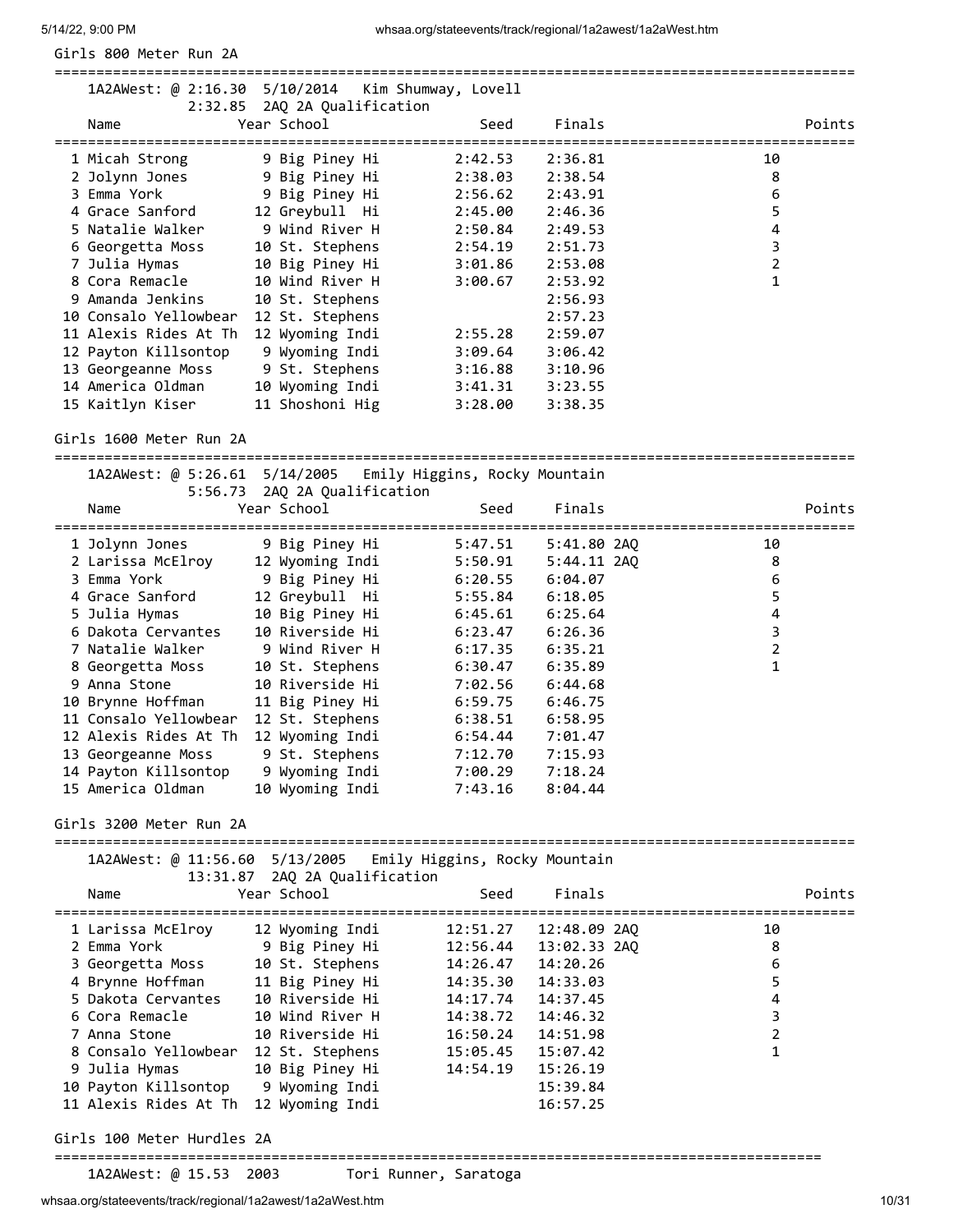|        | 18.22<br>Name                       | 2AQ 2A Qualification<br>Year School       |                  | Seed               | Prelims            |                         | H#                |
|--------|-------------------------------------|-------------------------------------------|------------------|--------------------|--------------------|-------------------------|-------------------|
|        | ======================              |                                           |                  |                    |                    |                         |                   |
|        | Preliminaries                       |                                           |                  |                    |                    |                         |                   |
|        | 1 Shelby Guest                      | 11 Big Piney Hi                           |                  | 17.43              | 17.37q2AQ          |                         | 2                 |
|        | 2 Brittly Boettcher                 | 9 Rocky Mounta                            |                  | 17.95              | 17.75q2AQ          |                         | 2                 |
|        | 3 Vinaya Vanderploeg                | 9 Riverside Hi                            |                  | 17.32              | 18.25q             |                         | 1                 |
|        | 4 Chaise Benasky                    | 10 Greybull Hi                            |                  | 18.49              | 19.26q             |                         | 1                 |
|        | 5 Emma Miller                       | 9 Wind River H                            |                  | 20.38              | 20.03q             |                         | $\mathbf{1}$      |
|        | 6 Jersey Streitz                    | 12 Riverside Hi                           |                  | 20.71              | 20.16q             |                         | $\overline{2}$    |
|        | 7 Morgan Brown                      | 10 Big Piney Hi                           |                  | 20.70              | 20.31q             |                         | $\overline{2}$    |
|        | 8 Ceci Sambrano                     | 12 Big Piney Hi                           |                  | 21.98              | 22.16q             |                         | 1                 |
|        | 9 Addison Statham                   | 9 Big Piney Hi                            |                  | 22.34              | 22.66              |                         | 1                 |
|        | Girls 100 Meter Hurdles 2A          |                                           |                  |                    |                    |                         |                   |
|        | 1A2AWest: @ 15.53 2003              | Tori Runner, Saratoga                     |                  |                    |                    |                         |                   |
|        |                                     | 18.22 2AQ 2A Qualification                |                  |                    |                    |                         |                   |
|        | Name                                | Year School                               | Prelims          | Finals             |                    |                         | Points            |
| Finals |                                     |                                           |                  |                    |                    |                         |                   |
|        | 1 Shelby Guest                      | 11 Big Piney Hi                           | 17.37            | 17.11 2AQ          |                    | 10                      |                   |
|        | 2 Brittly Boettcher                 | 9 Rocky Mounta                            | 17.75            | 17.38 2AQ          |                    | 8                       |                   |
|        | 3 Vinaya Vanderploeg 9 Riverside Hi |                                           | 18.25            | 18.15 2AQ          |                    | 6                       |                   |
|        | 4 Chaise Benasky                    | 10 Greybull Hi                            | 19.26            | 18.40              |                    | 5                       |                   |
|        | 5 Emma Miller                       | 9 Wind River H                            | 20.03            | 19.35              |                    | $\overline{\mathbf{4}}$ |                   |
|        | 6 Morgan Brown                      | 10 Big Piney Hi                           | 20.31            | 20.38              |                    | 3                       |                   |
|        | 7 Jersey Streitz                    | 12 Riverside Hi                           | 20.16            | 20.69              |                    | $\overline{2}$          |                   |
|        | 8 Ceci Sambrano                     | 12 Big Piney Hi                           | 22.16            | 22.55              |                    | 1                       |                   |
|        | Girls 300 Meter Hurdles 2A          |                                           |                  |                    |                    |                         |                   |
|        |                                     |                                           |                  |                    |                    |                         |                   |
|        |                                     |                                           |                  |                    |                    |                         |                   |
|        | 1A2AWest: @ 46.62 2011              | Karen Koritnik, Lovell                    |                  |                    |                    |                         |                   |
|        | 52.05                               | 2AQ 2A Qualification                      |                  |                    |                    |                         |                   |
|        | Name                                | Year School                               |                  | Seed               | Prelims            |                         | H#                |
|        | Preliminaries                       |                                           |                  |                    |                    |                         |                   |
|        |                                     |                                           |                  |                    |                    |                         | 1                 |
|        | 1 Shelby Guest                      | 11 Big Piney Hi                           |                  | 50.39<br>51.27     | 51.88q2AQ          |                         | 2                 |
|        | 2 Vinaya Vanderploeg                | 9 Riverside Hi                            |                  |                    | 53.77q             |                         | 1                 |
|        | 3 Riana Tidwell                     | 12 Shoshoni Hig                           |                  | 54.16              | 54.17q             |                         | 2                 |
|        | 4 Brittly Boettcher                 | 9 Rocky Mounta                            |                  | 52.87              | 55.93q             |                         | $\mathbf{1}$      |
|        | 5 Morgan Brown                      | 10 Big Piney Hi                           |                  | 56.40              | 58.24q             |                         |                   |
|        | 6 Echo Armajo                       | 10 Wyoming Indi                           |                  | 57.61              | 59.09q             |                         | $\overline{2}$    |
|        | 7 Natalie Walker                    | 9 Wind River H                            |                  | 57.19              | 59.13q             |                         | $\overline{2}$    |
|        | 8 Ceci Sambrano                     | 12 Big Piney Hi                           |                  | 1:00.22            | 1:01.05q           |                         | $\mathbf{1}$<br>2 |
|        | 9 Addison Statham<br>10 Emma Miller | 9 Big Piney Hi<br>9 Wind River H          |                  | 1:06.61<br>1:05.95 | 1:05.26<br>1:07.02 |                         | 1                 |
|        | Girls 300 Meter Hurdles 2A          |                                           |                  |                    |                    |                         |                   |
|        |                                     |                                           |                  |                    |                    |                         |                   |
|        | 1A2AWest: @ 46.62 2011              | Karen Koritnik, Lovell                    |                  |                    |                    |                         |                   |
|        | Name                                | 52.05 2AQ 2A Qualification<br>Year School | Prelims          | Finals             |                    |                         | Points            |
|        |                                     |                                           |                  |                    |                    |                         |                   |
| Finals |                                     |                                           |                  |                    |                    |                         |                   |
|        | 1 Vinaya Vanderploeg                | 9 Riverside Hi                            | 53.77            | 49.09 2AQ          |                    | 10                      |                   |
|        | 2 Shelby Guest                      | 11 Big Piney Hi                           | 51.88            | 50.80 2AQ          |                    | 8                       |                   |
|        | 3 Brittly Boettcher                 | 9 Rocky Mounta                            | 55.93            | 53.14              |                    | 6                       |                   |
|        | 4 Riana Tidwell                     | 12 Shoshoni Hig                           | 54.17            | 54.47              |                    | 5                       |                   |
|        | 5 Morgan Brown                      | 10 Big Piney Hi                           | 58.24            | 58.19              |                    | 4                       |                   |
|        | 6 Echo Armajo                       | 10 Wyoming Indi                           | 59.09            | 58.86              |                    | 3                       |                   |
|        | 7 Natalie Walker<br>8 Ceci Sambrano | 9 Wind River H<br>12 Big Piney Hi         | 59.13<br>1:01.05 | 59.90<br>1:04.64   |                    | 2<br>1                  |                   |

Girls 4x100 Meter Relay 2A

whsaa.org/stateevents/track/regional/1a2awest/1a2aWest.htm 11/31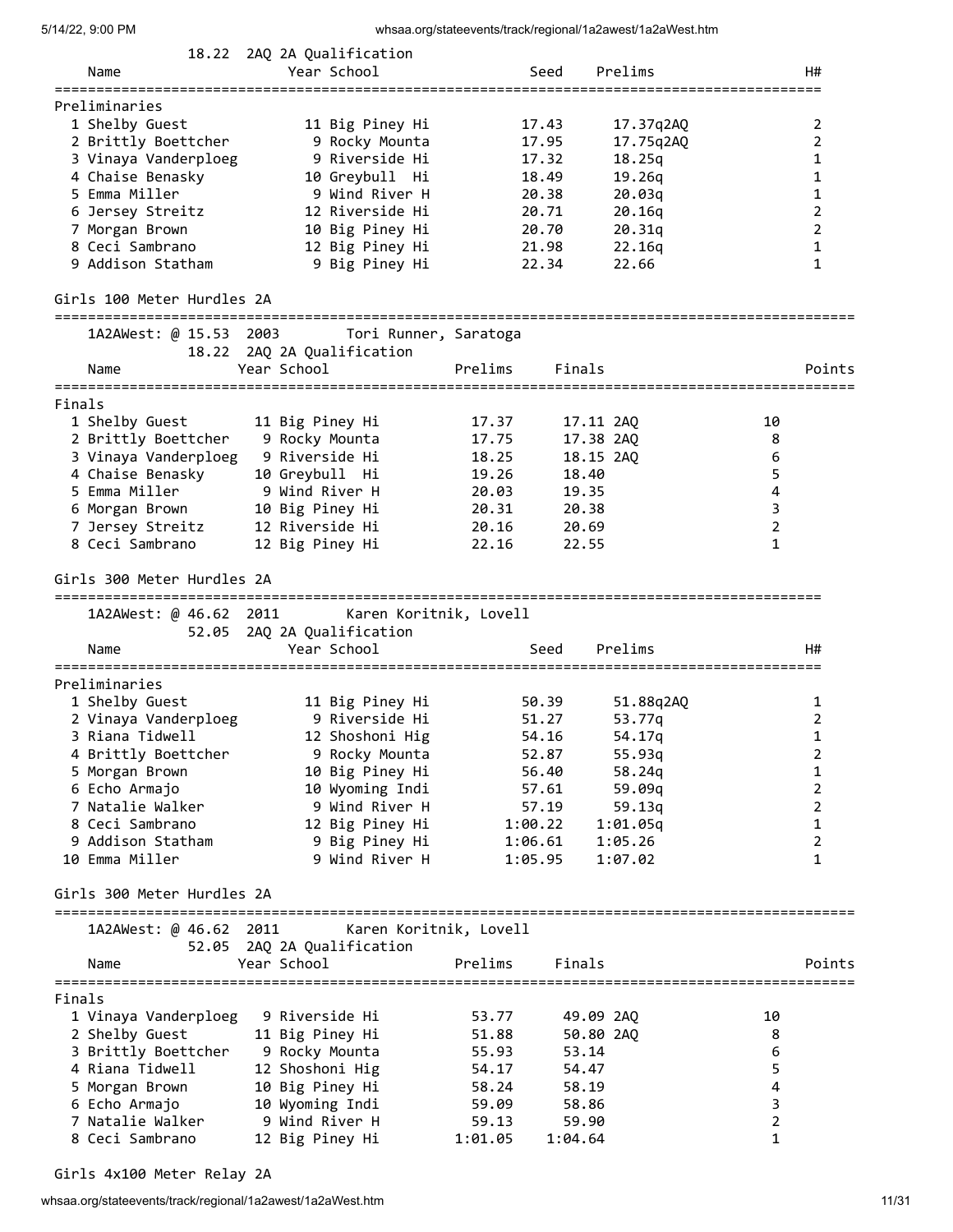| 1A2AWest: @ 51.66 5/12/2006                        | Big Piney, Big Piney<br>J. Traughber, H. Lockwood, A. Drick, J. Rose |        |
|----------------------------------------------------|----------------------------------------------------------------------|--------|
| 54.53 2AQ 2A Qualification                         |                                                                      |        |
| School                                             | Finals<br>Seed                                                       | Points |
| 1 Rocky Mountain High School                       | 55.29                                                                | 10     |
| 1) Anna Arnold 11                                  | 2) Brittly Boettcher 9                                               |        |
| 3) Mackelle Moss 10                                | 4) Katie Christensen 10                                              |        |
| 2 Greybull High School                             | 54.44<br>57.27                                                       | 8      |
| 1) Caroline Boyer 10                               | 2) Emerald Jordan 11                                                 |        |
| 3) Chaise Benasky 10                               | 4) Kelsie Mccolloch 10                                               |        |
| 3 Wyoming Indian High School                       | 58.93<br>1:01.25                                                     | 6      |
| 1) Amya Hermanyhorses 12                           | 2) Madison McLeod 9                                                  |        |
| 3) Kylene Fighting Bear 12                         | 4) Laila Sunrhodes 12<br>1:00.97<br>1:02.79                          | 5      |
| 4 Big Piney High School<br>1) Zoe Long 12          | 2) Charleigh Smith 9                                                 |        |
| 3) Addison Statham 9                               | 4) Addison Losik 9                                                   |        |
| 5 Wind River High School                           | 1:02.07<br>1:09.64                                                   | 4      |
| 1) Molly Bornhoft 9                                | 2) Sheraye Spoonhunter 10                                            |        |
| 3) Sage Davidson 12                                | 4) Ember Flint 9                                                     |        |
|                                                    |                                                                      |        |
| Girls 4x400 Meter Relay 2A<br>-------------------- |                                                                      |        |
| 1A2AWest: @ 4:03.25  5/12/2012  Lovell, Lovell     |                                                                      |        |
|                                                    | L. Shumway, A. Shumway, E. Robertson, S. Robertson                   |        |
| 4:37.81 2AQ 2A Qualification                       |                                                                      |        |
| School                                             | Finals<br>Seed                                                       | Points |
| 1 Big Piney High School                            | 4:39.79<br>4:36.98 2AQ                                               | 10     |
| 1) Shelby Guest 11                                 | 2) Morgan Brown 10                                                   |        |
| 3) Jolynn Jones 9                                  | 4) Micah Strong 9                                                    |        |
| 2 Wyoming Indian High School                       | 4:57.87<br>4:55.49                                                   | 8      |
| 1) Madison McLeod 9                                | 2) Echo Armajo 10                                                    |        |
| 3) Michaela Hiwalker 10                            | 4) Amya Hermanyhorses 12                                             |        |
| 3 Wind River High School                           | 5:46.12<br>5:09.67                                                   | 6      |
| 1) Cora Remacle 10                                 | 2) Cadance Robison 9                                                 |        |
| 3) Chyauna Dodge 10                                | 4) Maggie Jensen 10                                                  |        |
| 4 Riverside High School                            | 5:09.77                                                              | 5      |
| 1) Dakota Cervantes 10                             | 2) Melisa Martinez 10                                                |        |
| 3) Anna Stone 10                                   | 4) Brooklynn May 11                                                  |        |
|                                                    |                                                                      |        |
| Girls 4x800 Meter Relay 2A                         |                                                                      |        |
| 1A2AWest: @ 10:07.25 5/10/2013                     | Shoshoni, Shoshoni                                                   |        |
|                                                    | T. Maddock, S. Thompson, O. Thompson, K. Jennings                    |        |
| 11:52.66 2AQ 2A Qualification                      |                                                                      |        |
| School                                             | Finals<br>Seed                                                       | Points |
| 1 Big Piney High School                            | 10:40.21<br>10:47.74 2AO                                             | 10     |
| 1) Jolynn Jones 9                                  | 2) Morgan Brown 10                                                   |        |
| 3) Emma York 9                                     | 4) Micah Strong 9                                                    |        |
| 2 Wyoming Indian High School                       | 11:51.63<br>11:34.51 2AQ                                             | 8      |
| 1) Madison McLeod 9                                | 2) Alexis Rides At The Door 12                                       |        |
| 3) Payton Killsontop 9                             | 4) Larissa McElroy 12                                                |        |
| 3 St. Stephens High School                         | 12:01.51<br>11:54.80                                                 | 6      |
| 1) Georgeanne Moss 9                               | 2) Georgetta Moss 10                                                 |        |
| 3) Consalo Yellowbear 12                           | 4) Amanda Jenkins 10                                                 |        |
| 4 Greybull High School                             | 13:15.34<br>13:09.61                                                 | 5      |
| 1) Chloe Harlow 12                                 | 2) Julie Lopez 9                                                     |        |
| 3) Fatima Chavez 9                                 | 4) Josselyn Jara 10                                                  |        |
| 5 Wind River High School                           | 15:26.71<br>13:16.86                                                 | 4      |
| 1) Molly Bornhoft 9                                | 2) Cadance Robison 9                                                 |        |
| 3) Cora Remacle 10                                 | 4) Sage Davidson 12                                                  |        |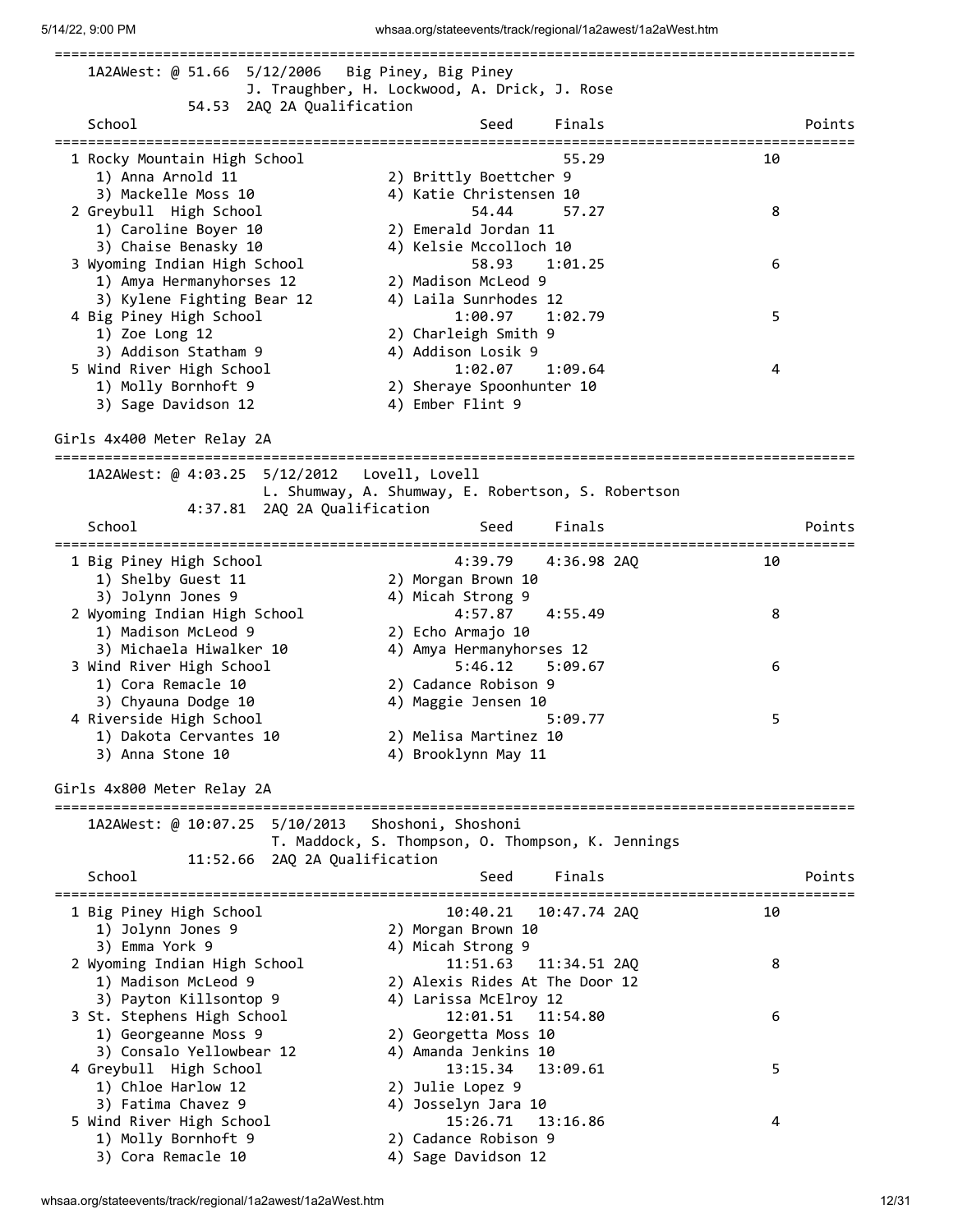| Girls 1600 Sprint Medley 2A                                            |                                                                         |                                                            |                      |                |                |
|------------------------------------------------------------------------|-------------------------------------------------------------------------|------------------------------------------------------------|----------------------|----------------|----------------|
| ==========================<br>1A2AWest: @ 4:38.09 5/11/2019            | S Butler, L Clarke, M Orcutt, K Plowman<br>4:57.09 2AQ 2A Qualification | Kemmerer, Kemmerer                                         |                      |                |                |
| School                                                                 |                                                                         | Seed                                                       | Finals               |                | Points         |
| 1 Wyoming Indian High School<br>1) Laila Sunrhodes 12                  |                                                                         | 4:49.17<br>2) Kylene Fighting Bear 12                      | 4:47.95 2AQ          | 10             |                |
| 3) Madison McLeod 9<br>2 Greybull High School<br>1) Caroline Boyer 10  |                                                                         | 4) Larissa McElroy 12<br>4:50.55<br>2) Kelsie Mccolloch 10 | 4:50.18 2AQ          | 8              |                |
| 3) Chaise Benasky 10<br>3 Big Piney High School<br>1) Ceci Sambrano 12 |                                                                         | 4) Grace Sanford 12<br>5:41.01<br>2) Lena Hatch 12         | 5:34.42              | 6              |                |
| 3) Addison Losik 9<br>4 Shoshoni High School                           |                                                                         | 4) Brynne Hoffman 11                                       | 5:47.90              | 5              |                |
| 1) Hannah Howe 10<br>3) Riana Tidwell 12                               |                                                                         | 2) Abrianna Kiser 10<br>4) Kaitlyn Kiser 11                |                      |                |                |
| Girls High Jump 2A                                                     |                                                                         |                                                            |                      |                |                |
| ==============<br>1A2AWest: @ 5-05 5/15/2015                           | 4-10.00 2AQ 2A Qualification                                            | Ann Wingeleth, Lyman                                       |                      |                |                |
| Name                                                                   | Year School                                                             | Seed                                                       | Finals               |                | Points         |
| ===============<br>1 Mina King                                         | 10 Wind River H                                                         | 4-10.00                                                    | 4-11.00 2AQ          | 10             |                |
| 2 Katie Christensen                                                    | 10 Rocky Mounta                                                         | 4-08.00                                                    | 4-10.00 2AQ          | 8              |                |
| 3 Emma Miller                                                          | 9 Wind River H                                                          | 4-10.00                                                    | 4-10.00 2AQ          | 6              |                |
| 4 Mackelle Moss<br>5 Chaise Benasky                                    | 10 Rocky Mounta<br>10 Greybull Hi                                       | 5-00.00<br>4-06.00                                         | 4-08.00<br>4-04.00   | 5<br>4         |                |
| 6 Echo Armajo                                                          | 10 Wyoming Indi                                                         | 4-05.00                                                    | 4-00.00              | 3              |                |
| 7 America Oldman                                                       | 10 Wyoming Indi                                                         | 4-00.00                                                    | $4 - 00.00$          | $\overline{2}$ |                |
| -- Emil Posey                                                          | 11 Wyoming Indi                                                         |                                                            | NН                   |                |                |
| Girls Pole Vault 2A                                                    |                                                                         |                                                            |                      |                |                |
| 1A2AWest: @ 10-09 2002                                                 |                                                                         | Hallie Baker, Dubois                                       |                      |                |                |
| $7 - 11.00$                                                            | 2AQ 2A Qualification                                                    |                                                            |                      |                |                |
| Name                                                                   | Year School                                                             | Seed                                                       | Finals               |                | Points         |
| 1 Dakota Cervantes                                                     | 10 Riverside Hi                                                         | $6 - 07.00$                                                | 7-06.00              | 10             |                |
| 2 Sadie Wassmer                                                        | 10 Rocky Mounta                                                         | 6-06.00                                                    | 7-00.00              | 8              |                |
| 3 Julia Hymas                                                          | 10 Big Piney Hi                                                         | 7-00.00                                                    | $6 - 06.00$          | 6              |                |
| -- Amya Hermanyhorses 12 Wyoming Indi                                  |                                                                         | $6 - 00.00$                                                | NН                   |                |                |
| Girls Long Jump 2A                                                     |                                                                         |                                                            |                      |                |                |
| 1A2AWest: @ 18-07.25 5/15/2015                                         | 15-05.00 2AQ 2A Qualification                                           | Ann Wingeleth, Lyman                                       |                      |                |                |
| Name                                                                   | Year School                                                             | Seed                                                       | Finals               |                | H# Points      |
| 1 Katie Christensen                                                    | 10 Rocky Mounta                                                         | 16-00.00                                                   | 15-10.75 2AQ         | $3 10$         |                |
| 2 Mina King                                                            | 10 Wind River H                                                         | 15-08.00                                                   | 15-03.00             | 3              | 8              |
| 3 Vaidyn Vanderploeg 11 Riverside Hi                                   |                                                                         | 15-10.50                                                   | 15-00.50             | 3              | 6              |
| 4 Mackelle Moss<br>5 Vinaya Vanderploeg                                | 10 Rocky Mounta<br>9 Riverside Hi                                       | 14-01.75<br>14-11.00                                       | 15-00.25<br>14-01.00 | 3<br>3         | 5<br>4         |
| 6 Melisa Martinez                                                      | 10 Riverside Hi                                                         | 13-03.50                                                   | 13-04.00             | $\overline{2}$ | $\mathsf 3$    |
| 7 Amanda Jenkins                                                       | 10 St. Stephens                                                         | 12-01.00                                                   | 13-01.25             | $\overline{2}$ | $\overline{2}$ |
| 8 Addison Losik                                                        | 9 Big Piney Hi                                                          | 12-05.00                                                   | 12-08.75             | $\overline{2}$ | $\mathbf{1}$   |
| 9 Elliahna Scheeler                                                    | 9 Rocky Mounta                                                          | 12-09.25                                                   | 12-08.75             | $\overline{2}$ |                |
| 10 Fatima Chavez                                                       | 9 Greybull Hi                                                           | 11-05.75                                                   | 11-09.75             | 1              |                |
| 11 Sophia Timbana                                                      | 9 Wyoming Indi                                                          | 11-01.00                                                   | 11-07.50             | 1              |                |
| 12 Chyauna Dodge                                                       | 10 Wind River H                                                         | 13-08.25                                                   | 11-06.50             | 3              |                |
| 13 Josselyn Jara                                                       | 10 Greybull Hi                                                          | 12-00.00                                                   | 11-05.50             | $\overline{2}$ |                |

whsaa.org/stateevents/track/regional/1a2awest/1a2aWest.htm 13/31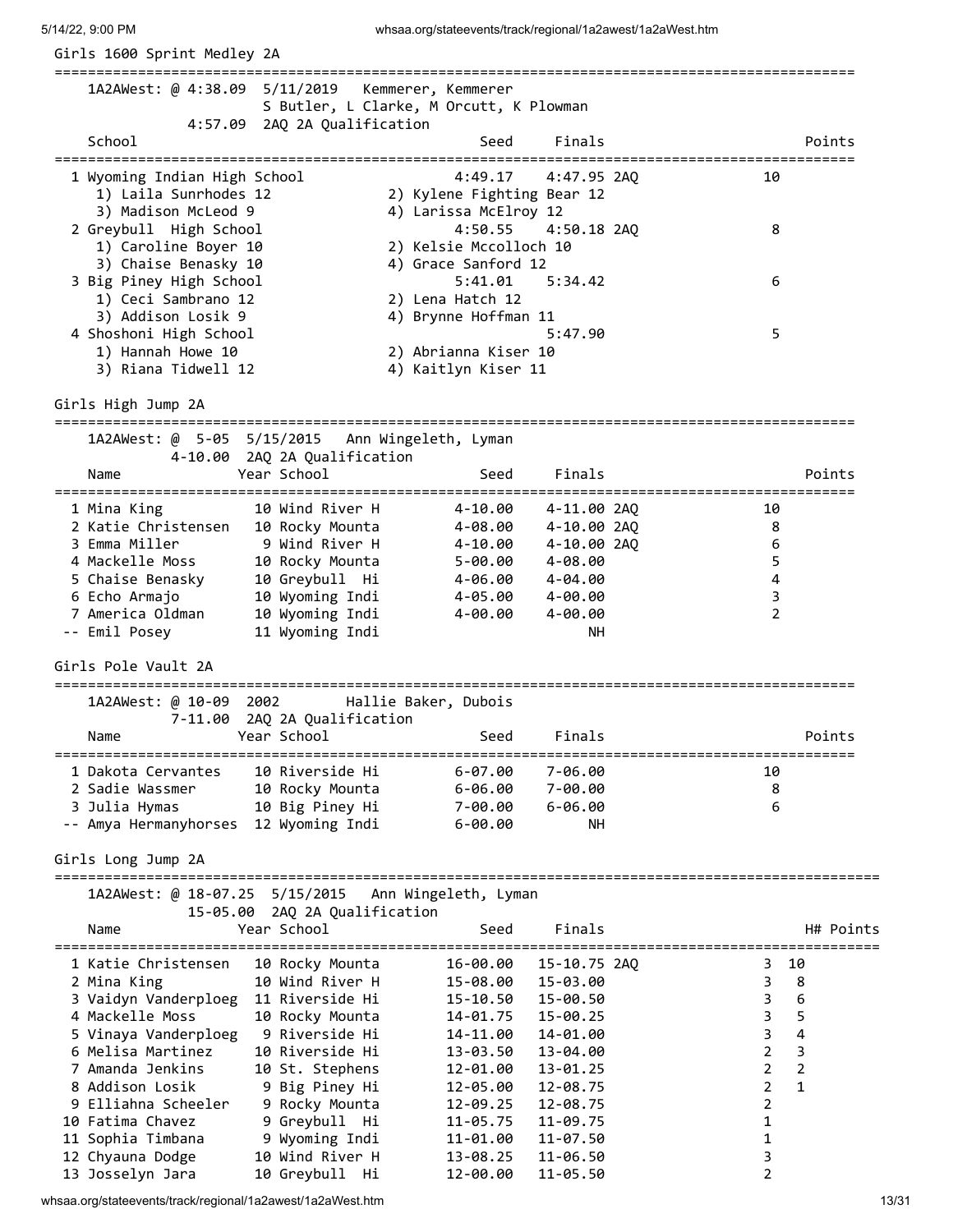| 14 Charleigh Smith | 9 Big Piney Hi  | 12-00.50<br>10-11.50 |              |
|--------------------|-----------------|----------------------|--------------|
| 15 Julie Lopez     | 9 Greybull Hi   | 10-07.50<br>12-01.50 | $\mathbf{2}$ |
| 16 Zoe Long        | 12 Big Piney Hi | 11-09.00<br>10-03.50 | $\mathbf{1}$ |
| 17 Emerald Jordan  | 11 Greybull Hi  | 9-07.00<br>13-04.25  | 3            |
| -- Rebecca Herren  | 9 Rocky Mounta  | 9-09.50<br>ND.       | $\mathbf{1}$ |
| -- Dodie Harris    | 9 Wyoming Indi  | 7-02.00<br>ND.       | $\mathbf{1}$ |
| -- Brooklynn May   | 11 Riverside Hi | 10-05.00<br>ND.      |              |

Girls Triple Jump 2A

===================================================================================================

|  | 1A2AWest: @ 37-04 5/15/2015 | Ann Wingeleth, Lyman |  |
|--|-----------------------------|----------------------|--|
|  |                             |                      |  |

|                      | 32-04.00 2AQ 2A Qualification |              |          |                |                |           |
|----------------------|-------------------------------|--------------|----------|----------------|----------------|-----------|
| Name                 | Year School                   | Seed         | Finals   |                |                | H# Points |
| 1 Riana Tidwell      | 12 Shoshoni Hig               | $31 - 09.25$ | 29-06.00 |                | $2 \t10$       |           |
| 2 Melisa Martinez    | 10 Riverside Hi               | 29-09.25     | 28-09.50 |                | $2 \quad 8$    |           |
| 3 Natalie Walker     | 9 Wind River H                | 29-03.50     | 27-11.50 | $\overline{2}$ | 6              |           |
| 4 Abrianna Kiser     | 10 Shoshoni Hig               | 26-07.00     | 27-02.00 | $1 \quad$      | -5             |           |
| 5 Josselyn Jara      | 10 Greybull Hi                | 25-08.00     | 26-09.50 |                | 4              |           |
| 6 Elliahna Scheeler  | 9 Rocky Mounta                | 27-07.75     | 26-04.00 | $2^{\circ}$    | 3              |           |
| 7 Jersey Streitz     | 12 Riverside Hi               | 27-06.00     | 26-04.00 | $\mathbf{2}$   | $\overline{2}$ |           |
| 8 Fatima Chavez      | 9 Greybull Hi                 | 23-09.50     | 25-01.00 | $1 \quad$      | $\mathbf{1}$   |           |
| 9 Julie Lopez        | 9 Greybull Hi                 | 24-03.25     | 24-05.00 |                |                |           |
| 10 Rebecca Herren    | 9 Rocky Mounta                | 22-02.50     | 21-01.00 |                |                |           |
| -- Sadie Wassmer     | 10 Rocky Mounta               | 29-07.00     | ND.      |                |                |           |
| -- Katie Christensen | 10 Rocky Mounta               |              | ND.      |                |                |           |
|                      |                               |              |          |                |                |           |

Girls Shot Put 2A

===================================================================================================

1A2AWest: @ 39-09 5/17/2014 Leesa Jensen, Thermopolis

| Name                             | 33-07.00 2AQ 2A Qualification<br>Year School | Seed     | Finals       |                |                | H# Points |
|----------------------------------|----------------------------------------------|----------|--------------|----------------|----------------|-----------|
| 1 Hannah Runyan                  | 11 Big Piney Hi                              | 33-06.00 | 34-03.50 2AO |                | 3 10           |           |
| 2 Medallyon Yellowbe             | 12 St. Stephens                              | 33-03.00 | $31 - 07.25$ | 3              | 8              |           |
| 3 Rylee Winland                  | 10 Rocky Mounta                              | 30-02.50 | 31-01.50     | $\overline{3}$ | 6              |           |
| 4 Sierra Keiter                  | 12 Big Piney Hi                              | 30-06.75 | 29-11.25     | $\overline{3}$ | 5              |           |
| 5 Emil Posey                     | 11 Wyoming Indi                              | 27-10.00 | 29-05.25     | $\mathsf{3}$   | $\overline{4}$ |           |
| 6 Taylor Cary                    | 10 Big Piney Hi                              | 27-06.00 | 28-05.00     | 3              | 3              |           |
| 7 Charleigh Smith 9 Big Piney Hi |                                              | 27-07.25 | $28 - 04.75$ | $\overline{3}$ | $\overline{2}$ |           |
| 8 Allison Tidzump                | 10 Wind River H                              | 28-01.75 | 28-01.25     | 3              | $\mathbf{1}$   |           |
| 9 Tania St. Clair                | 10 Shoshoni Hig                              | 25-06.50 | 27-01.00     | $\overline{2}$ |                |           |
| 10 Anessa White                  | 9 Wyoming Indi                               | 25-10.50 | $25 - 07.50$ | $\overline{2}$ |                |           |
| 11 Elianna Underwood             | 10 Wyoming Indi                              | 24-06.25 | 25-05.75     | $\overline{2}$ |                |           |
| 12 Ember Flint                   | 9 Wind River H                               | 25-10.00 | 25-01.50     | $\overline{2}$ |                |           |
| 13 Maggie Jensen                 | 10 Wind River H                              | 25-03.00 | 24-07.00     | $\overline{2}$ |                |           |
| 14 Kennedi Minchow               | 11 Rocky Mounta                              | 26-06.25 | 24-01.50     | $\overline{2}$ |                |           |
| 15 Kaitlyn Kiser                 | 11 Shoshoni Hig                              | 24-11.00 | 24-00.75     | $\overline{2}$ |                |           |
| 16 Larissa C'Hair                | 9 St. Stephens                               | 21-01.00 | 23-07.50     | $\mathbf{1}$   |                |           |
| 17 Sarah Murph                   | 10 Greybull Hi                               | 22-05.00 | 23-04.50     | 1              |                |           |
| 18 Lailoni Tindall               | 11 Wyoming Indi                              | 24-06.50 | 23-03.50     | $\overline{2}$ |                |           |
| 19 Hannah Howe                   | 10 Shoshoni Hig                              | 20-06.00 | 23-01.00     | 1              |                |           |
| 20 Chloe Harlow                  | 12 Greybull Hi                               | 23-01.00 | 22-01.50     | 1              |                |           |
| 21 Kaylee Linnan                 | 12 Shoshoni Hig                              | 22-03.00 | 21-07.00     | 1              |                |           |
| 22 Alexis Hutchinson             | 12 St. Stephens                              | 15-08.00 | 16-00.50     | $\mathbf{1}$   |                |           |
| Girls Discus Throw 2A            |                                              |          |              |                |                |           |

|                   | 1A2AWest: @ 118-00 5/14/2010 Katelyn Downing, Wind River |      |                     |   |           |
|-------------------|----------------------------------------------------------|------|---------------------|---|-----------|
|                   | 101-05 2AQ 2A Qualification                              |      |                     |   |           |
| Name              | Year School                                              | Seed | Finals              |   | H# Points |
|                   |                                                          |      |                     |   |           |
| 1 Allison Tidzump | 10 Wind River H                                          |      | 85-05 104-06.00 2AO |   | 4 10      |
|                   | 2 Medallyon Yellowbe 12 St. Stephens                     |      | 101-02 100-09.00    | 4 | - 8       |
| 3 Hannah Runyan   | 11 Big Piney Hi                                          |      | 97-01 91-06.00      | 4 | -6        |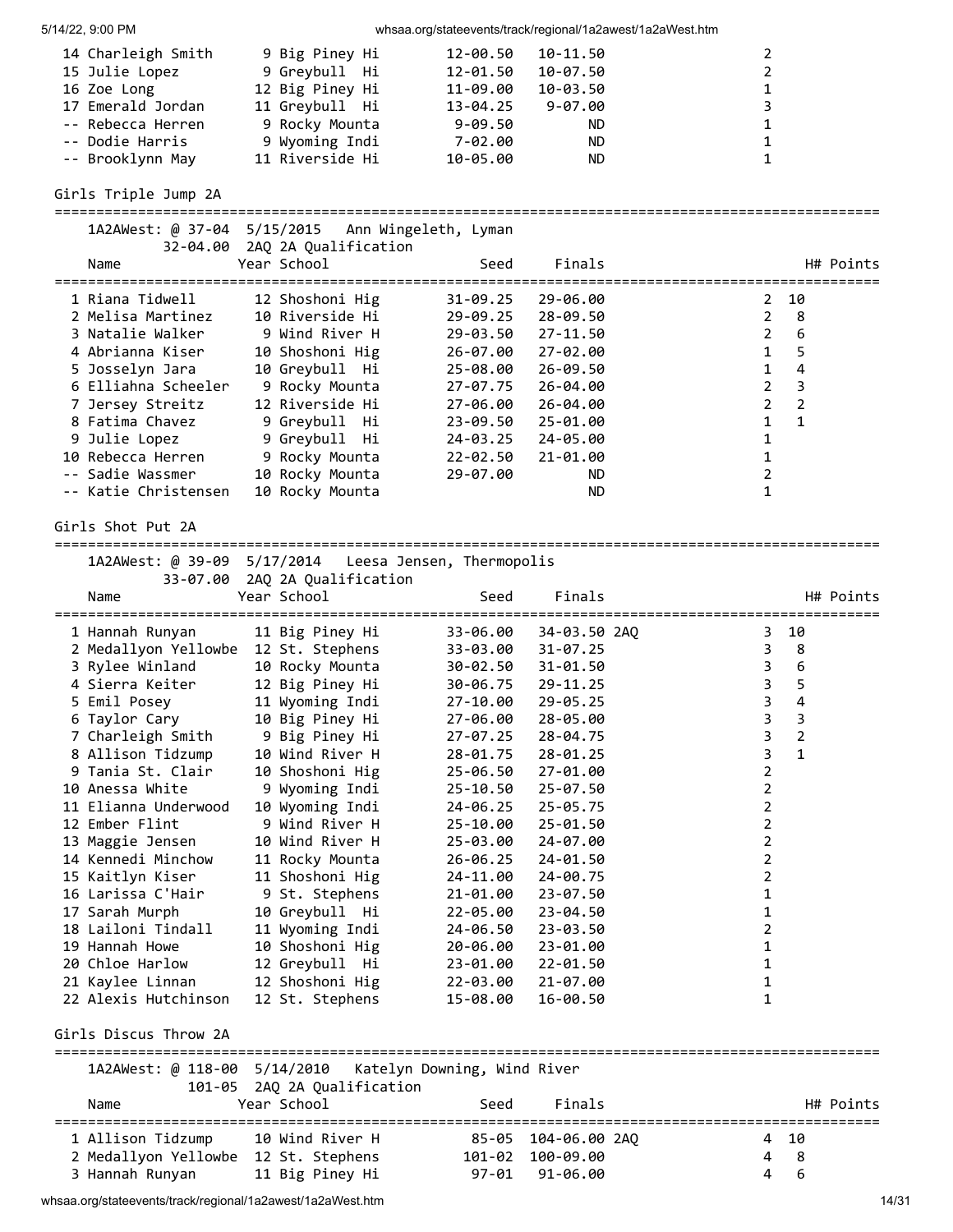| 4 Sarah Murph                 | 10 Greybull Hi  | 89-09     | $91 - 02.00$ | 4              | 5              |
|-------------------------------|-----------------|-----------|--------------|----------------|----------------|
| 5 Taylor Cary                 | 10 Big Piney Hi | 86-10     | 84-10.00     | 4              | 4              |
| 6 Anessa White                | 9 Wyoming Indi  | 84-07     | 84-06.00     | 4              | 3              |
| 7 Sierra Keiter               | 12 Big Piney Hi | 79-05     | 83-10.00     | 3              | $\overline{2}$ |
| 8 Chloe Harlow                | 12 Greybull Hi  | 81-03     | 82-00.00     | 4              | $\mathbf{1}$   |
| 9 Elianna Underwood           | 10 Wyoming Indi | 70-10     | 78-09.00     | $\overline{2}$ |                |
| 10 Rylee Winland              | 10 Rocky Mounta | 76-02     | 76-00.00     | 3              |                |
| 11 Edith Aguilar              | 12 Greybull Hi  | 71-09     | 71-08.00     | $\overline{2}$ |                |
| 12 Lena Hatch                 | 12 Big Piney Hi | 80-10     | 70-10.00     | 3              |                |
| 13 Kaitlyn Kiser              | 11 Shoshoni Hig | 69-11     | 70-05.00     | 2              |                |
| 14 Kennedi Minchow            | 11 Rocky Mounta | 78-02     | 69-09.00     | 3              |                |
| 15 Kaylee Linnan              | 12 Shoshoni Hig | 65-00     | 66-09.00     | $\overline{2}$ |                |
| 16 Anelia C'Hair              | 9 Wyoming Indi  | 61-09     | 66-05.50     | $\overline{2}$ |                |
| 17 Maggie Jensen              | 10 Wind River H | 76-04.50  | 64-03.00     | 3              |                |
| 18 Lailoni Tindall            | 11 Wyoming Indi | 72-02     | 63-11.00     | 3              |                |
| 19 Tania St. Clair            | 10 Shoshoni Hig | 71-05     | 61-04.50     | $\overline{2}$ |                |
| 20 Larissa C'Hair             | 9 St. Stephens  | 73-04     | 55-11.00     | 3              |                |
| 21 Hannah Howe                | 10 Shoshoni Hig | 49-00.50  | 51-00.00     | 1              |                |
| 22 Sheraye Spoonhunte         | 10 Wind River H | 43-06.75  | 43-09.00     | 1              |                |
| 23 Brooklynn May              | 11 Riverside Hi | $50 - 11$ | 43-00.00     |                |                |
| 24 Ember Flint 9 Wind River H |                 | 57-09     | 39-07.00     | 2              |                |
| 25 Alexis Hutchinson          | 12 St. Stephens | 35-01     | 37-10.00     |                |                |

Boys 100 Meter Dash 1A

|                | ===========            |                            | 1A2AWest: @ 11.19 5/11/2019 Kaden Dower, Western Heri |         |       |           |                         |
|----------------|------------------------|----------------------------|-------------------------------------------------------|---------|-------|-----------|-------------------------|
| Name           | 12.10                  |                            | 1AQ 1A Qualification<br>Year School                   |         | Seed  | Prelims   | H#                      |
| Preliminaries  |                        |                            |                                                       |         |       |           |                         |
|                | 1 Clayton Edwards      |                            | 11 Burlington H                                       |         | 11.12 | 11.46q1AQ | 1                       |
|                | 2 Kannadis Peroulis    |                            | 11 Little Snake                                       |         | 11.85 | 11.79q1AQ | 4                       |
|                | 3 Dace Bennett         |                            | 12 Meeteetse Hi                                       |         | 11.52 | 11.81q1AQ | $\overline{2}$          |
|                | 4 Jordy Valles         |                            | 12 Little Snake                                       |         | 11.94 | 12.06q1AQ | $\overline{2}$          |
|                | 5 Cale Cheatham        |                            | 9 Little Snake                                        |         | 11.86 | 12.17q    | $\overline{\mathbf{4}}$ |
|                | 6 Quade Jordan         |                            | 10 Encampment                                         |         | 12.07 | 12.35q    | $\mathbf 1$             |
|                | 7 Wyatt Merkley        |                            | 11 Farson-Eden                                        |         | 12.42 | 12.36q    | 3                       |
|                | 8 Pablo Mendez         |                            | 11 Burlington H                                       |         | 11.96 | 12.45q    | 1                       |
|                | 9 Kaleb Gleim          |                            | 10 Dubois High                                        |         | 12.47 | 12.48     | 4                       |
|                | 10 Kiernan Ehrhart     |                            | 11 Meeteetse Hi                                       |         | 12.46 | 12.58     | 4                       |
|                | 11 Michael Anderson    |                            | 12 Encampment                                         |         | 11.90 | 12.68     | 3                       |
|                | 12 Jordan Casey        |                            | 9 Burlington H                                        |         | 12.59 | 12.86     | $\mathbf 1$             |
|                | 13 Sam Hollinger       |                            | 11 Meeteetse Hi                                       |         | 12.52 | 12.88     | 3                       |
| 14 Nick Navas  |                        |                            | 11 Dubois High                                        |         | 12.86 | 12.95     | $\mathbf 1$             |
| 15 Tj Cowan    |                        |                            | 12 Farson-Eden                                        |         | 12.38 | 12.97     | $\overline{2}$          |
|                | 16 Douglas Anderson    |                            | 9 Saratoga Hig                                        |         | 13.18 | 13.21     | $\overline{\mathbf{3}}$ |
|                | 17 Lewis Hesselbacher  |                            | 9 Meeteetse Hi                                        |         | 12.59 | 13.30     | $\overline{2}$          |
|                | 18 Krystian Neilsen    |                            | 11 Cokeville H                                        |         | 14.49 | 13.89     | $\mathbf{1}$            |
| 19 Decker Sipe |                        |                            | 9 Saratoga Hig                                        |         | 14.04 | 14.23     | $\overline{2}$          |
|                | 20 Randal Reddon       |                            | 9 Farson-Eden                                         |         | 13.87 | 14.24     | 4                       |
|                | 21 Hunter Jones        |                            | 9 Little Snake                                        |         | 13.91 | 14.31     | 3                       |
|                | 22 Tyler Greenberg     |                            | 9 Saratoga Hig                                        |         | 13.87 | 14.32     | 4                       |
| 23 Owen Tanner |                        |                            | 10 Encampment                                         |         | 15.25 | 15.23     | 3                       |
| 23 Ben Wagy    |                        |                            | 11 Encampment                                         |         | 14.82 | 15.23     | $\mathbf{1}$            |
| 25 James Hill  |                        |                            | 10 Fort Washaki                                       |         | 15.19 | 15.48     | $\overline{2}$          |
|                | 26 Logan Robinson      |                            | 10 Saratoga Hig                                       |         | 16.31 | 16.13     | $\overline{4}$          |
| -- Alex Perez  |                        |                            | 11 Burlington H                                       |         | 12.99 | FS.       | $\overline{2}$          |
|                | -- Matthew Smith       |                            | 11 Farson-Eden                                        |         | 11.73 | FS.       | 3                       |
|                | Boys 100 Meter Dash 1A |                            |                                                       |         |       |           |                         |
|                |                        | 12.10 1AQ 1A Qualification | 1A2AWest: @ 11.19 5/11/2019 Kaden Dower, Western Heri |         |       |           |                         |
| Name           |                        | Year School                |                                                       | Prelims |       | Finals    | Points                  |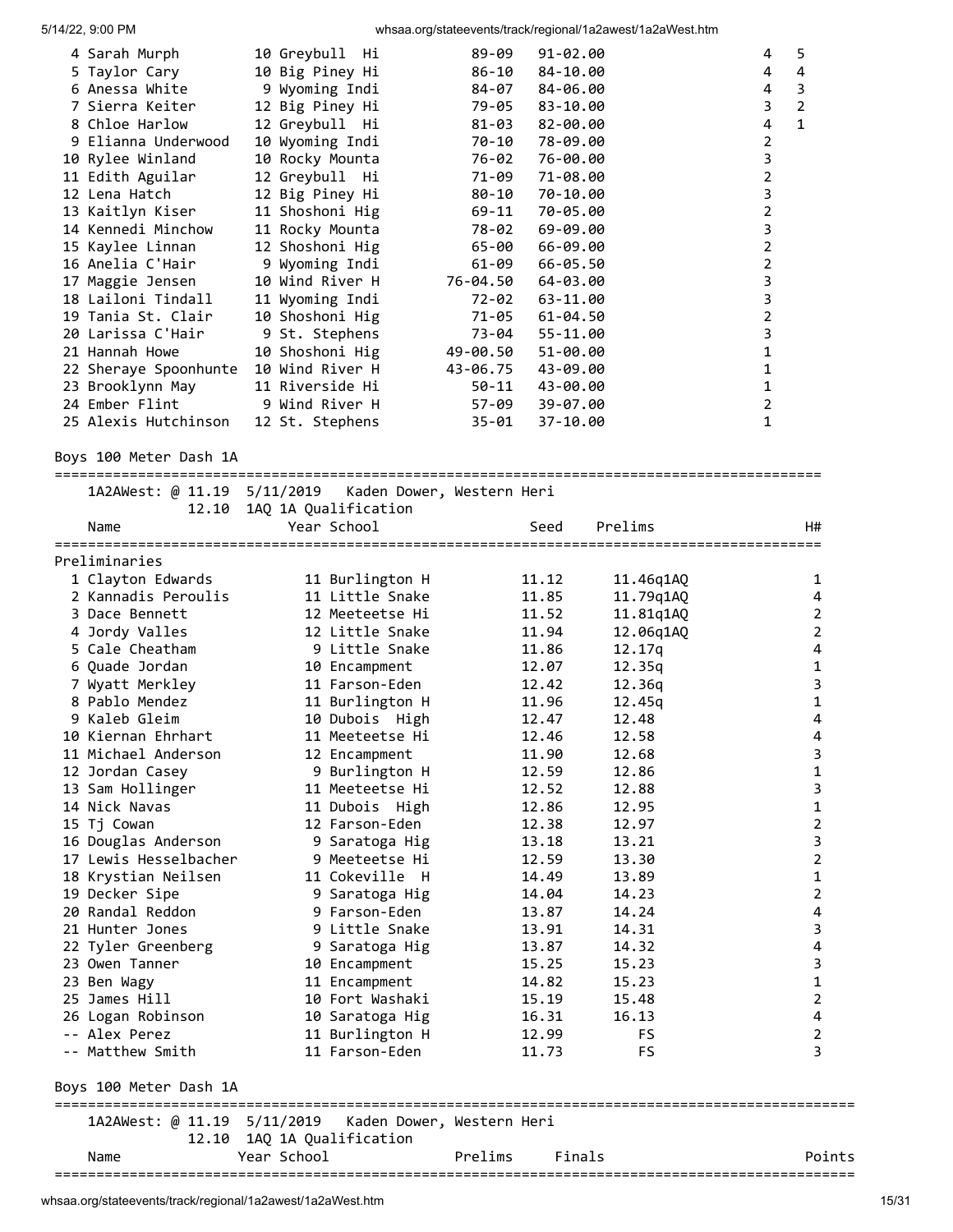| Finals                       |                                                      |                         |           |                         |
|------------------------------|------------------------------------------------------|-------------------------|-----------|-------------------------|
| 1 Clayton Edwards            | 11 Burlington H                                      | 11.46                   | 11.54 1AQ | 10                      |
| 2 Dace Bennett               | 12 Meeteetse Hi                                      | 11.81                   | 11.93 1AQ | 8                       |
| 3 Kannadis Peroulis          | 11 Little Snake                                      | 11.79                   | 12.03 1AQ | 6                       |
| 4 Jordy Valles               | 12 Little Snake                                      | 12.06<br>12.28          |           | 5                       |
| 5 Cale Cheatham              | 9 Little Snake                                       | 12.17<br>12.51          |           | 4                       |
| 6 Wyatt Merkley              | 11 Farson-Eden                                       | 12.36<br>12.61          |           | 3                       |
| 7 Quade Jordan               | 10 Encampment                                        | 12.35<br>12.76          |           | 2                       |
| 8 Pablo Mendez               | 11 Burlington H                                      | 12.45<br>12.85          |           | $\mathbf 1$             |
| Boys 200 Meter Dash 1A       |                                                      |                         |           |                         |
| 1A2AWest: @ 22.57 5/10/2013  |                                                      | Ben Mancuso, Burlington |           |                         |
| Name                         | 24.33 1AQ 1A Qualification<br>Year School            | Seed                    | Prelims   | H#                      |
|                              |                                                      |                         |           |                         |
| Preliminaries                |                                                      |                         |           |                         |
| 1 Clayton Edwards            | 11 Burlington H                                      | 22.61                   | 23.29q1AQ | 1                       |
| 2 Jack Dayton                | 10 Cokeville H                                       | 24.71                   | 24.77g    | 3                       |
| 3 Jordy Valles               | 12 Little Snake                                      | 24.01                   | 24.80q    | 3                       |
| 4 Matthew Smith              | 11 Farson-Eden                                       | 23.71                   | 24.96q    | $\overline{2}$          |
| 5 Tanner Brown               | 11 Cokeville H                                       | 24.82                   | 24.97q    | $\mathbf{1}$            |
| 6 Cody Wright                | 12 Dubois High                                       | 24.79                   | 25.66q    | $\overline{2}$          |
| 7 Kaleb Gleim                | 10 Dubois High                                       | 25.51                   | 26.15q    | 1                       |
| 8 Dre Sanderson              | 12 Dubois High                                       |                         | 26.38q    | 1                       |
| 9 Pablo Mendez               | 11 Burlington H                                      | 26.23                   | 26.69     | 3                       |
| 10 Nick Navas                | 11 Dubois High                                       | 26.04                   | 27.22     | $\overline{2}$          |
| 11 Brikton Wardell           | 9 Burlington H                                       | 27.14                   | 27.44     | $\mathbf{1}$            |
| 12 Douglas Anderson          | 9 Saratoga Hig                                       | 27.01                   | 27.81     | $\overline{2}$          |
| 13 Clay Erickson             | 9 Little Snake                                       | 26.81                   | 27.86     | 3                       |
| 14 Lucas Stubbs              | 10 Encampment                                        | 28.05                   | 28.07     | 3                       |
| 15 Alex Perez                | 11 Burlington H                                      | 28.60                   | 28.22     | $\mathbf 1$             |
| 16 Matthew Blutt             | 10 Ten Sleep Hi                                      | 27.72                   | 28.59     | 3                       |
| 17 Tyler Greenberg           | 9 Saratoga Hig                                       | 28.11                   | 28.75     | $\overline{2}$          |
| 18 Gunner Henrie             | 9 Encampment                                         | 27.72                   | 28.80     | $\overline{2}$          |
| 19 Kellen Reeder             | 11 Saratoga Hig                                      | 27.08                   | 29.02     | 1                       |
| 20 Kenner Rodriguez          | 10 Little Snake                                      | 29.13                   | 29.60     | $\mathbf{1}$            |
| 21 Tyrel Brown               | 9 Encampment                                         |                         | 29.63     | 3                       |
| 22 Jacob Cook                | 10 Farson-Eden                                       |                         | 30.11     | $\overline{2}$          |
| 23 Douglass Campbell         | 10 Saratoga Hig                                      | 30.41                   | 31.33     | $\overline{2}$          |
| 24 Ben Wagy                  | 11 Encampment                                        | 32.02                   | 32.46     | 3                       |
| Boys 200 Meter Dash 1A       |                                                      |                         |           |                         |
| ------------                 |                                                      |                         |           |                         |
| 1A2AWest: @ 22.57 5/10/2013  | 24.33 1AQ 1A Qualification                           | Ben Mancuso, Burlington |           |                         |
| Name                         | Year School                                          | Prelims<br>Finals       |           | Points                  |
|                              |                                                      |                         |           |                         |
| Finals                       |                                                      |                         |           |                         |
| 1 Clayton Edwards            | 11 Burlington H                                      | 23.29                   | 22.88 1AQ | 10                      |
| 2 Matthew Smith              | 11 Farson-Eden                                       | 24.96                   | 24.13 1AQ | 8                       |
| 3 Jordy Valles               | 12 Little Snake                                      | 24.80                   | 24.21 1AQ | 6                       |
| 4 Jack Dayton                | 10 Cokeville H                                       | 24.77<br>25.13          |           | 5                       |
| 5 Tanner Brown               | 11 Cokeville H                                       | 24.97<br>25.14          |           | $\overline{\mathbf{4}}$ |
| 6 Cody Wright                | 12 Dubois High                                       | 25.66<br>25.37          |           | 3                       |
| 7 Kaleb Gleim                | 10 Dubois High                                       | 26.27<br>26.15          |           | 2                       |
| 8 Dre Sanderson              | 12 Dubois High                                       | 27.04<br>26.38          |           | $\mathbf 1$             |
| Boys 400 Meter Dash 1A       |                                                      |                         |           |                         |
|                              | 1A2AWest: @ 50.12 5/14/2010 Eric McNiven, Burlington |                         |           |                         |
|                              | 54.31 1AQ 1A Qualification                           |                         |           |                         |
| Name<br>==================== | Year School<br>================================      | Seed                    | Prelims   | H#                      |
| Preliminaries                |                                                      |                         |           |                         |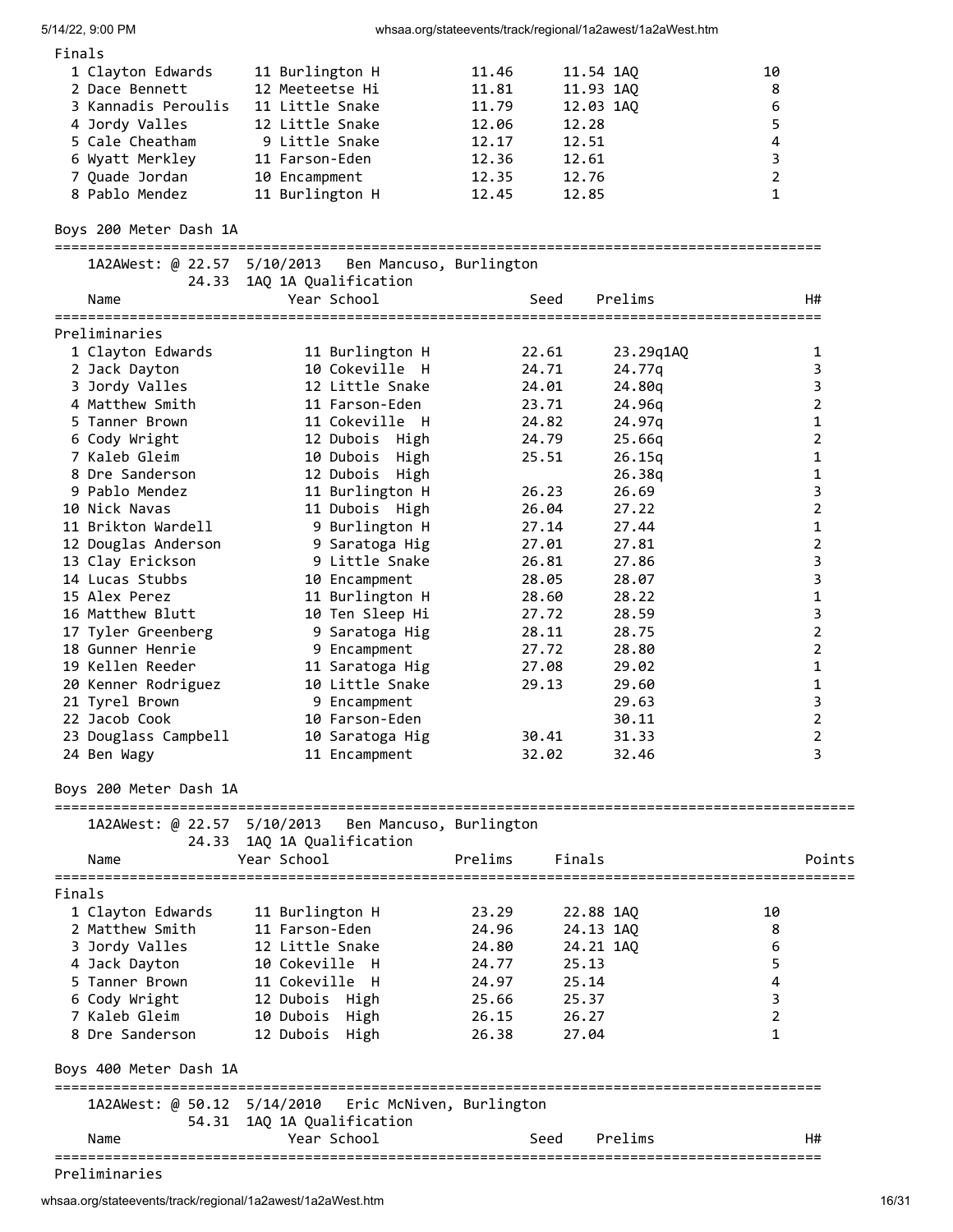| 1 Jack Dayton<br>2 Wyatt Trembly<br>3 Trevor Jones<br>4 Jaziel Giron<br>5 Joe Bassett<br>6 Justin Moyes<br>7 Max Claar<br>8 Jordan Broederlow<br>9 Kalvin Erickson<br>10 Kelton Johnson<br>11 Grant Winters<br>12 Ethan Howard<br>13 Allyster Ingraham<br>14 Matthew Blutt<br>15 Howard McNiven<br>16 Tyler Greenberg<br>17 Decker Sipe<br>18 Ryder Pope<br>19 Tj Cowan<br>20 Owen Tanner<br>21 Jonah Wotinski | 10 Cokeville H<br>10 Dubois High<br>12 Farson-Eden<br>9 Little Snake<br>9 Burlington H<br>9 Cokeville H<br>12 Dubois High<br>9 Burlington H<br>12 Meeteetse Hi<br>12 Saratoga Hig<br>11 Burlington H<br>12 Dubois High<br>9 Saratoga Hig<br>10 Ten Sleep Hi<br>9 Burlington H<br>9 Saratoga Hig<br>9 Saratoga Hig<br>9 Cokeville H<br>12 Farson-Eden<br>10 Encampment<br>9 Dubois High | 52.49<br>53.68q1AQ<br>53.95<br>54.35q<br>56.36<br>56.11q<br>56.13q<br>56.91<br>56.74q<br>58.26<br>57.30q<br>57.21<br>57.76q<br>57.74<br>57.87q<br>56.80<br>57.87<br>57.52<br>58.23<br>56.35<br>59.26<br>1:01.32<br>1:02.30<br>1:04.94<br>1:02.40<br>1:03.55<br>1:01.31<br>1:02.60<br>1:05.92<br>1:02.83<br>1:03.38<br>1:03.61<br>1:02.07<br>1:01.99<br>1:04.54<br>1:08.31<br>1:06.80<br>1:08.29<br>1:05.66 | 1<br>$\overline{2}$<br>3<br>$\mathbf 1$<br>1<br>3<br>1<br>3<br>$\overline{2}$<br>$\overline{2}$<br>3<br>3<br>3<br>$\overline{2}$<br>$\overline{2}$<br>$\overline{2}$<br>$\overline{2}$<br>$\mathbf{1}$<br>$\mathbf{1}$<br>1<br>3 |
|----------------------------------------------------------------------------------------------------------------------------------------------------------------------------------------------------------------------------------------------------------------------------------------------------------------------------------------------------------------------------------------------------------------|----------------------------------------------------------------------------------------------------------------------------------------------------------------------------------------------------------------------------------------------------------------------------------------------------------------------------------------------------------------------------------------|------------------------------------------------------------------------------------------------------------------------------------------------------------------------------------------------------------------------------------------------------------------------------------------------------------------------------------------------------------------------------------------------------------|----------------------------------------------------------------------------------------------------------------------------------------------------------------------------------------------------------------------------------|
| Boys 400 Meter Dash 1A                                                                                                                                                                                                                                                                                                                                                                                         |                                                                                                                                                                                                                                                                                                                                                                                        |                                                                                                                                                                                                                                                                                                                                                                                                            |                                                                                                                                                                                                                                  |
| Name                                                                                                                                                                                                                                                                                                                                                                                                           | 1A2AWest: @ 50.12 5/14/2010 Eric McNiven, Burlington<br>54.31 1AQ 1A Qualification<br>Year School                                                                                                                                                                                                                                                                                      | Prelims<br>Finals                                                                                                                                                                                                                                                                                                                                                                                          | Points                                                                                                                                                                                                                           |
|                                                                                                                                                                                                                                                                                                                                                                                                                |                                                                                                                                                                                                                                                                                                                                                                                        |                                                                                                                                                                                                                                                                                                                                                                                                            |                                                                                                                                                                                                                                  |
| Finals<br>1 Jack Dayton<br>2 Wyatt Trembly<br>3 Jaziel Giron<br>4 Trevor Jones<br>5 Justin Moyes<br>6 Joe Bassett<br>7 Max Claar<br>8 Jordan Broederlow<br>Boys 800 Meter Run 1A                                                                                                                                                                                                                               | 10 Cokeville H<br>10 Dubois High<br>9 Little Snake<br>12 Farson-Eden<br>9 Cokeville H<br>9 Burlington H<br>12 Dubois High<br>9 Burlington H                                                                                                                                                                                                                                            | 53.68<br>52.54 1AQ<br>54.35<br>53.32 1AQ<br>56.13<br>55.08<br>56.11<br>55.09<br>57.30<br>56.98<br>57.11<br>56.74<br>57.76<br>57.30<br>57.50<br>57.87                                                                                                                                                                                                                                                       | 10<br>8<br>6<br>5<br>$\overline{\mathbf{4}}$<br>3<br>$\mathbf 2$<br>$\mathbf 1$                                                                                                                                                  |
|                                                                                                                                                                                                                                                                                                                                                                                                                | 2004                                                                                                                                                                                                                                                                                                                                                                                   | Nathan Fiscus, Cokeville                                                                                                                                                                                                                                                                                                                                                                                   |                                                                                                                                                                                                                                  |
| 1A2AWest: @ 2:00.21<br>2:07.82                                                                                                                                                                                                                                                                                                                                                                                 | 1AQ 1A Qualification                                                                                                                                                                                                                                                                                                                                                                   |                                                                                                                                                                                                                                                                                                                                                                                                            |                                                                                                                                                                                                                                  |
| Name                                                                                                                                                                                                                                                                                                                                                                                                           | Year School                                                                                                                                                                                                                                                                                                                                                                            | Seed<br>Finals                                                                                                                                                                                                                                                                                                                                                                                             | H# Points                                                                                                                                                                                                                        |
| ==================================<br>1 Drake Plowman<br>2 Cohen Schlenker<br>3 Grant Winters<br>4 Jordan Michaels<br>5 Grady Bartlett<br>6 Grant Bartlett<br>7 Tanner Hatch<br>8 Micah Petersen<br>9 Kelton Johnson<br>10 Jacob Holiday<br>11 Casey Pedersen<br>12 Kiyoshi Smith<br>13 Jaxon Weske<br>14 Chase McKee<br>15 Mason Davis<br>16 Zane Matheson<br>17 Mason Jones<br>18 Jonah Wotinski             | 10 Cokeville H<br>11 Burlington H<br>11 Burlington H<br>10 Burlington H<br>11 Saratoga Hig<br>11 Saratoga Hig<br>11 Cokeville H<br>10 Cokeville<br>- H<br>12 Saratoga Hig<br>10 Ten Sleep Hi<br>12 Burlington H<br>9 Ten Sleep Hi<br>11 Cokeville H<br>10 Little Snake<br>11 Little Snake<br>10 Little Snake<br>9 Little Snake<br>9 Dubois High                                        | 2:08.05<br>2:08.64<br>2:11.92<br>2:09.70<br>2:09.83<br>2:09.72<br>2:09.88<br>2:09.53<br>2:19.32<br>2:10.46<br>2:12.03<br>2:11.56<br>2:11.48<br>2:13.21<br>2:20.80<br>2:13.74<br>2:13.50<br>2:14.36<br>2:18.34<br>2:16.42<br>2:13.40<br>2:17.01<br>2:17.19<br>2:16.44<br>2:25.00<br>2:20.16<br>2:22.66<br>2:22.24<br>2:32.87<br>2:29.77<br>2:32.11<br>2:33.09<br>2:31.09<br>2:35.16<br>2:37.70<br>2:34.99   | 2<br>10<br>$\overline{2}$<br>8<br>$\overline{2}$<br>6<br>5<br>2<br>4<br>1<br>3<br>2<br>$\overline{2}$<br>2<br>$\mathbf{1}$<br>1<br>2<br>1<br>2<br>1<br>1<br>1<br>1<br>1<br>1<br>1                                                |

Boys 1600 Meter Run 1A

================================================================================================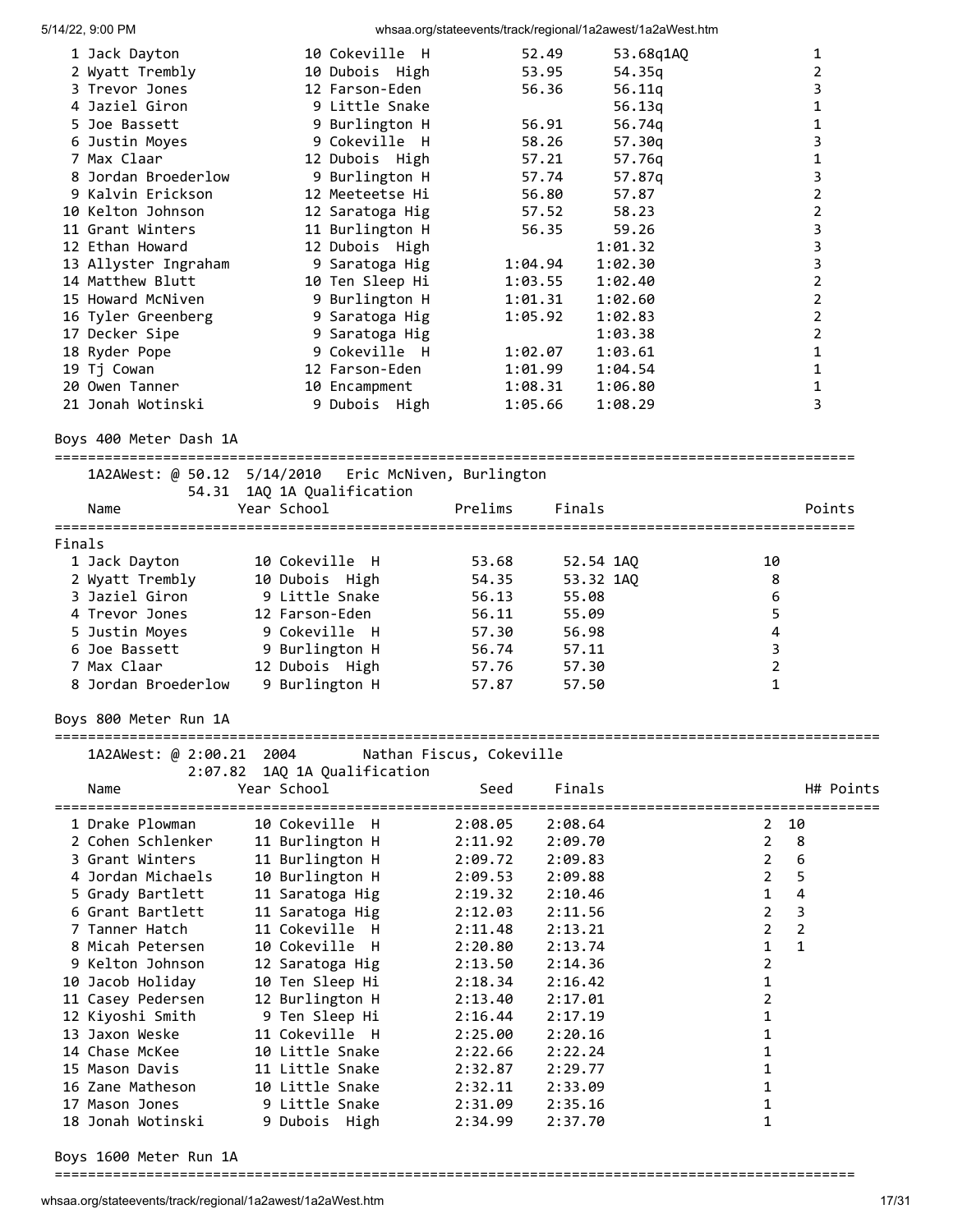|        | 14/22. 9.UU F IVI                     |                                   |                            |               | wiisaa.org/stateeverits/track/regional/ razawesi/ razavvest.min |                |        |
|--------|---------------------------------------|-----------------------------------|----------------------------|---------------|-----------------------------------------------------------------|----------------|--------|
|        | 1A2AWest: @ 4:40.64 5/11/2019         |                                   | Jarom Davidson, Burlington |               |                                                                 |                |        |
|        |                                       | 4:58.59 1AQ 1A Qualification      |                            |               |                                                                 |                |        |
|        | Name                                  | Year School                       | Seed                       | Finals        |                                                                 |                | Points |
|        | 1 Grant Bartlett                      | 11 Saratoga Hig                   | 4:53.71                    | 4:48.94 1AQ   |                                                                 | 10             |        |
|        | 2 Drake Plowman                       | 10 Cokeville H                    | 4:52.58                    | 4:49.45 1AQ   |                                                                 | 8              |        |
|        | 3 Grady Bartlett                      | 11 Saratoga Hig                   | 4:47.51                    | $4:50.28$ 1AQ |                                                                 | 6              |        |
|        | 4 Grant Winters                       |                                   |                            |               |                                                                 |                |        |
|        |                                       | 11 Burlington H                   | 4:57.89                    | $4:55.29$ 1AQ |                                                                 | 5<br>4         |        |
|        | 5 Jacob Holiday                       | 10 Ten Sleep Hi<br>9 Ten Sleep Hi | 4:59.39                    | 4:57.78 1AQ   |                                                                 | 3              |        |
|        | 6 Kiyoshi Smith<br>7 Jordan Michaels  |                                   | 5:00.10                    | 4:59.32       |                                                                 | $\overline{2}$ |        |
|        | 8 Micah Petersen                      | 10 Burlington H<br>10 Cokeville H | 4:56.00                    | 4:59.76       |                                                                 | $\mathbf{1}$   |        |
|        |                                       |                                   | 5:11.30                    | 5:01.13       |                                                                 |                |        |
|        | 9 Casey Pedersen<br>10 Howard McNiven | 12 Burlington H                   | 5:11.84                    | 5:11.96       |                                                                 |                |        |
|        | 11 Jaxon Weske                        | 9 Burlington H                    | 4:57.48                    | 5:12.30       |                                                                 |                |        |
|        |                                       | 11 Cokeville H<br>9 Farson-Eden   | 5:24.78                    | 5:25.28       |                                                                 |                |        |
|        | 12 Logan Merkley                      |                                   | 6:06.10                    | 5:47.45       |                                                                 |                |        |
|        | 13 Zane Matheson                      | 10 Little Snake                   | 6:03.83                    | 5:49.02       |                                                                 |                |        |
|        | 14 Mason Davis                        | 11 Little Snake                   | 5:40.31                    | 5:52.74       |                                                                 |                |        |
|        | 15 Simeon Stotts                      | 11 Farson-Eden                    | 5:45.56                    | 5:57.18       |                                                                 |                |        |
|        | -- Chase McKee                        | 10 Little Snake                   | 5:21.93                    | DQ            |                                                                 |                |        |
|        | Boys 3200 Meter Run 1A                |                                   |                            |               |                                                                 |                |        |
|        |                                       |                                   |                            |               |                                                                 |                |        |
|        | 1A2AWest: @ 10:23.89 2004             | 11:09.60 1AQ 1A Qualification     | Nathan Fiscus, Cokeville   |               |                                                                 |                |        |
|        | Name                                  | Year School                       | Seed                       | Finals        |                                                                 |                | Points |
|        |                                       |                                   |                            |               |                                                                 |                |        |
|        | 1 Grant Bartlett                      | 11 Saratoga Hig                   | 10:32.27                   | 10:38.69 1AQ  |                                                                 | 10             |        |
|        | 2 Howard McNiven                      | 9 Burlington H                    | 10:45.38                   | 10:46.90 1AQ  |                                                                 | 8              |        |
|        | 3 Drake Plowman                       | 10 Cokeville H                    | 10:42.85                   | 10:54.48 1AQ  |                                                                 | 6              |        |
|        | 4 Grant Winters                       | 11 Burlington H                   |                            | 11:18.76      |                                                                 | 5              |        |
|        | 5 Jordan Michaels                     | 10 Burlington H                   | 11:26.62                   | 11:19.16      |                                                                 | 4              |        |
|        | 6 Jalen Tillman                       | 12 Fort Washaki                   | 11:42.80                   | 11:19.49      |                                                                 | 3              |        |
|        | 7 Calvin Condict                      | 11 Saratoga Hig                   |                            | 11:48.85      |                                                                 | $\overline{2}$ |        |
|        | 8 Quintan Bird                        | 10 Cokeville H                    | 11:17.47                   | 11:57.98      |                                                                 | $\mathbf{1}$   |        |
|        | 9 Jaxon Weske                         | 11 Cokeville H                    | 12:00.74                   | 12:01.49      |                                                                 |                |        |
|        | 10 Brian Smith                        | 9 Encampment                      | 12:31.74                   | 12:20.84      |                                                                 |                |        |
|        | 11 Camden Jones                       | 12 Burlington H                   | 12:51.12                   | 13:17.61      |                                                                 |                |        |
|        |                                       |                                   |                            |               |                                                                 |                |        |
|        | Boys 110 Meter Hurdles 1A             |                                   |                            |               |                                                                 |                |        |
|        | 1A2AWest: @ 14.88 5/14/2010           |                                   | Jordan Sparks, Cokeville   |               |                                                                 |                |        |
|        |                                       | 17.98 1AQ 1A Qualification        |                            |               |                                                                 |                |        |
|        | Name                                  | Year School                       |                            | Seed          | Prelims                                                         |                | H#     |
|        | =======================               |                                   |                            |               |                                                                 |                |        |
|        | Preliminaries                         |                                   |                            |               |                                                                 |                |        |
|        | 1 Tanner Brown                        | 11 Cokeville H                    |                            | 15.72         | 16.01q1AQ                                                       |                | 1      |
|        | 2 Hadley Myers                        | 11 Little Snake                   |                            | 16.56         | 16.65q1AQ                                                       |                | 2      |
|        | 3 Wyatt Trembly                       | 10 Dubois High                    |                            | 16.59         | 16.95q1AQ                                                       |                | 2      |
|        | 4 Bryce Reid                          | 11 Encampment                     |                            | 18.26         | 18.46q                                                          |                | 1      |
|        | 5 Lewis Hesselbacher                  | 9 Meeteetse Hi                    |                            | 18.78         | 20.38q                                                          |                | 2      |
|        | 6 Bruce McNiven                       | 9 Burlington H                    |                            |               | 21.53q                                                          |                | 1      |
|        | 7 Gavin Clause                        | 11 Dubois High                    |                            |               | 23.55q                                                          |                | 1      |
|        | 8 Levi Wardell                        | 9 Burlington H                    |                            |               | 25.24q                                                          |                | 2      |
|        | 9 Kyler Winters                       | 9 Burlington H                    |                            | 23.90         | 25.99                                                           |                | 2      |
|        | -- Seth Wardell                       | 11 Burlington H                   |                            | 18.64         | FS                                                              |                | 1      |
|        | Boys 110 Meter Hurdles 1A             |                                   |                            |               |                                                                 |                |        |
|        | 1A2AWest: @ 14.88 5/14/2010           |                                   | Jordan Sparks, Cokeville   |               |                                                                 |                |        |
|        |                                       | 17.98 1AQ 1A Qualification        |                            |               |                                                                 |                |        |
|        | Name                                  | Year School                       | Prelims                    | Finals        |                                                                 |                | Points |
|        |                                       |                                   |                            |               |                                                                 |                |        |
| Finals |                                       |                                   |                            |               |                                                                 |                |        |
|        | 1 Tanner Brown                        | 11 Cokeville H                    | 16.01                      | 15.72 1AQ     |                                                                 | 10             |        |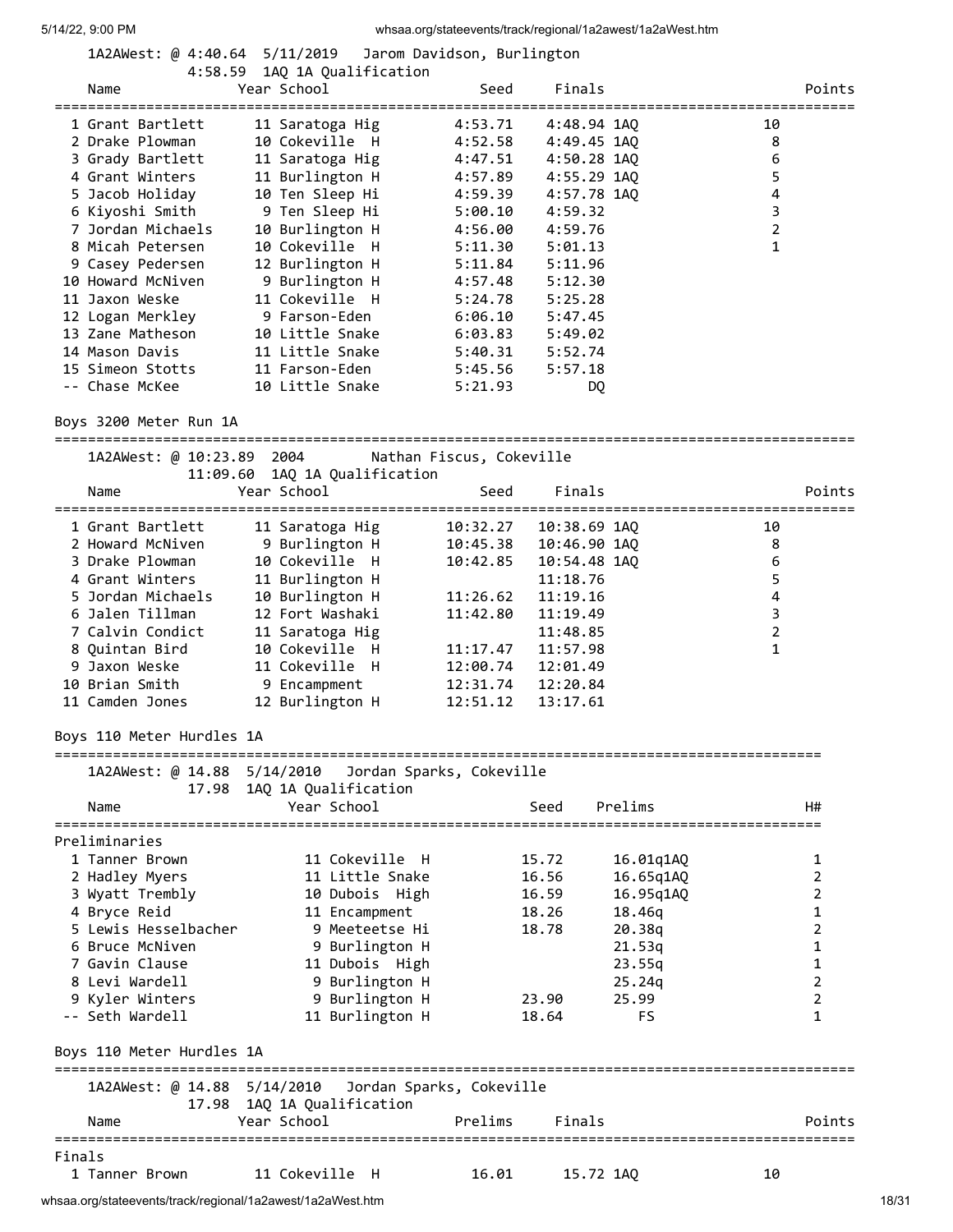| 5/14/22, 9:00 PM |                                                                                   |                            |                 | whsaa.org/stateevents/track/regional/1a2awest/1a2aWest.htm |           |                                  |                  |                |
|------------------|-----------------------------------------------------------------------------------|----------------------------|-----------------|------------------------------------------------------------|-----------|----------------------------------|------------------|----------------|
|                  | 2 Hadley Myers                                                                    | 11 Little Snake            |                 | 16.65                                                      | 16.40 1AQ |                                  | 8                |                |
|                  | 3 Wyatt Trembly                                                                   | 10 Dubois High             |                 | 16.95                                                      | 16.62 1AQ |                                  | 6                |                |
|                  | 4 Bryce Reid                                                                      | 11 Encampment              |                 | 18.46                                                      | 18.73     |                                  | 5                |                |
|                  | 5 Lewis Hesselbacher 9 Meeteetse Hi                                               |                            |                 | 20.38                                                      | 19.58     |                                  | 4                |                |
|                  | 6 Bruce McNiven                                                                   | 9 Burlington H             |                 | 21.53                                                      | 20.77     |                                  | 3                |                |
|                  | 7 Gavin Clause                                                                    | 11 Dubois High             |                 | 23.55                                                      | 23.52     |                                  | $\overline{2}$   |                |
|                  | 8 Levi Wardell                                                                    | 9 Burlington H             |                 | 25.24                                                      | 25.19     |                                  | $\mathbf{1}$     |                |
|                  |                                                                                   |                            |                 |                                                            |           |                                  |                  |                |
|                  | Boys 300 Meter Hurdles 1A                                                         |                            |                 |                                                            |           |                                  |                  |                |
|                  | 1A2AWest: @ 40.45 5/15/2010 Jordan Sparks, Cokeville                              |                            |                 |                                                            |           |                                  |                  |                |
|                  |                                                                                   | 44.60 1AQ 1A Qualification |                 |                                                            |           |                                  |                  |                |
|                  | Name                                                                              | Year School                |                 |                                                            | Seed      | Prelims                          |                  | H#             |
|                  | Preliminaries                                                                     |                            |                 |                                                            |           |                                  |                  |                |
|                  | 1 Wyatt Trembly                                                                   |                            | 10 Dubois High  |                                                            | 42.99     | 42.90q1AQ                        |                  | 1              |
|                  | 2 Hadley Myers                                                                    |                            | 11 Little Snake |                                                            | 43.41     | 43.16q1AQ                        |                  | $\overline{2}$ |
|                  | 3 Tanner Brown                                                                    |                            | 11 Cokeville H  |                                                            | 44.30     | 43.64q1AQ                        |                  | $\overline{2}$ |
|                  | 4 Jack Dayton                                                                     |                            | 10 Cokeville H  |                                                            | 45.50     | 44.23q1AQ                        |                  | 1              |
|                  | 5 Sam Hollinger                                                                   |                            | 11 Meeteetse Hi |                                                            | 44.84     | 45.40a                           |                  | $\mathbf{1}$   |
|                  | 6 Cohen Schlenker                                                                 |                            | 11 Burlington H |                                                            | 46.21     | 48.23q                           |                  | $\overline{2}$ |
|                  | 7 Seth Wardell                                                                    |                            | 11 Burlington H |                                                            | 46.02     | 48.56q                           |                  | $\overline{2}$ |
|                  | 8 Andrew Jackman                                                                  |                            | 10 Cokeville H  |                                                            | 48.88     | 49.30q                           |                  | $\mathbf{1}$   |
|                  | 9 Bruce McNiven                                                                   |                            | 9 Burlington H  |                                                            | 51.74     | 51.01                            |                  | $\overline{2}$ |
|                  | 10 Colt Haslam                                                                    |                            | 9 Burlington H  |                                                            |           | 54.25                            |                  | $\mathbf{1}$   |
|                  | 11 Gavin Clause                                                                   |                            | 11 Dubois High  |                                                            |           | 57.71                            |                  | $\overline{2}$ |
|                  | 12 Logan Merkley                                                                  |                            | 9 Farson-Eden   |                                                            |           | 59.72                            |                  | $\overline{2}$ |
|                  | -- Ethan Howard                                                                   |                            | 12 Dubois High  |                                                            | 49.16     | FS                               |                  | $\mathbf{1}$   |
|                  | Boys 300 Meter Hurdles 1A<br>1A2AWest: @ 40.45 5/15/2010 Jordan Sparks, Cokeville |                            |                 |                                                            |           |                                  |                  |                |
|                  |                                                                                   | 44.60 1AQ 1A Qualification |                 |                                                            |           |                                  |                  |                |
|                  | Name                                                                              | Year School                |                 | Prelims                                                    | Finals    |                                  |                  | Points         |
|                  |                                                                                   |                            |                 |                                                            |           |                                  |                  |                |
| Finals           |                                                                                   |                            |                 |                                                            |           |                                  |                  |                |
|                  | 1 Wyatt Trembly                                                                   | 10 Dubois High             |                 | 42.90                                                      | 41.86 1AQ |                                  | 10               |                |
|                  | 2 Hadley Myers                                                                    | 11 Little Snake            |                 | 43.16                                                      | 43.01 1AQ |                                  | 8                |                |
|                  | 3 Tanner Brown                                                                    | 11 Cokeville H             |                 | 43.64                                                      | 43.26 1AQ |                                  | $\boldsymbol{6}$ |                |
|                  | 4 Sam Hollinger                                                                   | 11 Meeteetse Hi            |                 | 45.40                                                      | 44.88     |                                  | 5                |                |
|                  | 5 Cohen Schlenker                                                                 | 11 Burlington H            |                 | 48.23                                                      | 46.23     |                                  | 4                |                |
|                  | 6 Jack Dayton                                                                     | 10 Cokeville H             |                 | 44.23                                                      | 46.29     |                                  | 3                |                |
|                  | 7 Seth Wardell                                                                    | 11 Burlington H            |                 | 48.56                                                      | 47.49     |                                  | $\overline{2}$   |                |
|                  | 8 Andrew Jackman                                                                  | 10 Cokeville H             |                 | 49.30                                                      | 49.47     |                                  | 1                |                |
|                  | Boys 4x100 Meter Relay 1A                                                         |                            |                 |                                                            |           |                                  |                  |                |
|                  | ===========================<br>1A2AWest: @ 45.79 5/12/2012                        |                            | Dubois, Dubois  |                                                            |           |                                  |                  |                |
|                  |                                                                                   |                            |                 | M. Baker, S. Baker, J. Coleson, J. Hawk                    |           |                                  |                  |                |
|                  |                                                                                   | 48.99 1AQ 1A Qualification |                 |                                                            |           |                                  |                  |                |
|                  | School                                                                            |                            |                 | Seed                                                       | Finals    |                                  |                  | Points         |
|                  | 1 Little Snake River High Schoo                                                   |                            |                 | 45.93                                                      | 45.87 1AQ | ================================ | 10               |                |
|                  | 1) Jordy Valles 12                                                                |                            |                 | 2) Cale Cheatham 9                                         |           |                                  |                  |                |
|                  | 3) Hadley Myers 11                                                                |                            |                 | 4) Kannadis Peroulis 11                                    |           |                                  |                  |                |
|                  | 2 Farson-Eden High School                                                         |                            |                 | 48.83                                                      | 48.66 1AQ |                                  | 8                |                |
|                  | 1) Trevor Jones 12                                                                |                            |                 | 2) Simeon Stotts 11                                        |           |                                  |                  |                |
|                  | 3) Tj Cowan 12                                                                    |                            |                 | 4) Matthew Smith 11                                        |           |                                  |                  |                |
|                  | 3 Dubois High School                                                              |                            |                 | 48.33                                                      | 49.19     |                                  | 6                |                |
|                  | 1) Dre Sanderson 12                                                               |                            |                 | 2) Nick Navas 11                                           |           |                                  |                  |                |
|                  | 3) Ryan Wells 11                                                                  |                            |                 | 4) Kaleb Gleim 10                                          |           |                                  |                  |                |
|                  | 4 Burlington High School                                                          |                            |                 | 47.00                                                      | 49.23     |                                  | 5                |                |
|                  | 1) Cohen Schlenker 11                                                             |                            |                 | 2) Alex Perez 11                                           |           |                                  |                  |                |
|                  | 3) Seth Wardell 11                                                                |                            |                 | 4) Pablo Mendez 11                                         |           |                                  |                  |                |
|                  | 5 Encampment High School                                                          |                            |                 | 48.75                                                      | 49.30     |                                  | 4                |                |

whsaa.org/stateevents/track/regional/1a2awest/1a2aWest.htm 19/31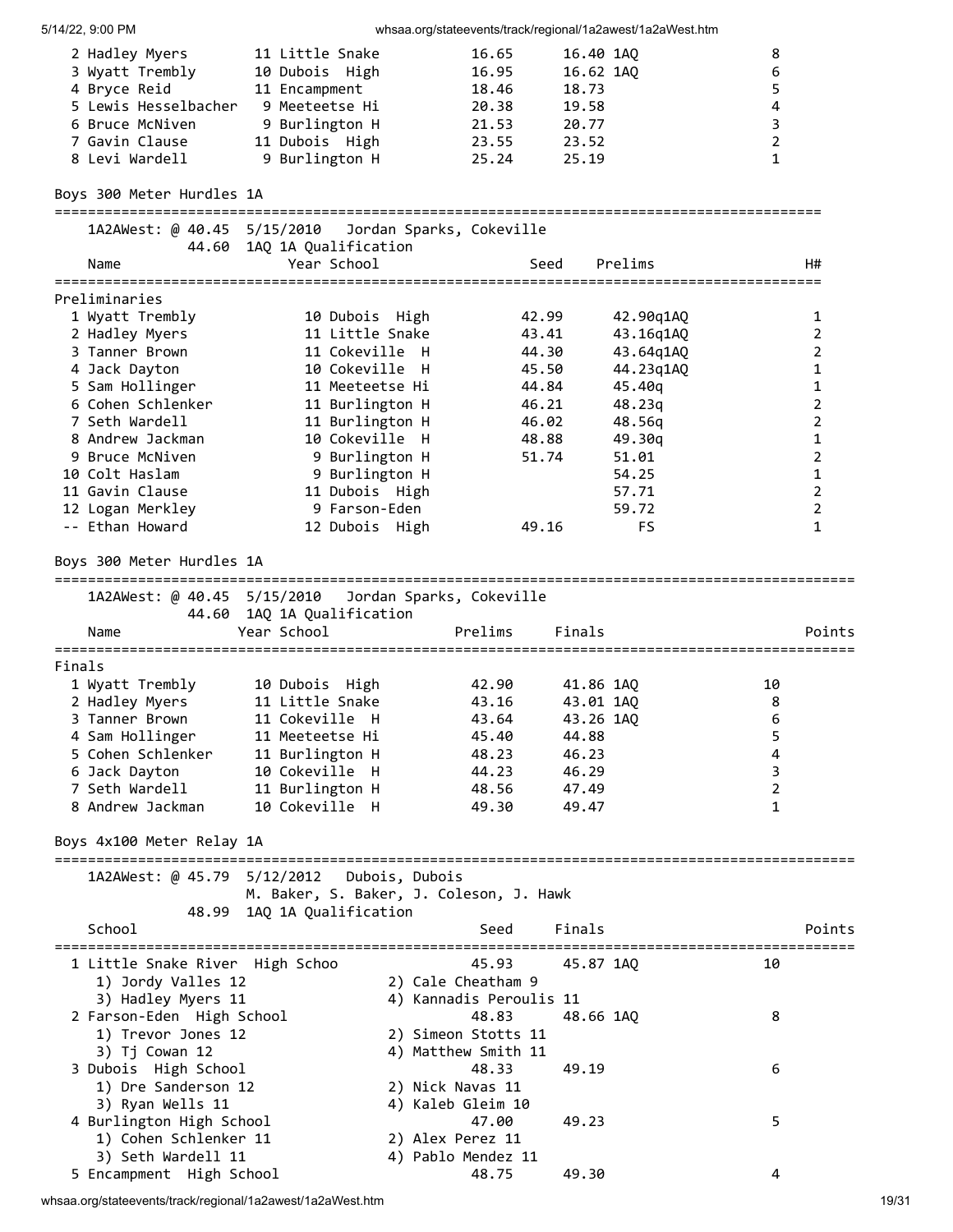5/14/22, 9:00 PM whsaa.org/stateevents/track/regional/1a2awest/1a2aWest.htm 1) Lane Laborde 12 2) Quade Jordan 10 3) Kaben Pickett 10 4) Michael Anderson 12 6 Cokeville High School 50.83 50.18 3 1) Andrew Jackman 10 2) Justin Moyes 9 3) Tanner Hatch 11 4) Cael Thompson 11 7 Saratoga High School 50.14 51.00 2 1) Slayd Daley 9 2) Heston Fisher 11 3) Colin Greenberg 12 4) Deke Herring 11 Boys 4x400 Meter Relay 1A ================================================================================================ 1A2AWest: @ 3:35.36 2004 Shoshoni, Shoshoni E. Zent, C. Delay, W. Anderson, R. VonKrosigk 3:55.43 1AQ 1A Qualification School Seed Finals Points Points ================================================================================================ 1 Cokeville High School 3:43.51 3:44.53 1AQ 10 1) Jack Dayton 10 2) Tanner Brown 11 3) Justin Moyes 9 4) Drake Plowman 10 2 Dubois High School 3:44.90 3:46.08 1AQ 8 1) Ryan Wells 11 2) Max Claar 12 3) Cody Wright 12 4) Wyatt Trembly 10 3 Little Snake River High Schoo 3:58.32 6 1) Mason Davis 11 2) Chase McKee 10 3) Jordy Valles 12 4) Hadley Myers 11 4 Burlington High School 4:01.16 4:00.64 5 1) Jordan Michaels 10 2) Jordan Broederlow 9 3) Joe Bassett 9  $(4)$  Casey Pedersen 12 5 Saratoga High School 3:58.86 4:07.23 4 1) Douglas Anderson 9 2) Calvin Condict 11 3) Colin Greenberg 12 4) Slayd Daley 9 Boys 4x800 Meter Relay 1A ================================================================================================ 1A2AWest: @ 8:33.25 5/16/2009 Little Snake River, Little Snake River J. Herold, D. Kazmar, L. Chase, C. Foster 9:48.23 1AQ 1A Qualification School School Seed Finals Points ================================================================================================ 1 Burlington High School 8:47.28 9:12.78 1AQ 10 1) Joe Bassett 9 2) Howard McNiven 9 3) Jordan Broederlow 9 4) Casey Pedersen 12 2 Cokeville High School 9:22.21 9:26.68 1AQ 8 1) Quintan Bird 10 2) Tanner Hatch 11 3) Justin Moyes 9 4) Jaxon Weske 11 3 Little Snake River High Schoo 9:32.65 9:50.39 6 1) Mason Davis 11 2) Mason Jones 9 3) Zane Matheson 10 4) Chase McKee 10 4 Dubois High School 10:33.96 11:04.19 5 1) Jonah Wotinski 9 2) Siler Hess 9 3) Hayden Howard 10 4) Ethan Howard 12 Boys 1600 Sprint Medley 1A ================================================================================================ 1A2AWest: @ 3:58.72 5/11/2019 Ten Sleep High School, Ten Sleep A Lyman, B Nichols, T Nichols, B Shoopman 4:03.80 1AQ 1A Qualification School School Seed Finals Points ================================================================================================ 1 Farson-Eden High School 4:02.75 1AQ 10 1) Wyatt Merkley 11 2) Tj Cowan 12 3) Matthew Smith 11 4) Trevor Jones 12 2 Saratoga High School 4:11.38 4:06.33 8 1) Kelton Johnson 12 2) Calvin Condict 11 3) Heston Fisher 11 4) Deke Herring 11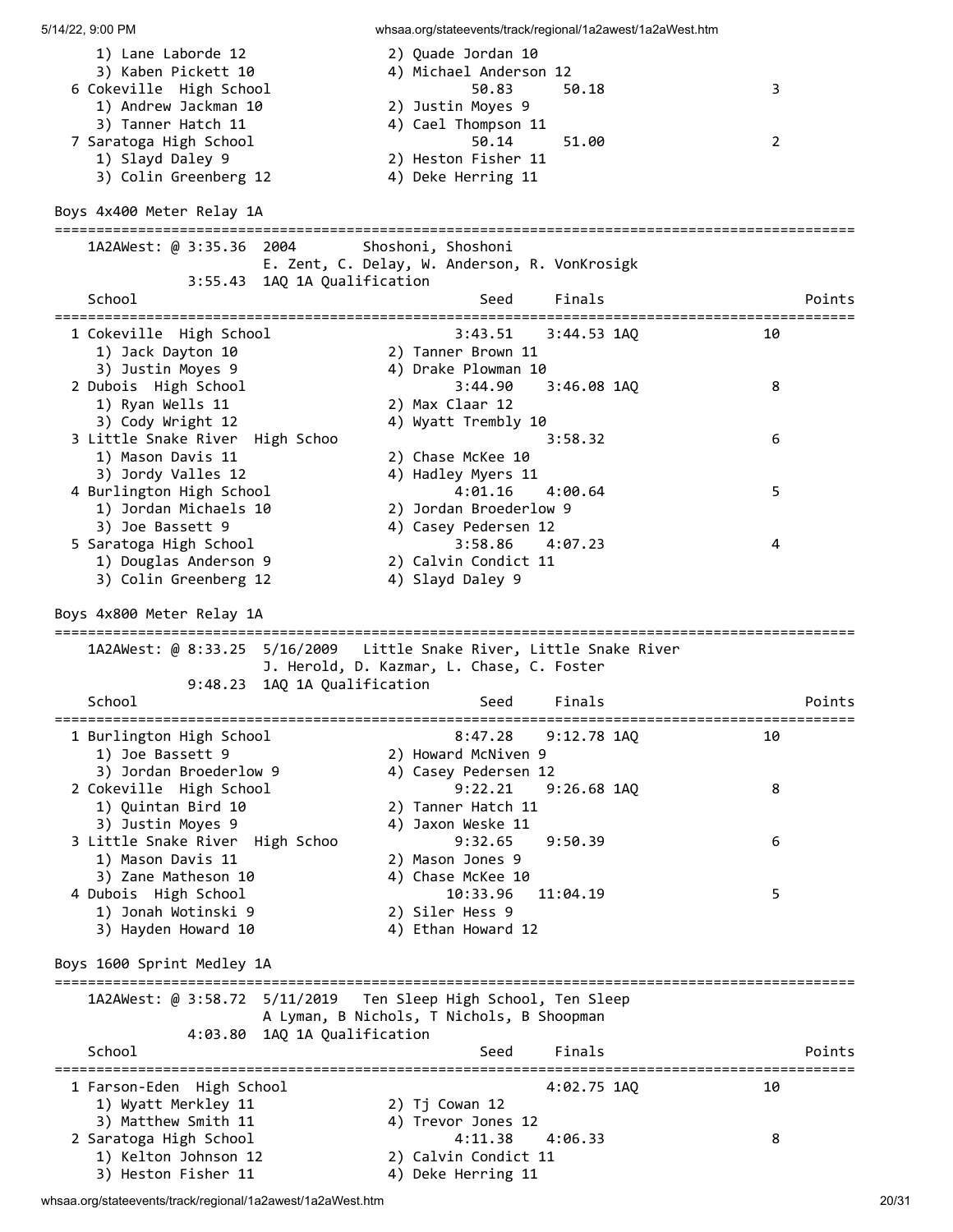| 5/14/22, 9:00 PM                                                                           |                                                                                          | whsaa.org/stateevents/track/regional/1a2awest/1a2aWest.htm                                                                       |                                                                                   |
|--------------------------------------------------------------------------------------------|------------------------------------------------------------------------------------------|----------------------------------------------------------------------------------------------------------------------------------|-----------------------------------------------------------------------------------|
| 3 Cokeville High School<br>1) Cael Thompson 11                                             |                                                                                          | 4:12.11<br>4:12.71<br>2) Andrew Jackman 10                                                                                       | 6                                                                                 |
| 3) Micah Petersen 10<br>4 Burlington High School<br>1) Alex Perez 11<br>3) Pablo Mendez 11 |                                                                                          | 4) Tanner Hatch 11<br>4:09.72<br>4:14.53<br>2) Jordan Broederlow 9<br>4) Brikton Wardell 9                                       | 5                                                                                 |
| 5 Encampment High School<br>1) Gunner Henrie 9                                             |                                                                                          | 4:18.00<br>2) Lucas Stubbs 10                                                                                                    | 4                                                                                 |
| 3) Baylin Sifford 9<br>6 Dubois High School<br>1) Dre Sanderson 12                         |                                                                                          | 4) Brian Smith 9<br>4:28.76<br>4:28.99<br>2) Nick Navas 11                                                                       | 3                                                                                 |
| 3) Kaleb Gleim 10<br>-- Little Snake River High Schoo<br>1) Kenner Rodriguez 10            |                                                                                          | 4) Jonah Wotinski 9<br>2) Hunter Jones 9                                                                                         | DQ                                                                                |
| 3) Bridger Cozzens 9<br>Boys High Jump 1A                                                  |                                                                                          | 4) Mason Jones 9                                                                                                                 |                                                                                   |
|                                                                                            |                                                                                          | 1A2AWest: @ 6-07 5/12/2012 Ben Mancuso, Burlington                                                                               |                                                                                   |
| Name                                                                                       | 5-07.00 1AQ 1A Qualification<br>Year School                                              | Finals<br>Seed                                                                                                                   | Points                                                                            |
| 1 Clayton Edwards<br>2 Cody Wright                                                         | 11 Burlington H<br>12 Dubois High                                                        | 6-02.00<br>5-08.00                                                                                                               | 6-00.00 1AQ<br>10<br>6-00.00 1AQ<br>8                                             |
| 3 Seth Wardell<br>4 Trevor Jones<br>5 Cale Cheatham                                        | 11 Burlington H<br>12 Farson-Eden<br>9 Little Snake                                      | 5-09.00<br>$5 - 06.00$<br>5-06.00<br>$5 - 06.00$<br>5-06.00                                                                      | 6<br>5<br>3.50                                                                    |
| 5 Michael Anderson<br>7 Deke Herring                                                       | 12 Encampment<br>11 Saratoga Hig                                                         | 5-04.00<br>5-08.00<br>$5 - 04.00$<br>5-08.00<br>$5 - 04.00$                                                                      | 3.50<br>2                                                                         |
| 8 Ethan Howard<br>8 Jordan Casey<br>-- Wyatt Merkley                                       | 12 Dubois High<br>9 Burlington H<br>11 Farson-Eden                                       | $5 - 02.00$ $5 - 02.00$<br>$5 - 02.00$<br>5-06.00<br>5-00.00                                                                     | 0.50<br>0.50<br>NН                                                                |
| -- Gunner Henrie<br>-- Andrew Jackman<br>-- Bruce McNiven                                  | 9 Encampment<br>10 Cokeville H<br>9 Burlington H                                         | 5-00.00<br>$5 - 04.00$<br>$5 - 06.00$                                                                                            | NH<br>NН<br>NН                                                                    |
| Boys Pole Vault 1A                                                                         |                                                                                          |                                                                                                                                  |                                                                                   |
|                                                                                            |                                                                                          | 1A2AWest: @ 14-02 2002 Whitney Neves, Burlington                                                                                 |                                                                                   |
| Name                                                                                       | 10-04.00 1AQ 1A Qualification<br>Year School                                             | Finals<br>Seed                                                                                                                   | Points                                                                            |
| 1 Kyler Winters<br>2 Weston Gotfredson<br>3 Kalvin Erickson                                | 9 Burlington H<br>9 Burlington H<br>12 Meeteetse Hi                                      | 10-00.00<br>10-06.00 1AQ<br>$9 - 06.00$<br>10-00.00<br>10-06.00<br>10-00.00                                                      | 10<br>8<br>6                                                                      |
| 4 Dre Sanderson<br>5 Adam Bullinger<br>6 Siler Hess<br>-- Jack Godfredson                  | 12 Dubois High<br>12 Burlington H<br>9 Dubois High<br>12 Burlington H                    | $9 - 10.00$<br>9-06.00<br>$9 - 00.00$<br>7-06.00<br>7-00.00<br>7-00.00<br>11-06.00                                               | 5<br>$\overline{\mathbf{4}}$<br>3<br>NН                                           |
| Boys Long Jump 1A                                                                          |                                                                                          |                                                                                                                                  |                                                                                   |
| =======================                                                                    | 19-07.00 1AQ 1A Qualification                                                            | 1A2AWest: @ 21-06.50 5/10/2013 Seth Bennett, Meeteetse                                                                           |                                                                                   |
| Name                                                                                       | Year School                                                                              | Finals<br>Seed                                                                                                                   | H# Points                                                                         |
| 1 Dace Bennett<br>2 Jaziel Giron<br>3 Ryan Wells<br>4 Kannadis Peroulis<br>5 Wyatt Merkley | 12 Meeteetse Hi<br>9 Little Snake<br>11 Dubois High<br>11 Little Snake<br>11 Farson-Eden | 20-09.25 1AQ<br>20-09.00<br>20-06.50<br>20-00.50 1AQ<br>18-08.25<br>19-02.00<br>$21 - 00.50$<br>18-11.25<br>19-02.50<br>18-07.00 | 10<br>3<br>3<br>8<br>6<br>3<br>5<br>3<br>4<br>3                                   |
| 6 Cale Cheatham<br>7 Cohen Schlenker<br>8 Heston Fisher<br>9 Deke Herring                  | 9 Little Snake<br>11 Burlington H<br>11 Saratoga Hig<br>11 Saratoga Hig                  | 19-04.00<br>$17 - 10.25$<br>17-09.00<br>17-02.75<br>17-07.00<br>16-11.00<br>18-02.75<br>16-04.00                                 | 3<br>3<br>$\overline{2}$<br>$\overline{2}$<br>$\overline{2}$<br>$\mathbf{1}$<br>3 |

whsaa.org/stateevents/track/regional/1a2awest/1a2aWest.htm 21/31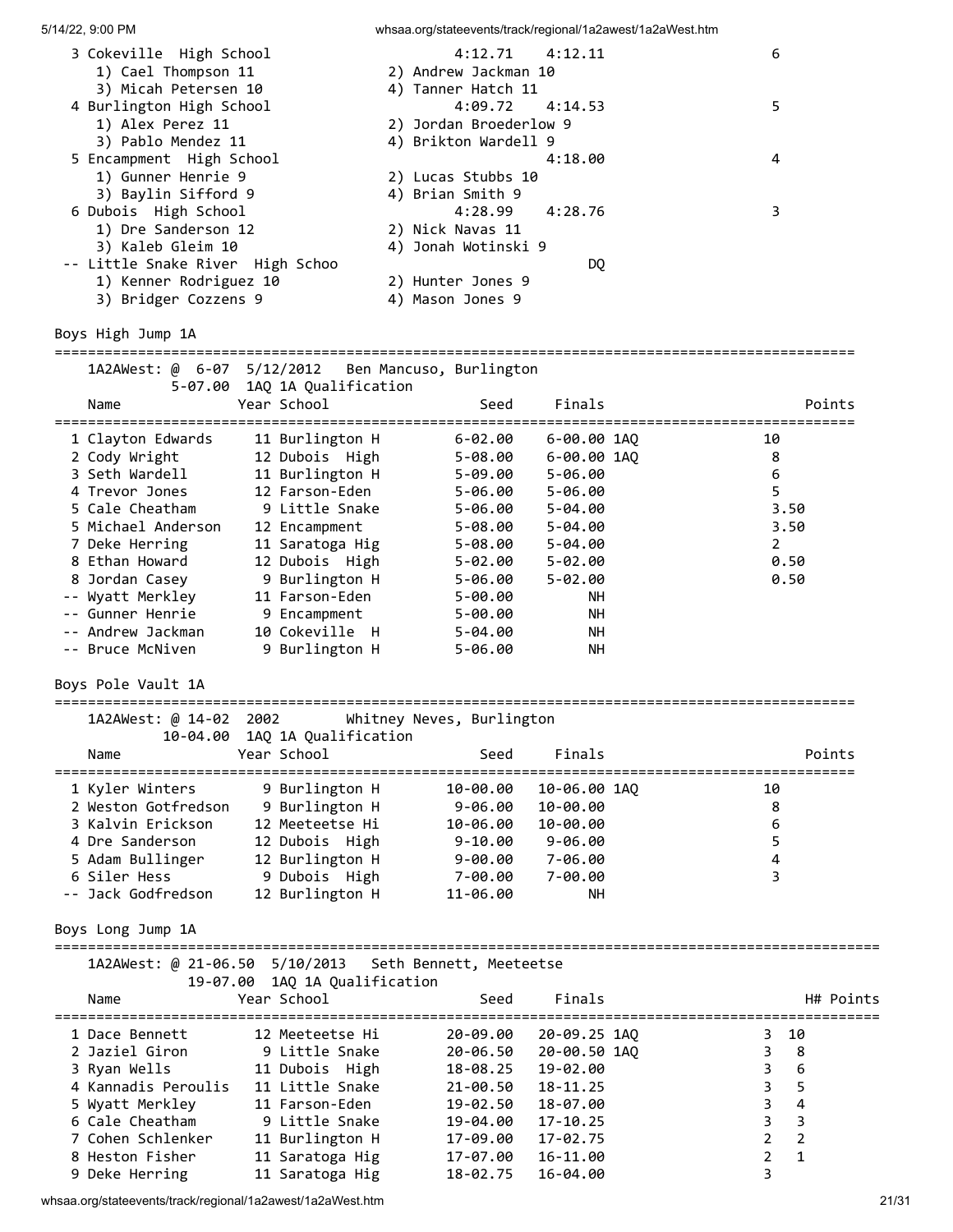| 10 Jordan Casey<br>11 Michael Anderson | 9 Burlington H<br>12 Encampment | $16 - 11.75$<br>17-08.75 | $15 - 07.75$<br>$15 - 05.75$ |   |
|----------------------------------------|---------------------------------|--------------------------|------------------------------|---|
| 12 Lewis Hesselbacher                  | 9 Meeteetse Hi                  | 17-04.00                 | $15 - 03.25$                 |   |
| 13 Simeon Stotts                       | 11 Farson-Eden                  | 15-10.25                 | 15-01.00                     | 2 |
| 14 Jack Godfredson                     | 12 Burlington H                 | 16-01.00                 | 15-00.25                     | 2 |
| 15 Lucas Stubbs                        | 10 Encampment                   | 15-07.25                 | 15-00.00                     | 2 |
| 16 Brikton Wardell                     | 9 Burlington H                  | 15-05.50                 | 14-11.00                     |   |
| 17 Decker Sipe                         | 9 Saratoga Hig                  | 14-10.50                 | 13-05.50                     |   |
| 18 Baylin Sifford                      | 9 Encampment                    | 14-04.50                 | 13-04.50                     |   |
| 19 Jacob Cook                          | 10 Farson-Eden                  | $13 - 03.25$             | $13 - 01.25$                 |   |
| 20 Siler Hess                          | 9 Dubois High                   | 14-05.00                 | 12-09.50                     |   |
| 20 Logan Merkley                       | 9 Farson-Eden                   | 13-09.00                 | 12-09.50                     |   |
| 22 Krystian Neilsen                    | 11 Cokeville H                  | $11 - 10.25$             | $12 - 09.25$                 |   |
| -- Kiernan Ehrhart                     | 11 Meeteetse Hi                 | 17-09.50                 | <b>ND</b>                    |   |

Boys Triple Jump 1A

# ===================================================================================================

1A2AWest: @ 44-07 5/11/2019 Dontae Garza, Burlington

|                   | 39-07.00 1AQ 1A Qualification                                                               |                       |             |                |                |           |
|-------------------|---------------------------------------------------------------------------------------------|-----------------------|-------------|----------------|----------------|-----------|
| Name              | Year School                                                                                 |                       | Seed Finals |                |                | H# Points |
|                   | 1 Kannadis Peroulis 11 Little Snake                                                         | 42-07.50 41-01.00 1AO |             |                | $2 \t10$       |           |
|                   | 2 Cody Wright 12 Dubois High 41-05.00 40-05.75 1AQ                                          |                       |             |                | $2 \quad 8$    |           |
|                   |                                                                                             |                       | 39-05.00    |                | 2 6            |           |
|                   | 4 Dace Bennett 12 Meeteetse Hi 40-07.00 37-11.50                                            |                       |             | $2^{\circ}$    | 5              |           |
|                   | 5 Jordan Casey 9 Burlington H 36-08.25 37-08.00                                             |                       |             | $\overline{2}$ | $\overline{4}$ |           |
|                   | 6 Heston Fisher 11 Saratoga Hig 39-01.00 37-04.00                                           |                       |             | $\overline{2}$ | $\overline{3}$ |           |
| 7 Jack Godfredson | 12 Burlington H 35-06.00                                                                    |                       | 36-05.75    | $\overline{2}$ | $\overline{2}$ |           |
|                   |                                                                                             |                       | 36-05.00    | $\overline{2}$ | $\mathbf{1}$   |           |
|                   | 9 Mason Jones 9 Little Snake 34-02.00                                                       |                       | 32-11.00    | 1              |                |           |
| 10 Cael Thompson  | 11 Cokeville H 31-09.50                                                                     |                       | 30-10.50    | 1              |                |           |
|                   | 11 Brian Smith 9 Encampment 30-08.50                                                        |                       | 30-03.25    |                |                |           |
|                   | 12 Siler Hess 9 Dubois High 30-06.50                                                        |                       | 30-02.50    |                |                |           |
|                   | 13 Tyrel Brown 9 Encampment 29-07.50                                                        |                       | 29-07.25    |                |                |           |
|                   | 14 Hunter Jones 9 Little Snake 31-07.50 29-06.50                                            |                       |             |                |                |           |
|                   | 15 Jesus Perez 9 Burlington H 30-03.00 28-09.50                                             |                       |             |                |                |           |
|                   | 16 Colt Haslam 9 Burlington H 30-00.50 27-09.00                                             |                       |             | 1              |                |           |
| -- Jacob Cook     | 10 Farson-Eden                                                                              | 28-07.75              | ND.         | 1              |                |           |
| Boys Shot Put 1A  |                                                                                             |                       |             |                |                |           |
|                   | 1A2AWest: @ 47-07 5/17/2014 Ben Hedges, Little Snake River<br>41-06.00 1AQ 1A Qualification |                       |             |                |                |           |

| Name               |                  | Year School                     | Seed                         | Finals       |                     | H# Points      |
|--------------------|------------------|---------------------------------|------------------------------|--------------|---------------------|----------------|
| 1 Quade Jordan     |                  | 10 Encampment                   | ================<br>50-03.00 | 49-01.00@1AQ | =================== | 4 10           |
| 2 Max Claar        |                  | 12 Dubois High                  | 44-11.25                     | 42-08.00 1AQ | $\overline{4}$      | - 8            |
| 3 Kaben Pickett    |                  | 10 Encampment                   | 41-06.00                     | 42-04.75 1AO | 4                   | 6              |
| 4 Koye Gilbert     |                  | 12 Encampment                   | 42-05.75                     | 41-05.50     | 4                   | 5              |
| 5 Jack Hinkle      |                  | 12 Dubois High                  | 41-07.75                     | 40-11.00     | 4                   | 4              |
| 6 Lane Laborde     |                  | 12 Encampment                   | 35-08.00                     | 37-00.00     | 3                   | 3              |
| 7 Alex Irby        |                  |                                 | 12 Saratoga Hig 35-04.00     | $36 - 07.25$ | 3                   | $\overline{2}$ |
| 8 Colin Greenberg  |                  | 12 Saratoga Hig                 | 35-05.25                     | 36-06.00     | 3                   | $\mathbf{1}$   |
| 9 Cael Thompson    |                  | 11 Cokeville H                  | 34-10.00                     | $35 - 04.25$ |                     |                |
| 10 Jerick Martinez |                  | 12 Little Snake                 | 36-00.50                     | 33-07.00     | 4                   |                |
| 11 Mickey Maroni   |                  | 10 Burlington H                 | 32-03.00                     | 33-03.50     |                     |                |
| 12 Slayd Daley     |                  | 9 Saratoga Hig                  | 32-07.00                     | 33-02.75     |                     |                |
|                    | 13 Ervey Marques | 9 Little Snake                  | $32 - 10.75$                 | $32 - 10.75$ |                     |                |
| 14 Gavin Clause    |                  | 11 Dubois High                  | 33-07.00                     | $32 - 09.25$ |                     |                |
| 15 Kyler Winters   |                  | 9 Burlington H                  | 35-09.00                     | 32-05.00     | 4                   |                |
| 16 Aden Neese      |                  | 9 Farson-Eden                   | 29-04.00                     | 31-04.00     |                     |                |
|                    |                  | 17 Clay Erickson 9 Little Snake | 29-08.00                     | 30-10.25     |                     |                |
| 18 Hayden Howard   |                  | 10 Dubois High                  | 30-01.00                     | 29-07.25     |                     |                |
| 19 James Hill      |                  | 10 Fort Washaki                 | 29-00.25                     | 28-08.00     |                     |                |
| 20 Wyatt Houchin   |                  | 9 Burlington H                  | 29-08.25                     | 27-03.75     |                     |                |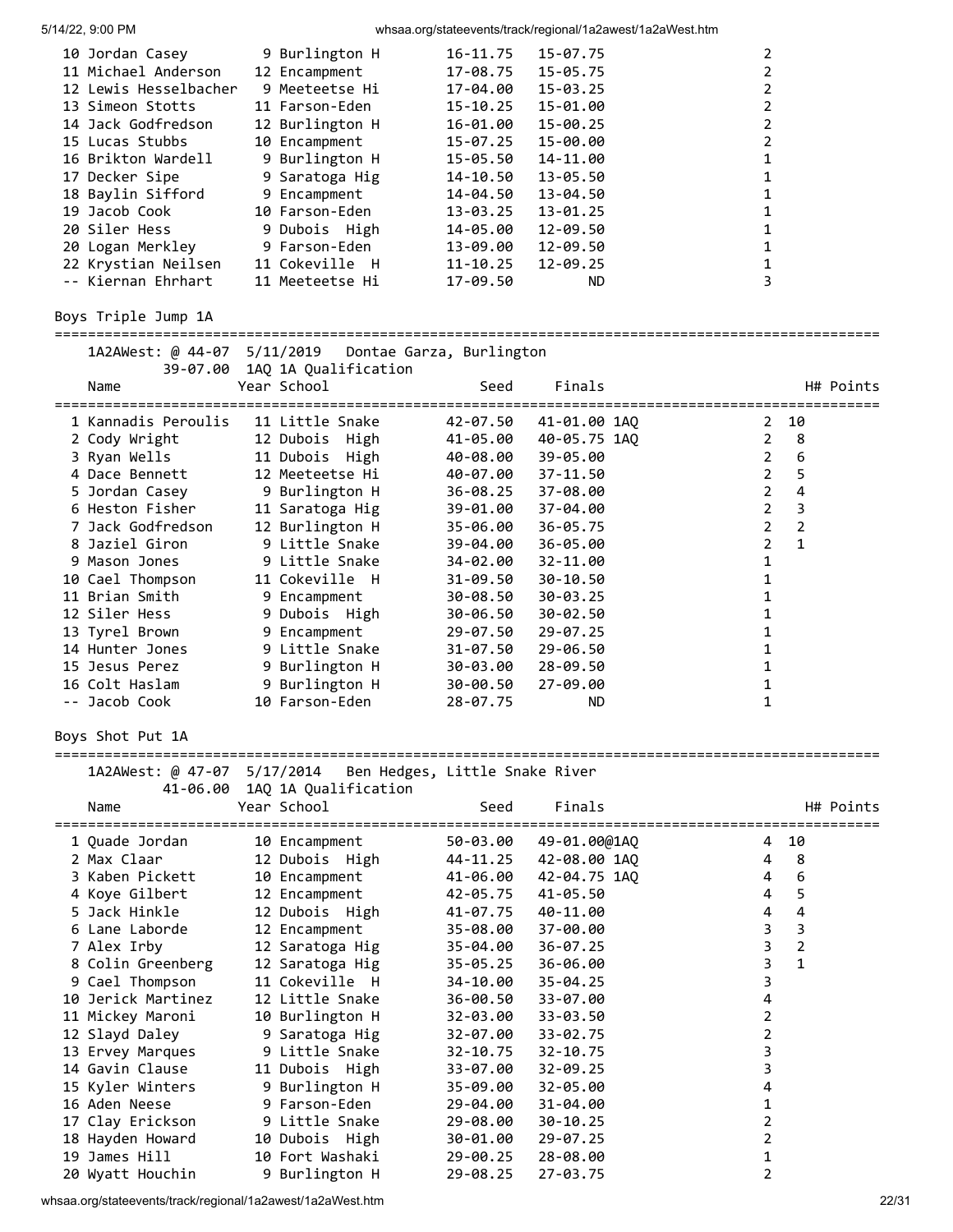| 21 Kellen Reeder | 11 Saratoga Hig | 32-08.00 26-06.25 |     | 2            |
|------------------|-----------------|-------------------|-----|--------------|
| 22 Ryder Pope    | 9 Cokeville H   | 25-11.00 25-01.50 |     | $\mathbf{1}$ |
| -- Hunter Aagard | 10 Burlington H | 33-07.75          | ND. | 3            |

Boys Discus Throw 1A

| 1A2AWest: @ 160-07 5/12/2006                                             |                                     | Jason Kraft, Encampment |                      |                                 |                                       |
|--------------------------------------------------------------------------|-------------------------------------|-------------------------|----------------------|---------------------------------|---------------------------------------|
| 122-01<br>Name                                                           | 1AQ 1A Qualification<br>Year School | Seed                    | Finals               |                                 | H# Points                             |
| ====================                                                     | =================                   |                         |                      | =============================== | ================                      |
| 1 Quade Jordan                                                           | 10 Encampment                       |                         | 140-02 141-01.00 1AQ |                                 | 10<br>3                               |
| 2 Max Claar                                                              | 12 Dubois High                      |                         | 122-07 130-11.00 1AQ |                                 | 8<br>3                                |
| 3 Kaben Pickett                                                          | 10 Encampment                       |                         | 129-03 130-03.00 1AQ |                                 | 6<br>3                                |
| 4 Jack Hinkle                                                            | 12 Dubois High                      |                         | 123-11 127-06.00 1AQ |                                 | 3<br>5                                |
| 5 Koye Gilbert                                                           | 12 Encampment                       |                         | 125-06 118-04.00     |                                 | $\overline{4}$<br>3                   |
| 6 Jerick Martinez                                                        | 12 Little Snake                     |                         | 09-03.50 117-02.00   |                                 | $\overline{2}$<br>3<br>$\overline{2}$ |
| 7 Bridger Cozzens                                                        | 9 Little Snake                      | 103-09                  | 112-09.00            |                                 | $\overline{2}$<br>$\mathbf{1}$        |
| 8 Hunter Aagard                                                          | 10 Burlington H                     | 11-11.50                | 107-02.00            |                                 | 3<br>$\overline{2}$                   |
| 9 Mickey Maroni                                                          | 10 Burlington H<br>9 Little Snake   | $91 - 03$<br>84-02      | 94-00.00             |                                 | $\overline{2}$                        |
| 10 Ervey Marques<br>11 Lane Laborde                                      |                                     | 91-06                   | 91-03.00             |                                 | $\overline{2}$                        |
|                                                                          | 12 Encampment                       |                         | 90-05.00             |                                 | $\mathbf 1$                           |
| 12 Hayden Howard<br>13 Colin Greenberg                                   | 10 Dubois High<br>12 Saratoga Hig   | 72-04.75<br>109-08      | 90-01.00<br>89-10.00 |                                 | 3                                     |
|                                                                          | 9 Saratoga Hig                      | $61 - 08$               | 81-11.00             |                                 | 1                                     |
| 14 Allyster Ingraham<br>15 Alex Irby                                     |                                     | 114-03                  | 79-06.00             |                                 | 3                                     |
| 16 Randal Reddon                                                         | 12 Saratoga Hig<br>9 Farson-Eden    | 77-06.25                | 78-01.00             |                                 | 2                                     |
| 17 Ryder Pope                                                            | 9 Cokeville<br>H                    | 75-02                   | 77-07.00             |                                 | 1                                     |
| 18 James Hill                                                            | 10 Fort Washaki                     | 75-04                   | 73-02.00             |                                 | 1                                     |
| 19 Douglass Campbell                                                     | 10 Saratoga Hig                     | 74-04                   | 73-01.00             |                                 | 1                                     |
| 20 Weston Gotfredson                                                     | 9 Burlington H                      | 92-07                   | 72-07.00             |                                 | 2                                     |
| 21 Aden Neese                                                            | 9 Farson-Eden                       | 71-08                   | 62-11.00             |                                 | 1                                     |
| 22 Will Aagard                                                           | 9 Burlington H                      | 62-01                   | 56-07.00             |                                 | 1                                     |
| 23 Gavin Clause                                                          | 11 Dubois High                      | 56-04                   | 43-09.00             |                                 | 1                                     |
| Boys 100 Meter Dash 2A<br>=============================<br>11.93<br>Name | 2AQ 2A Qualification<br>Year School | Jace Mark, Big Piney    | Seed                 | Prelims                         | H#                                    |
|                                                                          |                                     |                         |                      |                                 |                                       |
| Preliminaries                                                            |                                     |                         |                      |                                 |                                       |
| 1 Jaycee Herbert                                                         | 11 Wind River H                     |                         | 11.63                | 11.44q2AQ                       | 3                                     |
| 2 Jaron Petty                                                            | 12 Big Piney Hi                     |                         | 11.60                | 11.95q                          | $\overline{2}$                        |
| 3 Irving Castro                                                          | 12 Greybull Hi                      |                         | 11.90                | 11.98q                          | $\overline{2}$                        |
| 4 Collin Haslem                                                          | 11 Rocky Mounta                     |                         | 11.46                | 11.99q                          | $\mathbf{1}$                          |
| 5 Karson Cline                                                           | 12 Big Piney Hi                     |                         | 11.75                | 12.21q                          | 3                                     |
| 6 Aiden Reece                                                            | 11 Greybull Hi                      |                         | 12.27                | 12.25q                          | 1                                     |
| 7 Bluebird Talksdifferent                                                | 11 St. Stephens                     |                         | 12.40                | 12.35q                          | 3                                     |
| 8 Brady Fossen                                                           | 12 Rocky Mounta                     |                         | 12.05                | 12.43q                          | 1                                     |
| 9 Isaac Gardner                                                          | 10 Wind River H                     |                         | 12.93                | 13.02                           | 1                                     |
| 10 Maddox Ames                                                           | 11 Rocky Mounta                     |                         | 12.84                | 13.03                           | 1                                     |
| 11 Wiley Smith                                                           | 11 Big Piney Hi                     |                         | 12.81                | 13.15                           | $\overline{2}$                        |
| 12 Anton Vickrey                                                         | 12 Big Piney Hi                     |                         | 12.28                | 13.29                           | $\overline{2}$                        |
| 13 Walter Duran                                                          | 10 St. Stephens                     |                         | 13.59                | 13.45                           | 3                                     |
| 14 Noah Johnson                                                          | 10 Rocky Mounta                     |                         | 13.56                | 13.50                           | 3                                     |
| 15 Kalijiah Day                                                          | 11 Wyoming Indi                     |                         | 13.37                | 13.55                           | $\overline{2}$                        |
| 16 Kevin Keller                                                          | 12 Shoshoni Hig                     |                         | 13.87                | 13.83                           | $\overline{2}$                        |
| 17 Wyatt SunRhodes                                                       | 10 St. Stephens                     |                         | 14.13                | 14.19                           | $\mathbf{1}$                          |
| 18 Devin Fox                                                             | 11 Wyoming Indi                     |                         | 14.23                | 14.55                           | $\mathbf{1}$                          |
| 19 Daniel Black                                                          | 9 St. Stephens                      |                         | 14.35                | 14.71                           | $\overline{2}$                        |
| -- Oscar Martinez                                                        | 12 Riverside Hi                     |                         | 12.56                | FS                              | 3                                     |

Boys 100 Meter Dash 2A

================================================================================================

1A2AWest: @ 11.04 5/15/2015 Jace Mark, Big Piney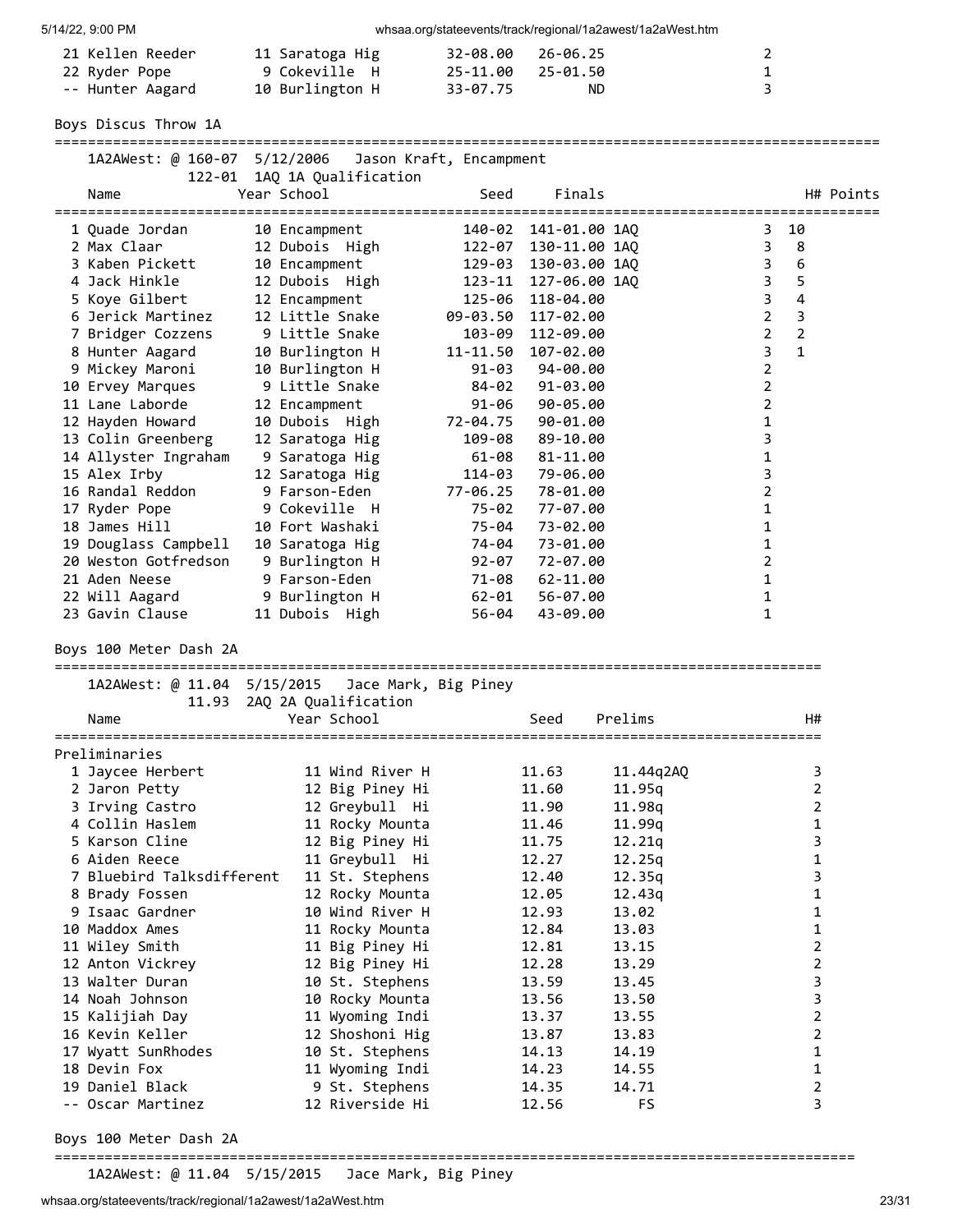|                                      | 11.93 2AQ 2A Qualification                       |                      |           |           |                                  |                |
|--------------------------------------|--------------------------------------------------|----------------------|-----------|-----------|----------------------------------|----------------|
| Name                                 | Year School                                      | Prelims              | Finals    |           |                                  | Points         |
|                                      |                                                  |                      |           |           |                                  |                |
| Finals                               |                                                  |                      |           |           |                                  |                |
| 1 Jaycee Herbert                     | 11 Wind River H                                  | 11.44                | 11.58 2AQ |           | 10                               |                |
| 2 Collin Haslem                      | 11 Rocky Mounta                                  | 11.99                | 11.77 2AQ |           | 8                                |                |
| 3 Jaron Petty                        | 12 Big Piney Hi                                  | 11.95                | 11.94     |           | 6                                |                |
| 4 Irving Castro                      | 12 Greybull Hi                                   | 11.98                | 11.97     |           | 5                                |                |
| 5 Aiden Reece                        | 11 Greybull Hi                                   | 12.25                | 12.21     |           | 4                                |                |
| 6 Brady Fossen                       | 12 Rocky Mounta                                  | 12.43                | 12.28     |           | 3                                |                |
| 7 Karson Cline                       | 12 Big Piney Hi                                  | 12.21                | 12.40     |           | $\overline{2}$                   |                |
| 8 Bluebird Talksdiff 11 St. Stephens |                                                  | 12.35                | 12.64     |           | $\mathbf{1}$                     |                |
|                                      |                                                  |                      |           |           |                                  |                |
| Boys 200 Meter Dash 2A               |                                                  |                      |           |           |                                  |                |
| 1A2AWest: @ 22.29 5/15/2015          |                                                  | Jace Mark, Big Piney |           |           |                                  |                |
|                                      | 24.16 2AQ 2A Qualification                       |                      |           |           |                                  |                |
| Name                                 | Year School                                      |                      | Seed      | Prelims   |                                  | H#             |
|                                      |                                                  |                      |           |           |                                  |                |
| Preliminaries                        |                                                  |                      |           |           |                                  |                |
| 1 Jaycee Herbert                     | 11 Wind River H                                  |                      | 23.51     | 23.95q2AQ |                                  | 1              |
|                                      |                                                  |                      |           |           |                                  | 3              |
| 2 Jaron Petty<br>3 Hunter Fisher     | 12 Big Piney Hi                                  |                      | 23.55     | 24.20q    |                                  |                |
|                                      | 11 Big Piney Hi                                  |                      | 23.75     | 24.21q    |                                  | $\overline{2}$ |
| 4 Irving Castro                      | 12 Greybull Hi                                   |                      | 25.02     | 24.33q    |                                  | $\overline{2}$ |
| 5 Collin Haslem                      | 11 Rocky Mounta                                  |                      | 23.53     | 24.40q    |                                  | $\overline{2}$ |
| 6 Cole Bolzer                        | 11 Greybull Hi                                   |                      | 23.67     | 24.72q    |                                  | 3              |
| 7 Aiden Reece                        | 11 Greybull Hi                                   |                      |           | 25.34q    |                                  | $\overline{2}$ |
| 8 Karson Cline                       | 12 Big Piney Hi                                  |                      | 24.24     | 25.52q    |                                  | 1              |
| 9 Brady Fossen                       | 12 Rocky Mounta                                  |                      | 24.94     | 25.65     |                                  | 3              |
| 10 Hudson May                        | 9 Rocky Mounta                                   |                      | 24.78     | 25.78     |                                  | $\overline{2}$ |
| 11 Josh Slow Bear                    | 12 Wyoming Indi                                  |                      | 24.06     | 25.79     |                                  | 1              |
| 12 Thomas Barron                     | 12 Big Piney Hi                                  |                      | 25.02     | 25.92     |                                  | 3              |
| 13 Oscar Martinez                    | 12 Riverside Hi                                  |                      | 27.17     | 26.01     |                                  | 3              |
| 14 Jason Slow Bear                   |                                                  |                      | 25.65     | 26.35     |                                  | 1              |
|                                      | 11 Wyoming Indi                                  |                      |           |           |                                  |                |
| 15 Isaac Gardner                     | 10 Wind River H                                  |                      | 26.72     | 27.16     |                                  | $\overline{2}$ |
| 16 Maddox Ames                       | 11 Rocky Mounta                                  |                      | 25.93     | 27.26     |                                  | 1              |
| 17 Walter Duran                      | 10 St. Stephens                                  |                      | 26.98     | 28.11     |                                  | 3              |
| 18 Kalijiah Day                      | 11 Wyoming Indi                                  |                      | 27.26     | 28.73     |                                  | $\overline{2}$ |
| 19 Kevin Keller                      | 12 Shoshoni Hig                                  |                      | 28.47     | 29.45     |                                  | 1              |
| 20 Wyatt SunRhodes                   | 10 St. Stephens                                  |                      | 28.39     | 29.52     |                                  | 1              |
| 21 Devin Fox                         | 11 Wyoming Indi                                  |                      | 28.48     | 30.25     |                                  | 2              |
| 22 Daniel Black                      | 9 St. Stephens                                   |                      | 29.41     | 30.70     |                                  | 3              |
| 23 Aiden Farrow                      | 12 Greybull Hi                                   |                      | 32.21     | 33.12     |                                  | 3              |
|                                      |                                                  |                      |           |           |                                  |                |
| Boys 200 Meter Dash 2A               |                                                  |                      |           |           |                                  |                |
| 1A2AWest: @ 22.29 5/15/2015          |                                                  | Jace Mark, Big Piney |           |           |                                  |                |
|                                      | 24.16 2AQ 2A Qualification                       |                      |           |           |                                  |                |
| Name                                 | Year School                                      | Prelims              | Finals    |           |                                  | Points         |
|                                      |                                                  |                      |           |           |                                  |                |
| Finals                               |                                                  |                      |           |           |                                  |                |
| 1 Jaycee Herbert                     | 11 Wind River H                                  | 23.95                | 23.75 2AQ |           | 10                               |                |
| 2 Collin Haslem                      | 11 Rocky Mounta                                  | 24.40                | 24.06 2AQ |           | 8                                |                |
| 3 Jaron Petty                        | 12 Big Piney Hi                                  | 24.20                | 24.44     |           | 6                                |                |
| 4 Cole Bolzer                        | 11 Greybull Hi                                   | 24.72                | 24.71     |           | 5                                |                |
|                                      |                                                  |                      |           |           |                                  |                |
| 5 Irving Castro                      | 12 Greybull Hi                                   | 24.33                | 24.94     |           | 4                                |                |
| 6 Hunter Fisher                      | 11 Big Piney Hi                                  | 24.21                | 25.24     |           | 3                                |                |
| 7 Aiden Reece                        | 11 Greybull Hi                                   | 25.34                | 25.37     |           | $\overline{2}$                   |                |
| 8 Karson Cline                       | 12 Big Piney Hi                                  | 25.52                | 25.52     |           | $\mathbf{1}$                     |                |
| Boys 400 Meter Dash 2A               |                                                  |                      |           |           |                                  |                |
|                                      |                                                  |                      |           |           | ================================ |                |
|                                      | 1A2AWest: @ 49.69 5/15/2015 Jace Marx, Big Piney |                      |           |           |                                  |                |
|                                      | 53.01 2AQ 2A Qualification                       |                      |           |           |                                  |                |
| Name                                 | Year School                                      |                      | Seed      | Prelims   |                                  | H#             |
|                                      |                                                  |                      |           |           |                                  |                |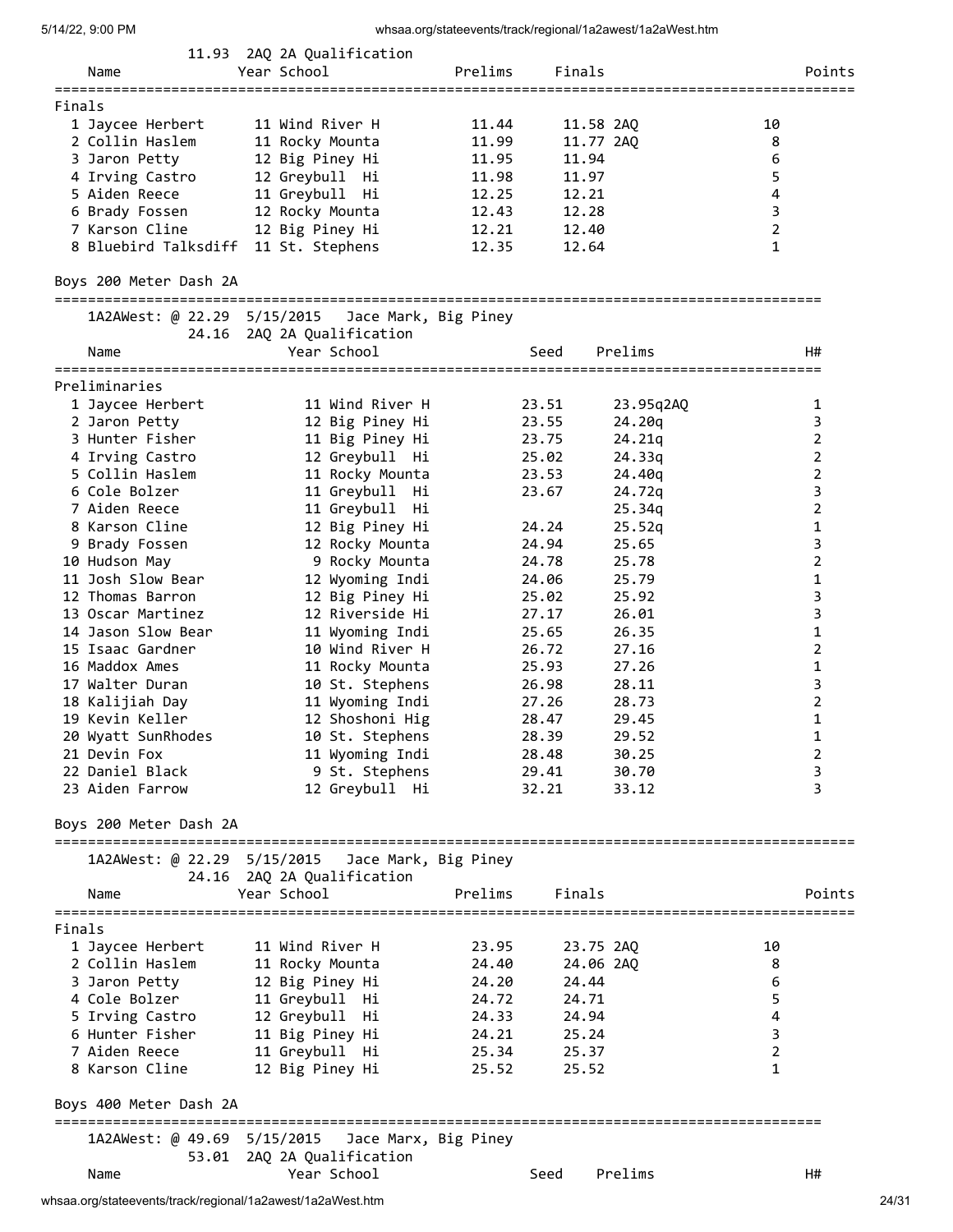|                                  |                                                                                |                                       |                                      | ================== |           |
|----------------------------------|--------------------------------------------------------------------------------|---------------------------------------|--------------------------------------|--------------------|-----------|
| Preliminaries                    |                                                                                |                                       |                                      |                    |           |
| 1 Colby Jenks                    | 11 Big Piney Hi                                                                | 50.34                                 | 51.68q2AQ                            | 1                  |           |
| 2 Jaycee Herbert                 | 11 Wind River H                                                                | 52.81                                 | 54.45q                               | $\overline{2}$     |           |
| 3 Jaron Petty                    | 12 Big Piney Hi                                                                | 53.71                                 | 55.00q                               | 3                  |           |
| 4 Bodie Jensen                   | 10 Shoshoni Hig                                                                | 55.53                                 | 55.01q                               | $\mathbf{1}$       |           |
| 5 Hudson May                     | 9 Rocky Mounta                                                                 | 53.93                                 | 55.85q                               | 3                  |           |
| 6 Collin Haslem                  | 11 Rocky Mounta                                                                | 54.34                                 | 57.28q                               | 2                  |           |
| 7 Bluebird Talksdifferent        | 11 St. Stephens                                                                | 56.00                                 | 57.40q                               | 1                  |           |
| 8 Hunter Walker                  | 11 Wind River H                                                                | 1:00.98                               | 1:01.26q                             | 3                  |           |
| 9 Braeden Cash                   | 12 Shoshoni Hig                                                                | 58.64                                 | 1:01.28                              | 2                  |           |
| 10 Cayden Lonedog                | 10 St. Stephens                                                                | 1:02.18                               | 1:01.57                              | 1                  |           |
| 11 Maddox Ames                   | 11 Rocky Mounta                                                                | 1:01.80                               | 1:02.15                              | $\overline{2}$     |           |
| 12 Adrian Trillo-Martinez        | 11 Riverside Hi                                                                | 58.83                                 | 1:02.23                              | 3                  |           |
| 13 Braunsn Smith                 | 11 Big Piney Hi                                                                | 1:02.87                               | 1:02.56                              | 1                  |           |
| 14 Luke Cash                     | 10 Shoshoni Hig                                                                | 1:04.10                               | 1:03.85                              | 2                  |           |
| 15 Riley Talmedge                | 12 Big Piney Hi                                                                | 1:08.31                               | 1:04.61                              | 3                  |           |
| 16 Leslie Todd                   | 10 Shoshoni Hig                                                                | 1:09.19                               | 1:07.27                              | $\overline{2}$     |           |
| 17 Devin Fox                     | 11 Wyoming Indi                                                                | 1:07.86                               | 1:11.11                              | 3                  |           |
| 18 Bradlyn Little Yellow         | 9 Wyoming Indi                                                                 | 1:09.48                               | 1:15.82                              | 1                  |           |
|                                  | 1A2AWest: @ 49.69 5/15/2015 Jace Marx, Big Piney<br>53.01 2AQ 2A Qualification |                                       |                                      |                    |           |
| Name                             | Year School                                                                    | Prelims<br>Finals                     |                                      |                    | Points    |
|                                  |                                                                                |                                       |                                      |                    |           |
| Finals<br>1 Colby Jenks          | 11 Big Piney Hi                                                                | 51.68                                 | 50.49 2AQ                            | 10                 |           |
| 2 Jaycee Herbert                 | 11 Wind River H                                                                | 54.45                                 | 52.76 2AQ                            | 8                  |           |
| 3 Jaron Petty                    | 12 Big Piney Hi                                                                | 55.00                                 | 52.99 2AQ                            | 6                  |           |
| 4 Hudson May                     | 9 Rocky Mounta                                                                 | 55.85                                 | 54.41                                | 5                  |           |
| 5 Collin Haslem                  | 11 Rocky Mounta                                                                | 57.28                                 | 55.33                                | 4                  |           |
| 6 Bodie Jensen                   | 10 Shoshoni Hig                                                                | 55.01                                 | 55.51                                | 3                  |           |
| 7 Bluebird Talksdiff             | 11 St. Stephens                                                                | 57.40                                 | 55.94                                | $\overline{2}$     |           |
| 8 Hunter Walker                  | 11 Wind River H                                                                | 1:01.26                               | 59.16                                | 1                  |           |
|                                  |                                                                                |                                       |                                      |                    |           |
| Boys 800 Meter Run 2A            |                                                                                |                                       |                                      |                    |           |
| 1A2AWest: @ 1:56.53 5/14/2010    |                                                                                | Caleb Her Many Horses, Wyoming Indian |                                      |                    |           |
|                                  | 2:06.40 2AQ 2A Qualification                                                   |                                       |                                      |                    |           |
| Name                             | Year School                                                                    | Finals<br>Seed                        |                                      |                    | H# Points |
| =====================            |                                                                                |                                       | ==================================== |                    |           |
| 1 Colby Jenks                    | 11 Big Piney Hi                                                                | 1:56.11                               | 2:01.20 2AQ                          | 10<br>2            |           |
| 2 Ryan Hoyt                      | 12 Riverside Hi                                                                | 2:17.09<br>2:12.14                    |                                      | 8<br>2             |           |
| 3 Braeden Cash                   | 12 Shoshoni Hig                                                                | 2:10.24<br>2:14.89                    |                                      | 6<br>2             |           |
| 4 Hudson May                     | 9 Rocky Mounta                                                                 | 2:09.96<br>2:16.46                    |                                      | 2<br>5             |           |
| 5 Caleb Abbott<br>6 Kelby Staley | 12 Shoshoni Hig<br>9 Rig Piney Hi                                              | 2:18.69<br>2.23.59<br>2.20112         |                                      | 4<br>1<br>₹        |           |
|                                  |                                                                                |                                       |                                      |                    |           |

|                    |                | 2:06.40 2AQ 2A Qualification                     |         |             |                                     |
|--------------------|----------------|--------------------------------------------------|---------|-------------|-------------------------------------|
| Name               |                | Year School<br>================================= | Seed    | Finals      | H# Points<br>====================== |
| 1 Colby Jenks      |                | 11 Big Piney Hi                                  | 1:56.11 | 2:01.20 2AQ | $2 \t10$                            |
| 2 Ryan Hoyt        |                | 12 Riverside Hi                                  | 2:17.09 | 2:12.14     | $\mathbf{2}$<br>-8                  |
| 3 Braeden Cash     |                | 12 Shoshoni Hig                                  | 2:10.24 | 2:14.89     | $\overline{2}$<br>6                 |
| 4 Hudson May       |                | 9 Rocky Mounta                                   | 2:09.96 | 2:16.46     | $\overline{2}$<br>5                 |
|                    | 5 Caleb Abbott | 12 Shoshoni Hig                                  |         | 2:18.69     | 1<br>4                              |
| 6 Kelby Staley     |                | 9 Big Piney Hi                                   | 2:23.50 | 2:20.12     | 2<br>3                              |
| 7 Keiran McCorley  |                | 11 Wyoming Indi                                  | 2:17.55 | 2:20.34     | $\overline{2}$<br>$\overline{2}$    |
| 8 Trenton Coronel  |                | 11 Riverside Hi                                  | 2:22.38 | 2:20.38     | $\mathbf{1}$<br>2                   |
| 9 Hunter Walker    |                | 11 Wind River H                                  | 2:19.93 | 2:23.16     | 2                                   |
| 10 Ryan Smith      |                | 12 Greybull Hi                                   | 2:24.90 | 2:23.55     |                                     |
| 11 Zion Sioux      |                | 10 St. Stephens                                  | 2:24.44 | 2:28.79     |                                     |
| 12 Max Cooley      |                | 10 Rocky Mounta                                  | 2:29.12 | 2:32.01     |                                     |
| 13 Pecos SunRhodes |                | 9 Wyoming Indi                                   | 2:30.90 | 2:34.33     |                                     |
| 14 Jackie Meador   |                | 10 Big Piney Hi                                  | 2:41.50 | 2:34.36     |                                     |
| 15 Cole Wisehart   |                | 9 Greybull Hi                                    | 2:38.01 | 2:40.64     |                                     |
| 16 Aj Cunningham   |                | 10 Big Piney Hi                                  | 2:42.50 | 2:44.66     |                                     |
| 17 Gabe Cornell    |                | 9 Shoshoni Hig                                   | 2:56.03 | 3:06.13     |                                     |
| 18 Cole Minchow    |                | 9 Rocky Mounta                                   | 3:07.81 | 3:11.56     |                                     |

Boys 1600 Meter Run 2A

================================================================================================

1A2AWest: @ 4:26.38 5/14/2010 Caleb Her Many Horses, Wyoming Indian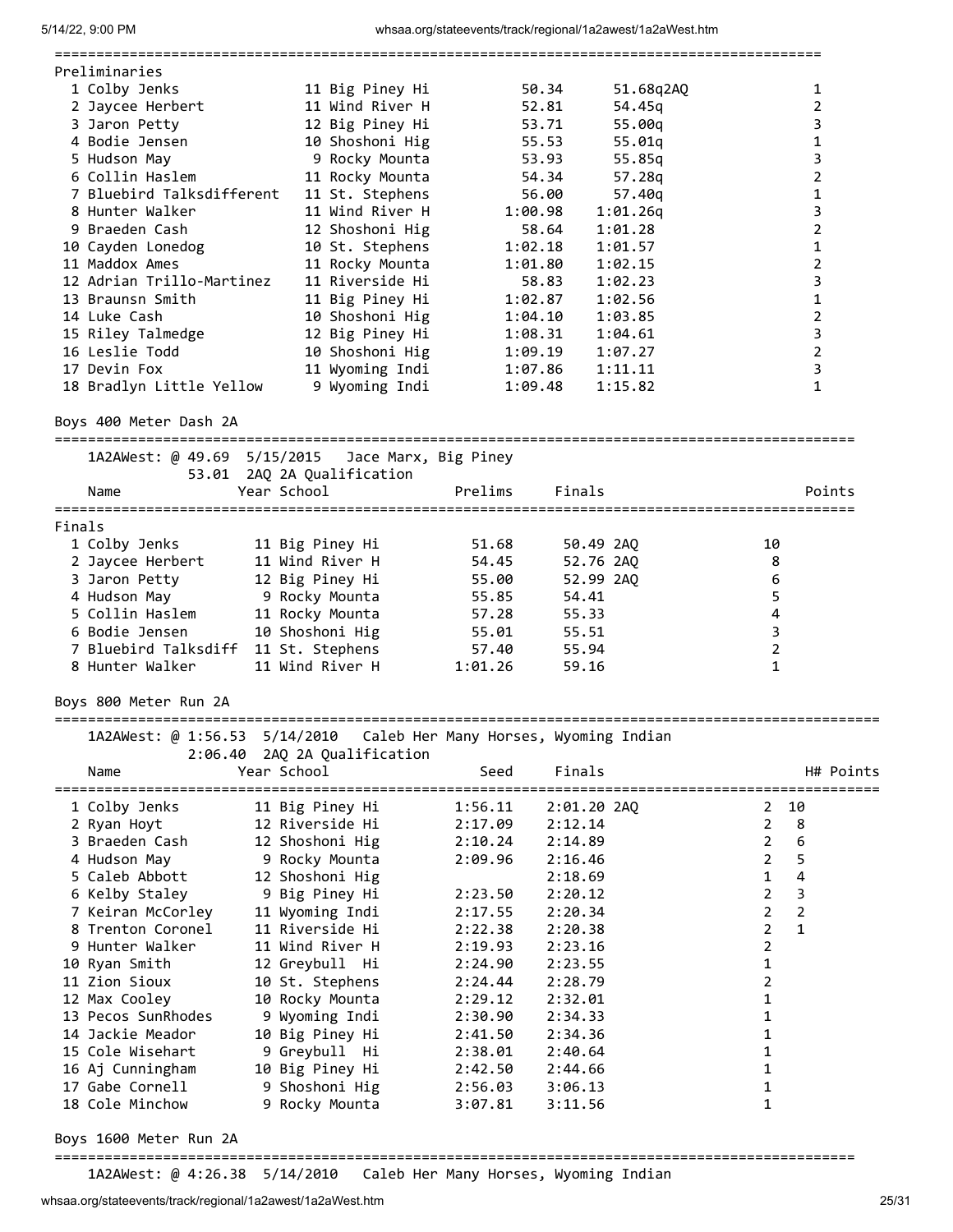|        |                                     |      | 4:56.24 2AQ 2A Qualification                                         |                         |                       |                                   |                          |        |
|--------|-------------------------------------|------|----------------------------------------------------------------------|-------------------------|-----------------------|-----------------------------------|--------------------------|--------|
|        | Name                                |      | Year School                                                          | Seed<br>=============== | Finals                |                                   | ,,,,,,,,,,,,,,,,,,,,,,,, | Points |
|        | 1 Colby Jenks                       |      | 11 Big Piney Hi                                                      | 4:39.62                 | 4:37.04 2AQ           |                                   | 10                       |        |
|        | 2 Ryan Hoyt                         |      | 12 Riverside Hi                                                      | 4:41.59                 | 4:43.43 2AQ           |                                   | 8                        |        |
|        | 3 Donte Duran                       |      | 12 Wyoming Indi                                                      | 5:14.89                 | 5:05.98               |                                   | 6                        |        |
|        | 4 Nehemiah Divers                   |      | 11 St. Stephens                                                      | 5:16.21                 | 5:06.20               |                                   | 5                        |        |
|        | 5 Bodie Jensen                      |      | 10 Shoshoni Hig                                                      | 5:14.95                 | 5:17.20               |                                   | $\overline{4}$           |        |
|        | 6 Ryan Smith                        |      | 12 Greybull Hi                                                       | 5:01.00                 | 5:20.70               |                                   | $\mathsf 3$              |        |
|        | 7 Ben Ferguson                      |      | 9 Big Piney Hi                                                       | 5:34.63                 | 5:21.30               |                                   | $\overline{2}$           |        |
|        | 8 Bradlyn Little Yel 9 Wyoming Indi |      |                                                                      | 5:40.12                 | 5:24.87               |                                   | $\mathbf{1}$             |        |
|        | 9 Brandon Jones                     |      | 11 Big Piney Hi                                                      | 5:21.61                 | 5:29.93               |                                   |                          |        |
|        | 10 Aj Cunningham                    |      | 10 Big Piney Hi                                                      | 5:43.50                 | 5:31.70               |                                   |                          |        |
|        | 11 Noah Red Willow                  |      | 9 Wyoming Indi                                                       | 5:29.93                 | 5:36.59               |                                   |                          |        |
|        | 12 Pecos SunRhodes                  |      | 9 Wyoming Indi                                                       | 5:26.55                 | 5:48.37               |                                   |                          |        |
|        | 13 Ike Hoffman                      |      | 11 Greybull Hi                                                       | 6:21.48                 | 6:25.27               |                                   |                          |        |
|        | 14 Cole Minchow                     |      | 9 Rocky Mounta                                                       | 6:44.50                 | 7:03.19               |                                   |                          |        |
|        | Boys 3200 Meter Run 2A              |      |                                                                      |                         |                       |                                   |                          |        |
|        |                                     |      | 1A2AWest: @ 9:41.11 5/14/2010  Caleb Her Many Horses, Wyoming Indian |                         |                       |                                   |                          |        |
|        |                                     |      | 11:11.20 2AQ 2A Qualification                                        |                         |                       |                                   |                          |        |
|        | Name                                |      | Year School                                                          | Seed<br>=====           | Finals<br>=========== | ==============================    |                          | Points |
|        | 1 Ryan Hoyt                         |      | 12 Riverside Hi                                                      | 10:14.15                | 10:48.44 2AQ          |                                   | 10                       |        |
|        | 2 Donte Duran                       |      | 12 Wyoming Indi                                                      |                         | 11:38.54              |                                   | 8                        |        |
|        | 3 Nehemiah Divers                   |      | 11 St. Stephens                                                      | 11:44.45                | 11:42.73              |                                   | $\boldsymbol{6}$         |        |
|        | 4 Bradlyn Little Yel 9 Wyoming Indi |      |                                                                      | 12:21.14                | 11:57.47              |                                   | 5                        |        |
|        | 5 Brandon Jones                     |      | 11 Big Piney Hi                                                      | 11:51.35                | 12:00.15              |                                   | 4                        |        |
|        | 6 Pecos SunRhodes                   |      | 9 Wyoming Indi                                                       | 12:18.92                | 12:09.58              |                                   | 3                        |        |
|        | 7 Noah Red Willow                   |      | 9 Wyoming Indi                                                       | 13:23.14                | 12:16.15              |                                   | $\overline{2}$           |        |
|        | 8 Ben Ferguson                      |      | 9 Big Piney Hi                                                       |                         | 12:22.15              |                                   | $\mathbf{1}$             |        |
|        | 9 Ryan Smith                        |      | 12 Greybull Hi                                                       | 13:20.60                | 13:21.94              |                                   |                          |        |
|        | 10 Ike Hoffman                      |      | 11 Greybull Hi                                                       | 14:27.59                | 15:02.00              |                                   |                          |        |
|        | Boys 110 Meter Hurdles 2A           |      |                                                                      |                         |                       |                                   |                          |        |
|        | 1A2AWest: @ 14.84                   | 2003 | Terrell Brown, Big Piney                                             |                         |                       | ================================= |                          |        |
|        | 17.17                               |      | 2AQ 2A Qualification                                                 |                         |                       |                                   |                          |        |
|        | Name                                |      | Year School                                                          |                         | Seed                  | Prelims                           |                          |        |
|        | Preliminaries                       |      |                                                                      |                         |                       |                                   |                          |        |
|        | 1 Hunter Fisher                     |      | 11 Big Piney Hi                                                      |                         | 15.34                 | 15.34q2AQ                         |                          |        |
|        | 2 Ben Simmons                       |      | 11 Rocky Mounta                                                      |                         | 16.46                 | 16.46q2AQ                         |                          |        |
|        | 3 Garret Ellis-Rudd                 |      | 12 Riverside Hi                                                      |                         | 16.95                 | 16.95q2AQ                         |                          |        |
|        | 4 Avery Clifford                    |      | 9 Riverside Hi                                                       |                         | 18.65                 | 18.65q                            |                          |        |
|        | 5 Kelby Staley                      |      | 9 Big Piney Hi                                                       |                         | 18.67                 | 18.67q                            |                          |        |
|        | 6 Russell Crosby                    |      | 11 Rocky Mounta                                                      |                         | 19.74                 | 19.74q                            |                          |        |
|        | 7 Jackie Meador                     |      | 10 Big Piney Hi                                                      |                         | 21.95                 | 21.95q                            |                          |        |
|        | Boys 110 Meter Hurdles 2A           |      |                                                                      |                         |                       |                                   |                          |        |
|        | 1A2AWest: @ 14.84 2003              |      | Terrell Brown, Big Piney                                             |                         |                       |                                   |                          |        |
|        |                                     |      | 17.17 2AQ 2A Qualification                                           |                         |                       |                                   |                          |        |
|        | Name                                |      | Year School                                                          | Prelims                 | Finals                |                                   |                          | Points |
| Finals |                                     |      |                                                                      |                         |                       |                                   |                          |        |
|        | 1 Hunter Fisher                     |      | 11 Big Piney Hi                                                      | 15.34                   | 15.94 2AQ             |                                   | 10                       |        |
|        | 2 Ben Simmons                       |      | 11 Rocky Mounta                                                      | 16.46                   | 17.41                 |                                   | 8                        |        |
|        | 3 Garret Ellis-Rudd                 |      | 12 Riverside Hi                                                      | 16.95                   | 17.85                 |                                   | 6                        |        |
|        | 4 Avery Clifford                    |      | 9 Riverside Hi                                                       | 18.65                   | 19.32                 |                                   | 5                        |        |
|        | 5 Kelby Staley                      |      | 9 Big Piney Hi                                                       | 18.67                   | 19.34                 |                                   | 4                        |        |
|        | 6 Russell Crosby                    |      | 11 Rocky Mounta                                                      | 19.74                   | 19.52                 |                                   | 3                        |        |
|        | 7 Jackie Meador                     |      | 10 Big Piney Hi                                                      | 21.95                   | 23.49                 |                                   | $\overline{2}$           |        |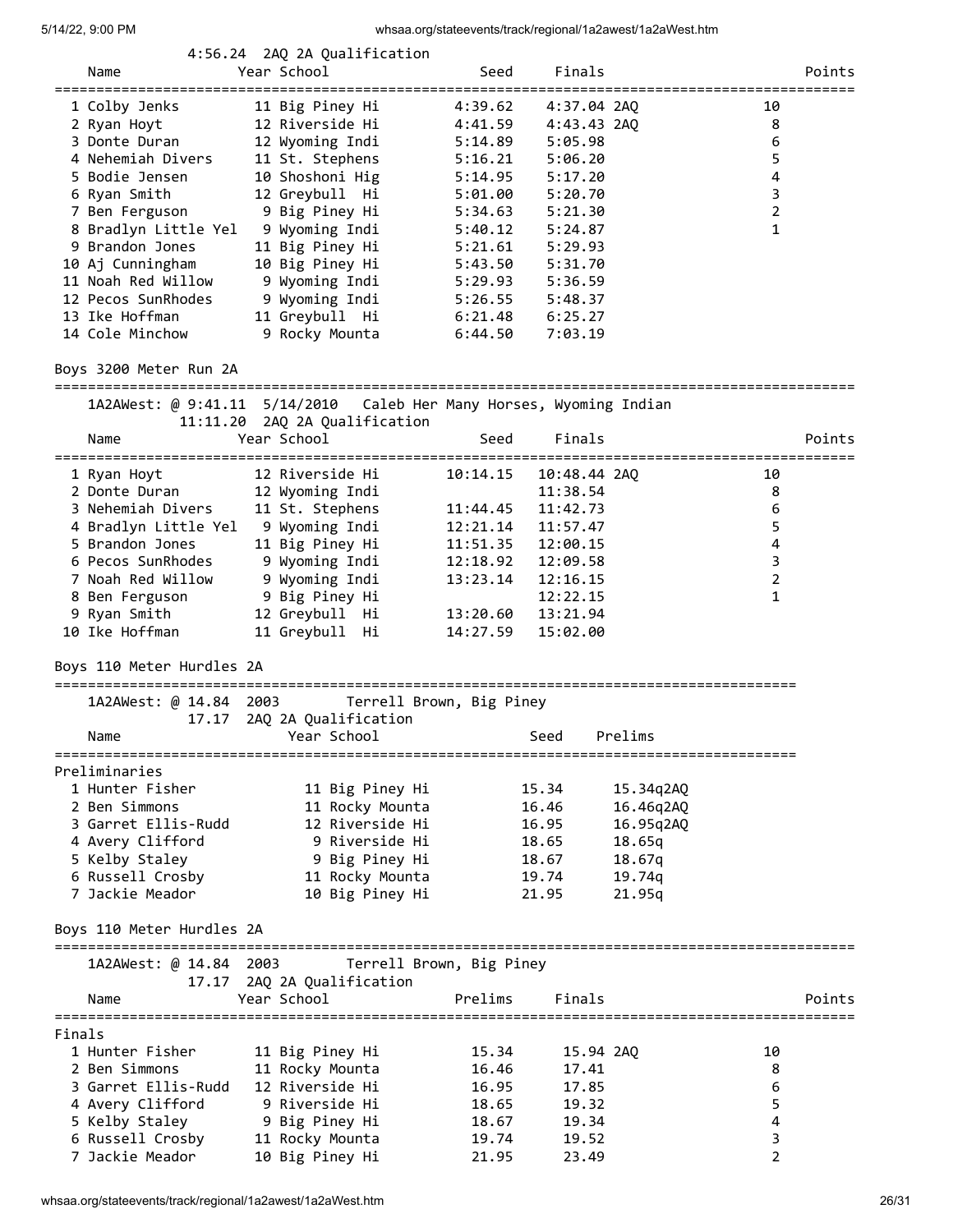Boys 300 Meter Hurdles 2A ============================================================================================ 1A2AWest: @ 39.83 5/12/2007 Ryan Larscheid, Saratoga 43.59 2AQ 2A Qualification Name Year School Seed Prelims H# ============================================================================================ Preliminaries 1 Colby Jenks 11 Big Piney Hi 40.64 40.75q2AQ 1 2 Hunter Fisher 11 Big Piney Hi 41.09 42.48q2AQ 2 3 Ben Simmons 11 Rocky Mounta 42.84 44.83q 2 4 Garret Ellis-Rudd 12 Riverside Hi 46.21 45.32q 2 5 Ethan Jensen 11 Shoshoni Hig 46.87 45.49q 2 6 Russell Crosby 11 Rocky Mounta 45.81 45.90q 1 7 Kelby Staley 9 Big Piney Hi 46.16 46.84q 1 8 Avery Clifford 9 Riverside Hi 48.14 48.05q 1 9 Zion Sioux 10 St. Stephens 50.69 2 10 Jackie Meador 10 Big Piney Hi 49.61 51.21 1 -- Hunter Walker 11 Wind River H DQ 1 -- Daniel Black 9 St. Stephens DQ 2 Boys 300 Meter Hurdles 2A ================================================================================================ 1A2AWest: @ 39.83 5/12/2007 Ryan Larscheid, Saratoga 43.59 2AQ 2A Qualification Name Year School Prelims Finals Points ================================================================================================ Finals 1 Colby Jenks 11 Big Piney Hi 40.75 40.00 2AQ 10 2 Hunter Fisher 11 Big Piney Hi 42.48 41.79 2AQ 8 3 Ben Simmons 11 Rocky Mounta 44.83 44.21 6 4 Russell Crosby 11 Rocky Mounta 45.90 45.41 5 5 Ethan Jensen 11 Shoshoni Hig 45.49 46.62 4 6 Kelby Staley 9 Big Piney Hi 46.84 47.55 3 7 Avery Clifford 9 Riverside Hi 48.05 48.60 2 8 Garret Ellis-Rudd 12 Riverside Hi 45.32 51.08 1 Boys 4x100 Meter Relay 2A ================================================================================================ 1A2AWest: @ 44.80 5/12/2006 Lovell, Lovell J. Lohof, C. Hessenthaler, B. Mickelson, T Schmidt 48.23 2AQ 2A Qualification School School Seed Finals Points Points ================================================================================================ 1 Rocky Mountain High School 45.54 46.27 2AQ 10 1) Kelden Boettcher 11 2) Carsyn Weber 11 3) Ben Simmons 11 4) Collin Haslem 11 2 Greybull High School 46.51 46.29 2AQ 8 1) Aiden Reece 11 2) Cole Bolzer 11 3) Tj Davis 12 4) Irving Castro 12 3 Wyoming Indian High School 48.92 49.05 6 1) Jason Slow Bear 11 2) Josh Slow Bear 12 1) Jason Slow Bear 11 2) Josh Slow Bear 12<br>3) Kalijiah Day 11 4) Keiran McCorley 11 4 Big Piney High School 50.01 49.13 5 1) Thomas Barron 12 2) Thomas Howard 11 3) Caden Clifford 9 4) Wiley Smith 11 5 Riverside High School 49.81 49.68 4 1) Avery Clifford 9 2) Troy Riley 11<br>3) Nathaniel Boreen 12 4) Oscar Martinez 12 3) Nathaniel Boreen 12 4) Oscar Martinez 12 6 Shoshoni High School 53.27 56.44 3 1) Wayne Todd 9 2) Leslie Todd 10 3) Luke Cash 10 4) Gabe Cornell 9 Boys 4x400 Meter Relay 2A

================================================================================================

1A2AWest: @ 3:31.16 5/13/2017 Lovell, Lovell

```
whsaa.org/stateevents/track/regional/1a2awest/1a2aWest.htm 27/31
```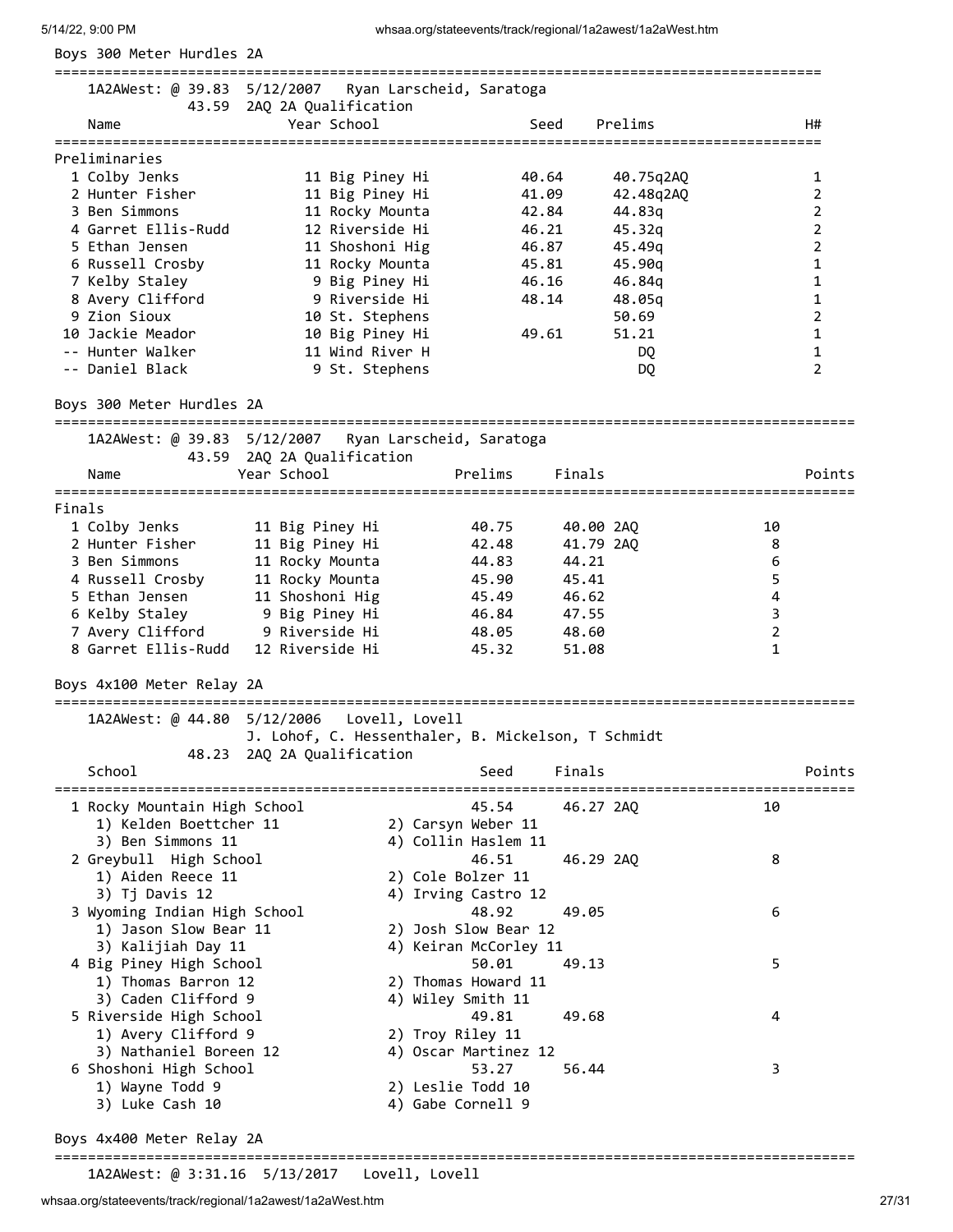| K. Mayes, D. Nixon, W. Lillard, P. Nichols |  |
|--------------------------------------------|--|
|                                            |  |

|                                                      | 3:45.85 2AQ 2A Qualification                                                            |                                 |
|------------------------------------------------------|-----------------------------------------------------------------------------------------|---------------------------------|
| School                                               | Finals<br>Seed                                                                          | Points                          |
| 1 Big Piney High School                              | 3:33.60<br>3:39.52 2AQ                                                                  | 10                              |
| 1) Jaron Petty 12                                    | 2) Thomas Barron 12                                                                     |                                 |
| 3) Karson Cline 12                                   | 4) Hunter Fisher 11                                                                     |                                 |
| 2 Greybull High School                               | 3:57.77                                                                                 | 8                               |
| 1) Tj Davis 12                                       | 2) Irving Castro 12                                                                     |                                 |
| 3) Chase Oster 11                                    | 4) Cole Bolzer 11                                                                       |                                 |
| 3 Rocky Mountain High School<br>1) Brady Fossen 12   | 4:05.66<br>2) Noah Johnson 10                                                           | 6                               |
| 3) Max Cooley 10                                     | 4) Russell Crosby 11                                                                    |                                 |
| 4 St. Stephens High School                           | 4:03.55<br>4:11.03                                                                      | 5                               |
| 1) Cayden Lonedog 10                                 | 2) Daniel Black 9                                                                       |                                 |
| 3) Walter Duran 10                                   | 4) Nehemiah Divers 11                                                                   |                                 |
| 5 Shoshoni High School                               | 4:17.20<br>4:12.96                                                                      | 4                               |
| 1) Caleb Abbott 12                                   | 2) Luke Cash 10                                                                         |                                 |
| 3) Leslie Todd 10                                    | 4) Wayne Todd 9                                                                         |                                 |
| 6 Wyoming Indian High School                         | 4:15.70<br>4:16.01                                                                      | 3                               |
| 1) Noah Red Willow 9                                 | 2) Bradlyn Little Yellow 9                                                              |                                 |
| 3) Kalijiah Day 11                                   | 4) Devin Fox 11                                                                         |                                 |
| 7 Riverside High School<br>1) Wyatt Daly-Patterson 9 | 4:22.72<br>4:22.85<br>2) Jose Jimenez 11                                                | 2                               |
| 3) Lane Owen 9                                       | 4) Adrian Trillo-Martinez 11                                                            |                                 |
|                                                      |                                                                                         |                                 |
| Boys 4x800 Meter Relay 2A                            |                                                                                         |                                 |
|                                                      |                                                                                         |                                 |
| 1A2AWest: @ 8:16.06<br>5/14/2010                     | Wyoming Indian, Wyoming Indian<br>HerManyHorses, Spoonhunter, MedicineHorse, Spoonhunte |                                 |
| 2AQ 2A Qualification<br>9:21.93                      |                                                                                         |                                 |
| School                                               | Finals<br>Seed                                                                          | Points                          |
|                                                      |                                                                                         | ============================    |
| 1 Shoshoni High School                               | 8:59.98<br>$8:54.16$ 2AQ                                                                | 10                              |
| 1) Caleb Abbott 12<br>3) Ethan Jensen 11             | 2) Bodie Jensen 10                                                                      |                                 |
| 2 Wyoming Indian High School                         | 4) Braeden Cash 12<br>10:11.07<br>$9:18.13$ 2AQ                                         | 8                               |
| 1) Donte Duran 12                                    | 2) Noah Red Willow 9                                                                    |                                 |
| 3) Pecos SunRhodes 9                                 | 4) Keiran McCorley 11                                                                   |                                 |
| 3 Big Piney High School                              | 9:19.87<br>9:28.77                                                                      | 6                               |
| 1) Kelby Staley 9                                    | 2) Jackie Meador 10                                                                     |                                 |
|                                                      |                                                                                         |                                 |
| 3) Ben Ferguson 9                                    | 4) Brandon Jones 11                                                                     |                                 |
| 4 Riverside High School                              | 10:29.70<br>10:43.91                                                                    | 5                               |
| 1) Jose Jimenez 11                                   | 2) Lane Owen 9                                                                          |                                 |
| 3) Wyatt Daly-Patterson 9                            | 4) Adrian Trillo-Martinez 11                                                            |                                 |
|                                                      |                                                                                         |                                 |
| Boys 1600 Sprint Medley 2A<br>============           |                                                                                         |                                 |
|                                                      |                                                                                         |                                 |
|                                                      | C Dillon, R Herbert, J Herbert, C Jenks                                                 |                                 |
| 3:58.24 2AQ 2A Qualification                         |                                                                                         |                                 |
| School                                               | Finals<br>Seed                                                                          | Points                          |
|                                                      |                                                                                         | =====================<br>------ |
| 1 Riverside High School                              | 4:08.91<br>3:57.21 2AQ                                                                  | 10                              |
| 1) Nathaniel Boreen 12                               | 2) Oscar Martinez 12                                                                    |                                 |
| 3) Garret Ellis-Rudd 12                              | 4) Ryan Hoyt 12<br>4:02.01<br>3:59.32                                                   | 8                               |
| 2 Shoshoni High School<br>1) Braeden Cash 12         | 2) Caleb Abbott 12                                                                      |                                 |
| 3) Shinnosuke Shiga 12                               | 4) Bodie Jensen 10                                                                      |                                 |
| 3 Wyoming Indian High School                         | 4:07.57<br>4:01.73                                                                      | 6                               |
| 1) Jason Slow Bear 11                                | 2) Josh Slow Bear 12                                                                    |                                 |
| 3) Keiran McCorley 11                                | 4) Donte Duran 12                                                                       |                                 |
| 4 St. Stephens High School                           | 4:13.48<br>4:08.57                                                                      | 5                               |
| 1) Walter Duran 10<br>3) Bluebird Talksdifferent 11  | 2) Zion Sioux 10<br>4) Cayden Lonedog 10                                                |                                 |

whsaa.org/stateevents/track/regional/1a2awest/1a2aWest.htm 28/31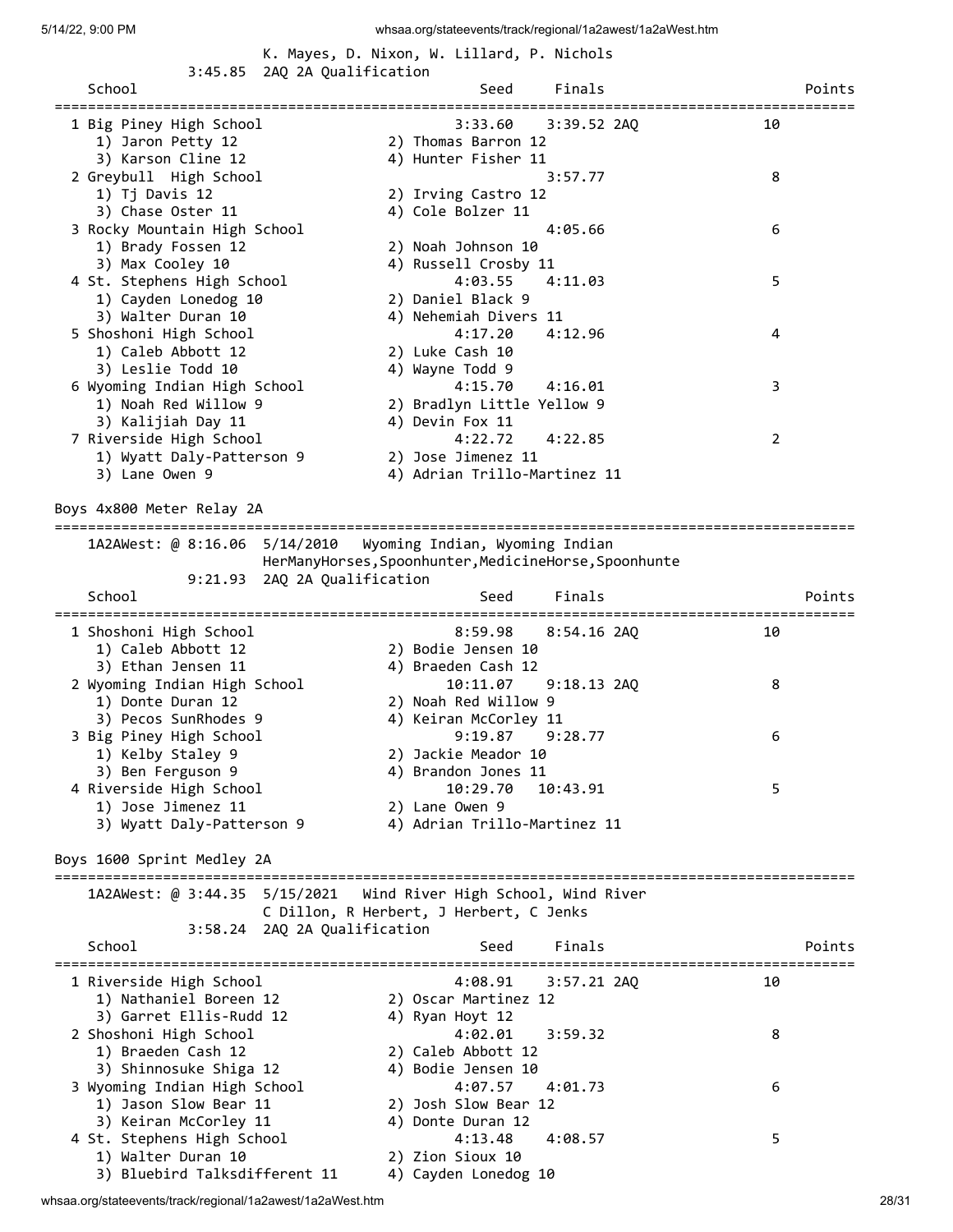| 4:50.70 4:18.50     | 4 |
|---------------------|---|
| 2) Caden Clifford 9 |   |
| 4) Ben Ferguson 9   |   |
| DO.                 |   |
| 2) Maddox Ames 11   |   |
| 4) Hudson May 9     |   |
| 4:15.09<br>DO.      |   |
| 2) Tj Davis 12      |   |
| 4) Ryan Smith 12    |   |
|                     |   |

Boys High Jump 2A

| BOYS HIGN JUMP ZA                   |                                   |                            |                                                                         |                              |
|-------------------------------------|-----------------------------------|----------------------------|-------------------------------------------------------------------------|------------------------------|
|                                     |                                   |                            | 1A2AWest: @ 6-06 5/12/2007 Dallen Anderson/Triston Parrish, Lyman/Shosh |                              |
|                                     | 5-10.00 2AQ 2A Qualification      |                            |                                                                         |                              |
| Name                                | Year School                       | Seed                       | Finals                                                                  | Points                       |
|                                     | 11 Greybull Hi                    |                            |                                                                         |                              |
| 1 Aiden Reece                       | 12 Riverside Hi                   | $5 - 10.00$                | 6-00.00 2AQ                                                             | 10<br>7                      |
| 2 Garret Ellis-Rudd                 | 11 Rocky Mounta                   | $5 - 08.00$                | $5 - 06.00$                                                             | $\overline{7}$               |
| 2 Carsyn Weber<br>4 Trenton Coronel | 11 Riverside Hi                   | $6 - 00.00$                | $5 - 06.00$<br>$5 - 04.00$                                              | 5                            |
| 5 Ethan Jensen                      | 11 Shoshoni Hig                   | $5 - 06.00$<br>$5 - 02.00$ | $5 - 00.00$                                                             | 4                            |
| 6 Jason Slow Bear                   |                                   |                            |                                                                         | 3                            |
| -- Gabe Cornell                     | 11 Wyoming Indi<br>9 Shoshoni Hig | 5-00.00                    | $5 - 00.00$<br>NH.                                                      |                              |
|                                     |                                   | 4-08.00                    |                                                                         |                              |
| Boys Pole Vault 2A                  |                                   |                            |                                                                         |                              |
|                                     |                                   |                            | 1A2AWest: @ 13-06 2003 Anderson/Nicholls/Snyder/Willoughby, Lovell/     |                              |
|                                     | 10-10.00 2AQ 2A Qualification     |                            |                                                                         |                              |
| Name                                | Year School                       | Seed                       | Finals                                                                  | Points                       |
| 1 Jackson Hanusa                    | 11 Rocky Mounta                   | 11-00.00                   | 12-00.00 2AQ                                                            | 10                           |
| 2 Kelden Boettcher                  | 11 Rocky Mounta                   | 11-00.00                   | 12-00.00 2AQ                                                            | 8                            |
| 3 Nathaniel Boreen                  | 12 Riverside Hi                   | $11 - 10.00$               | 11-06.00 2AQ                                                            | 6                            |
| 4 Jt Day                            | 12 Big Piney Hi                   | 10-04.00                   | 11-00.00 2AQ                                                            | 5                            |
| 5 Troy Riley                        | 11 Riverside Hi                   | 11-00.00                   | 10-06.00                                                                | 4                            |
| 6 Brandon Jones                     | 11 Big Piney Hi                   | 10-00.00                   | 10-06.00                                                                | 3                            |
| 7 Anton Vickrey                     | 12 Big Piney Hi                   | 9-00.00                    | 8-06.00                                                                 | $\overline{2}$               |
| 8 Hampton Jones                     | 11 Big Piney Hi                   | 8-00.00                    | $8 - 00.00$                                                             | $\mathbf 1$                  |
| Boys Long Jump 2A                   |                                   |                            |                                                                         |                              |
| ============================        |                                   | ======================     |                                                                         |                              |
| 1A2AWest: @ 21-11 2003              |                                   | Terrell Brown, Big Piney   |                                                                         |                              |
|                                     | 19-11.00 2AQ 2A Qualification     |                            |                                                                         |                              |
| Name                                | Year School                       | Seed                       | Finals                                                                  | H# Points                    |
| 1 Tj Davis                          | 12 Greybull Hi                    | 19-04.00                   | 19-04.00                                                                | 10<br>3                      |
| 2 Trenton Coronel                   | 11 Riverside Hi                   | 18-07.00                   | $19 - 03.25$                                                            | 3<br>8                       |
| 3 Kelden Boettcher                  | 11 Rocky Mounta                   | 18-09.00                   | 19-01.00                                                                | 3<br>6                       |
| 4 Carsyn Weber                      | 11 Rocky Mounta                   | 18-09.00                   | 18-11.00                                                                | 3<br>5                       |
| 5 Josh Slow Bear                    | 12 Wyoming Indi                   | 18-09.25                   | 18-10.75                                                                | $\overline{\mathbf{3}}$<br>4 |
| 6 Cole Bolzer                       | 11 Greybull Hi                    | 19-00.00                   | 18-07.50                                                                | 3<br>3                       |
| 7 Cayden Lonedog                    | 10 St. Stephens                   | 17-08.00                   | 16-08.50                                                                | 2<br>3                       |
| 8 Wyatt Daly-Patters                | 9 Riverside Hi                    | 16-07.00                   | 15-08.25                                                                | 2<br>1                       |
| 9 Hampton Jones                     | 11 Big Piney Hi                   | 15-02.00                   | 15-05.75                                                                | 1                            |
| 10 Leslie Todd                      | 10 Shoshoni Hig                   | 15-08.00                   | 15-03.50                                                                | 2                            |
| 11 Noah Johnson                     | 10 Rocky Mounta                   | 15-04.25                   | 15-03.00                                                                | 2                            |
| 12 Shinnosuke Shiga                 | 12 Shoshoni Hig                   | 15-08.25                   | 15-02.25                                                                | 2                            |
| 13 Zion Sioux                       | 10 St. Stephens                   | 16-01.50                   | 14-07.75                                                                | 2                            |
| 14 Wiley Smith                      | 11 Big Piney Hi                   | 15-07.75                   | 14-07.25                                                                | $\overline{2}$               |
| 15 Jt Day                           | 12 Big Piney Hi                   | 13-00.25                   | 14-03.00                                                                | 1                            |
| 16 Max Cooley                       | 10 Rocky Mounta                   | 15-08.00                   | 14-02.75                                                                | 2                            |
| 17 Aj Cunningham                    | 10 Big Piney Hi                   | 15-01.00                   | 14-00.00                                                                | 1                            |
| 18 Kevin Keller                     | 12 Shoshoni Hig                   | 14-06.50                   | 13-11.75                                                                | 1                            |
| 19 Wyatt SunRhodes                  | 10 St. Stephens                   | 13-11.00                   | 13-06.25                                                                | 1                            |
| 20 Ethan Olsen                      | 9 Riverside Hi                    | 11-10.50                   | 12-06.00                                                                | 1                            |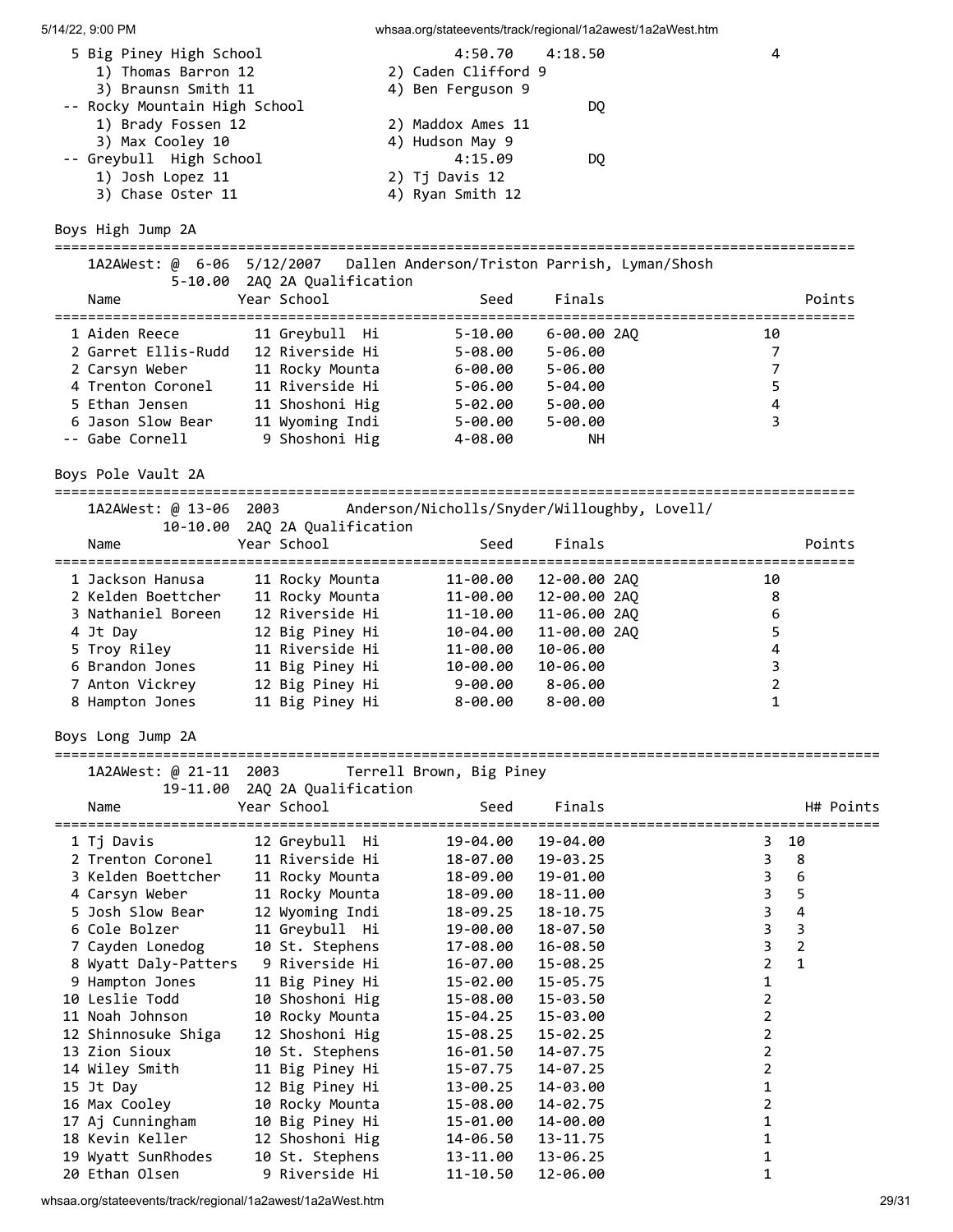| 5/14/22, 9:00 PM |  |
|------------------|--|
|                  |  |

| 5/14/22. 9:00 PM | whsaa.org/stateevents/track/regional/1a2awest/1a2aWest.htm |
|------------------|------------------------------------------------------------|
|                  |                                                            |

| -- Luke Cash        | 10 Shoshoni Hig | 14-00.00 | <b>ND</b> |  |
|---------------------|-----------------|----------|-----------|--|
| Boys Triple Jump 2A |                 |          |           |  |
|                     |                 |          |           |  |

| 1A2AWest: @ 46-07.75 2003 Terrell Brown, Big Piney |                               |          |      |              |                |                |
|----------------------------------------------------|-------------------------------|----------|------|--------------|----------------|----------------|
|                                                    | 40-07.00 2AQ 2A Qualification |          |      |              |                |                |
| Name                                               | Year School                   |          | Seed | Finals       |                | H# Points      |
|                                                    |                               |          |      |              |                |                |
| 1 Kelden Boettcher                                 | 11 Rocky Mounta               | 42-02.00 |      | 42-01.00 2AO | $2^{\circ}$    | 10             |
| 2 Karson Cline                                     | 12 Big Piney Hi               | 39-04.00 |      | 39-11.00     | $\overline{2}$ | 8              |
| 3 Carsyn Weber                                     | 11 Rocky Mounta               | 40-05.00 |      | 39-02.00     | $\overline{2}$ | 6              |
| 4 Jaycee Herbert                                   | 11 Wind River H               | 39-08.00 |      | 39-01.50     | $2^{\circ}$    | 5              |
| 5 Trenton Coronel                                  | 11 Riverside Hi               | 39-02.75 |      | 39-00.00     | $\mathbf{2}$   | 4              |
| 6 Avery Clifford                                   | 9 Riverside Hi                | 36-02.00 |      | 38-04.00     | 1              | 3              |
| 7 Ben Simmons                                      | 11 Rocky Mounta               | 38-03.00 |      | $37 - 00.50$ | $\overline{2}$ | $\overline{2}$ |
| 8 Ethan Jensen                                     | 11 Shoshoni Hig               | 36-08.00 |      | 36-07.00     | 2              | $\mathbf{1}$   |
| 9 Hunter Walker                                    | 11 Wind River H               | 35-01.50 |      | $35 - 09.50$ |                |                |
| 10 Wyatt Daly-Patters                              | 9 Riverside Hi                | 33-06.50 |      | 33-00.00     |                |                |
| 11 Jt Day                                          | 12 Big Piney Hi               |          |      | 30-03.50     |                |                |
| 12 Wayne Todd                                      | 9 Shoshoni Hig                | 30-02.00 |      | 30-00.50     |                |                |
| 13 Noah Johnson                                    | 10 Rocky Mounta               | 33-05.00 |      | 29-04.00     |                |                |
| 14 Shinnosuke Shiga                                | 12 Shoshoni Hig               | 32-03.50 |      | 26-06.00     |                |                |

Boys Shot Put 2A

| 1A2AWest: @ 56-08.50  5/15/2010  Tyler Anderson, Lovell<br>Name | 43-07.00 2AQ 2A Qualification<br>Year School | Seed                   | Finals       |                         |                   | H# Points |
|-----------------------------------------------------------------|----------------------------------------------|------------------------|--------------|-------------------------|-------------------|-----------|
| 1 Dylen Clendenen                                               | ==============<br>11 Rocky Mounta            | 41-01.00               | $39 - 05.25$ | 3                       | ===========<br>10 |           |
| 2 Kellen Linnan                                                 | 11 Shoshoni Hig                              | 37-10.00               | 37-07.50     | 3                       | 8                 |           |
| 3 Thomas Howard                                                 | 11 Big Piney Hi                              | 39-02.00               | 37-07.25     | 3                       | $\boldsymbol{6}$  |           |
| 4 Griffin Zapata                                                | 12 Riverside Hi                              | 35-00.50               | $35 - 04.25$ | $\overline{\mathbf{3}}$ | 5                 |           |
| 5 Seth Stoutenburg                                              | 12 Big Piney Hi                              | 34-09.00               | $34 - 06.25$ | 3                       | 4                 |           |
| 6 Virgil Monroe                                                 | 11 St. Stephens                              | 33-05.75               | 34-03.50     | $\overline{2}$          | $\mathsf 3$       |           |
| 7 Brayden Hymas                                                 | 12 Big Piney Hi                              | 36-08.00               | 34-02.50     | 3                       | $\overline{2}$    |           |
| 8 Gordon Ferris                                                 | 12 Wyoming Indi                              | 32-09.25               | 33-11.50     | $\overline{2}$          | $\mathbf{1}$      |           |
| 9 Chase Oster                                                   | 11 Greybull Hi                               | 33-11.50               | $33 - 10.50$ | 3                       |                   |           |
| 10 Di Varela                                                    | 11 Big Piney Hi                              | 31-10.00               | 31-11.50     | 2                       |                   |           |
| 11 Jaxson Kiser                                                 | 10 Shoshoni Hig                              | 31-06.25               | 31-03.00     | $\overline{2}$          |                   |           |
| 12 Isaac Gardner                                                | 10 Wind River H                              | 31-11.75               | 30-08.50     | 2                       |                   |           |
| 13 Zain Anderson                                                | 9 Riverside Hi                               | 31-04.50               | 30-07.00     | 2                       |                   |           |
| 14 Jerrad Friday, Jr.                                           | 10 Wyoming Indi                              | 29-01.00               | 29-10.00     | 1                       |                   |           |
| 15 Adrian C'Hair                                                | 11 St. Stephens                              | 29-11.00               | 29-02.00     | 2                       |                   |           |
| 16 Talon Gardner                                                | 12 Wyoming Indi                              | 28-11.50               | 27-11.00     | 1                       |                   |           |
| 17 Martin Underwood I                                           | 9 Wyoming Indi                               | 27-10.50               | 27-08.50     | 1                       |                   |           |
| 18 Bo Fowler                                                    | 9 Shoshoni Hig                               | 28-10.50               | 27-05.00     | 1                       |                   |           |
| 19 Warren Fletcher                                              | 9 Shoshoni Hig                               | 23-00.75               | 22-04.00     | 1                       |                   |           |
| 20 Ethan Olsen                                                  | 9 Riverside Hi                               | 23-05.00               | 22-03.75     | 1                       |                   |           |
| -- Jai'ron Rhodes                                               | 10 St. Stephens                              | 38-02.75               | <b>ND</b>    | 3                       |                   |           |
| -- Lucas Bolzer                                                 | 9 Greybull Hi                                | $31 - 01.50$           | DO.          | $\overline{2}$          |                   |           |
| Boys Discus Throw 2A                                            |                                              |                        |              |                         |                   |           |
| 1A2AWest: @ 155-05 5/14/2010                                    | 126-11 2AQ 2A Qualification                  | Tyler Anderson, Lovell |              |                         |                   |           |
| Name                                                            | Year School                                  | Seed                   | Finals       |                         |                   | H# Points |

| Name               | Year School     | Seed     | Finals           |    |                          | H# Points |
|--------------------|-----------------|----------|------------------|----|--------------------------|-----------|
| 1 Thomas Howard    | 11 Big Piney Hi | 122-04   | 113-00.00        | 4  | - 10                     |           |
| 2 Jai'ron Rhodes   | 10 St. Stephens |          | 103-02 107-03.00 | 4  | - 8                      |           |
| 3 Virgil Monroe    | 11 St. Stephens |          | 102-06 102-02.00 | 4  | - 6                      |           |
| 4 Gordon Ferris    | 12 Wyoming Indi | 95-06    | 100-05.00        | 3  | -5                       |           |
| 5 Griffin Zapata   | 12 Riverside Hi | 95-01    | 100-00.00        | 3. | 4                        |           |
| 6 Seth Stoutenburg | 12 Big Piney Hi | 06-04.50 | 98-01.00         | 4  | $\overline{\phantom{a}}$ |           |
| 7 Dylen Clendenen  | 11 Rocky Mounta | 105-10   | 96-05.00         | 4  | $\overline{2}$           |           |
|                    |                 |          |                  |    |                          |           |

whsaa.org/stateevents/track/regional/1a2awest/1a2aWest.htm 30/31